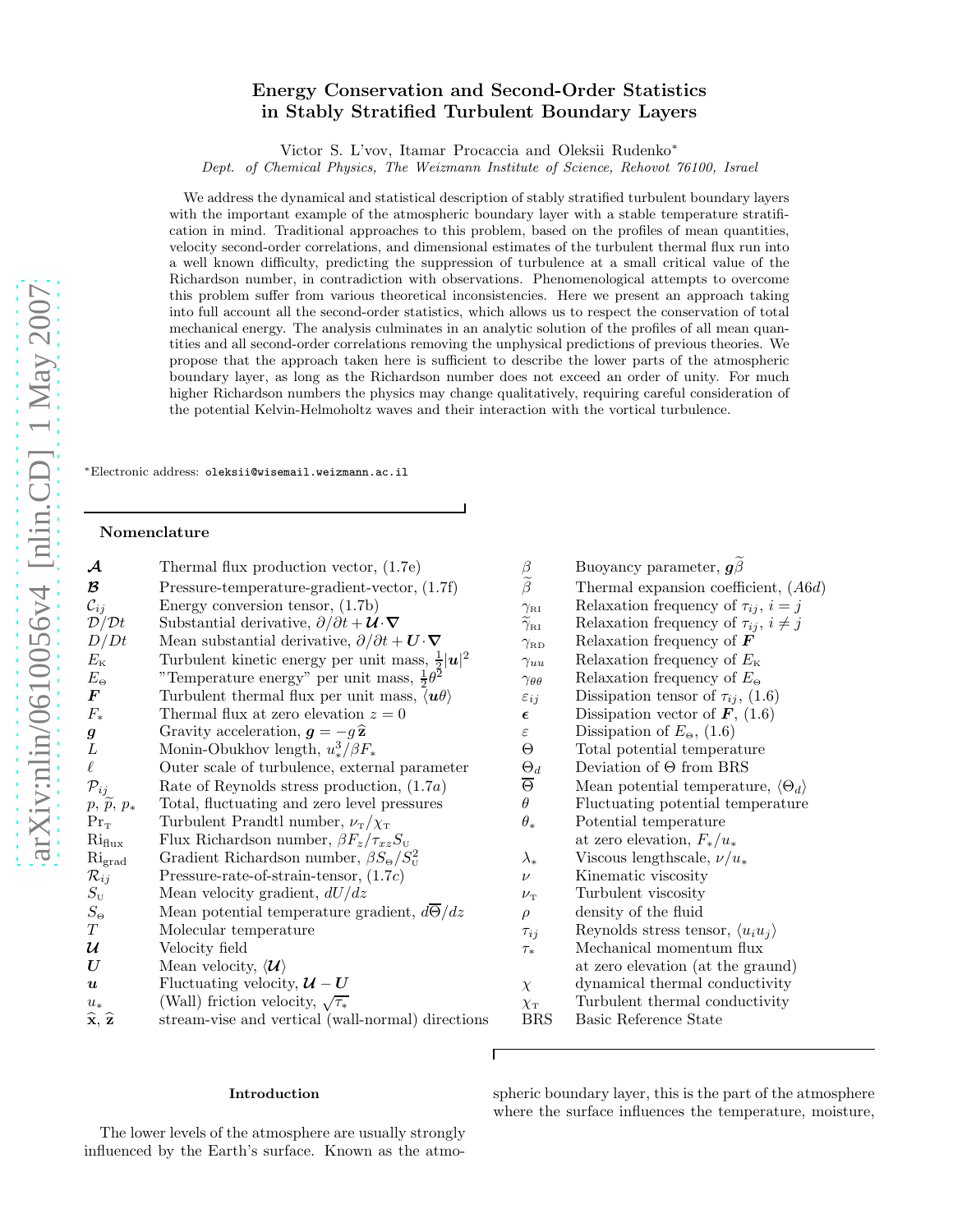and velocity of the air above through the turbulent transfer of mass.

The stability of the atmospheric boundary layer depends on the profiles of the density and the temperature as a function of the height above the ground. During normal summer days the land mass warms up and the temperature is higher at lower elevations. If it were not for the decrease in density of the air as a function of the height, such a situation of heating from below would have been always highly unstable. In fact, the boundary layer is considered stable as long as the temperature decreases at the dry adiabatic lapse rate  $(T' \approx -9.8^{\circ}C)$  per kilometer) throughout most of the boundary layer. With such a rate of cooling one balances out the decrease in density. With a higher degree of cooling one refers to the atmospheric boundary layer as unstably stratified, whereas with a lower degree of cooling the situation is stably stratified. Stably stratified boundary layer occurs typically during clear, calm nights. In extreme cases turbulence tends to cease, and radiational cooling from the surface results in a temperature that increases with height above the surface.

The tendency of the atmosphere to be turbulent does not depend only on the rate of cooling but also on the mean shear in the vertical direction. The commonly used parameter to describe the tendency of the atmosphere to be turbulent is the "gradient" Richardson number (Richardson, 1920), defined as

$$
\text{Ri}_{\text{grad}} \equiv \frac{\beta \, d\Theta(z)/dz}{[dU_x/dz]^2},\tag{0.1}
$$

where  $x$  is the stream-wise direction,  $z$  is the height above the ground,  $\overline{\Theta}(z)$  is the the "mean potential temperature" profile, (which differs from the mean temperature profile  $T(z)$  by accounting for the adiabatic cooling of the air during its expansion:  $d\overline{\Theta}(z)/dz = dT(z)/dz + |T'|$ ,  $\beta = \beta g$  is the buoyancy parameter in which  $\beta$  is the adiabatic thermal expansion coefficient, [defined below in Eq. (A6d); for an ideal gas  $\tilde{\beta} = 1/T$ , and g is the gravitational acceleration. The mean shear  $dU_x/dz$  is defined in terms of the mean velocity  $U$ , which in the simplest case of flat geometry depends only on the vertical coordinate z. The parameter Rigrad represents the ratio of the generation or suppression of turbulence by buoyant production of energy to the mechanical generation of energy by wind shear.

In this paper we consider the description of stably stratified turbulent boundary layers (TBL), taking as an example the case of stable thermal stratification. Since the 50's of twentieth century, traditional models of stratified TBL generalize models of unstratified TBL, based on the budget equations for the kinetic energy and mechanical momentum; see reviews of Umlauf and Burchard (2005), Weng and Taylor (2003). The main difficulty is that the budget equations are not closed; they involve turbulent fluxes of mechanical moments  $\tau_{ij}$  (known as the "Reynolds stress" tensor) and a thermal flux  $\boldsymbol{F}$  (for

the case of thermal stratification):

$$
\tau_{ij} \equiv \langle u_i u_j \rangle \, , \quad \boldsymbol{F} \equiv \langle \boldsymbol{u} \, \boldsymbol{\theta} \rangle \, , \tag{0.2}
$$

where  $u$  and  $\theta$  stand for the turbulent fluctuating velocity and the potential temperature with zero mean. The nature of the averaging procedure behind the symbol  $\langle \cdots \rangle$ will be specified below.

Earlier estimates of the fluxes (0.2) are based on the concept of the down-gradient turbulent transport, in which, similarly to the case of molecular transport, the flux is taken proportional to the gradient of transported property times a corresponding (turbulent) transport coefficient:

$$
\tau_{xz} = -\nu_{\rm T} dU_x/dz, \quad \nu_{\rm T} \approx C_{\nu} \ell_z \sqrt{\tau_{zz}}, \quad (0.3a)
$$

$$
F_z = -\chi_{\rm T} d\Theta / dz, \quad \chi_{\rm T} \approx C_{\chi} \ell_z \sqrt{\tau_{zz}}, \quad \text{etc. (0.3b)}
$$

Here the turbulent-eddy viscosity  $\nu$ <sub>T</sub> and turbulent thermal conductivity  $\chi_{\rm T}$  are estimated by dimensional reasoning via the vertical turbulent velocity  $\sqrt{\tau_{zz}}$  and a scale  $\ell_z$  (which in the simplest case is determined by the elevation z). The dimensionless coefficients  $C_{\nu}$  and  $C_{\gamma}$  are assumed to be of the order of unity.

This approach meets serious difficulties (Zeman, 1981), in particular, it predicts a full suppression of turbulence when the stratification exceeds a critical level, for which  $\mathrm{Ri}_{\text{grad}} = \mathrm{Ri}_{\text{cr}} \approx 0.25$ . On the other hand, in observations of the atmospheric turbulent boundary layer turbulence exists for much larger values than  $\mathrm{Ri}_{\mathrm{grad}} = 0.25$ : experimentally above  $\mathrm{Ri}_{\text{grad}} = 10$  and even more (for detailed discussion see Zilitinkevich et al., submitted to Science). In models for weather predictions this problem is "fixed" by introducing fit functions  $C_{\nu}(\text{Ri}_{\text{grad}})$ and  $C_{\chi}$ (Ri<sub>grad</sub>) instead of the constant  $C_{\nu}$  and  $C_{\chi}$  in the model parametrization (0.3). This technical "solution" is not based on a physical derivation and just masks the shortcomings of the model. To really solve the problem one has to understand its physical origin, even though from a purely formal viewpoint it is indeed possible that a dimensionless coefficient like  $C_{\chi}$  can be any function of Ri<sub>grad</sub>.

To expose the physical reason for the failure of the down-gradient approach, recall that in a stratified flow, in the presence of gravity, the turbulent kinetic energy is not an integral of motion. Only the total mechanical energy, the sum of the kinetic and the potential energy, is conserved in the inviscid limit. As it was shown already by Richardson, the difficult point is that an important contribution to the potential energy comes not just from the mean density profile, but from the density fluctuations. Clearly, any reasonable model of the turbulent boundary layer must obey the conservations laws.

The physical requirement of conserving the total mechanical energy calls for an explicit consideration not only of the mean profiles, but also of all the relevant second-order, one-point, simultaneous correlation functions of all the fluctuating fields together with some closure procedure for the appearing third order moments.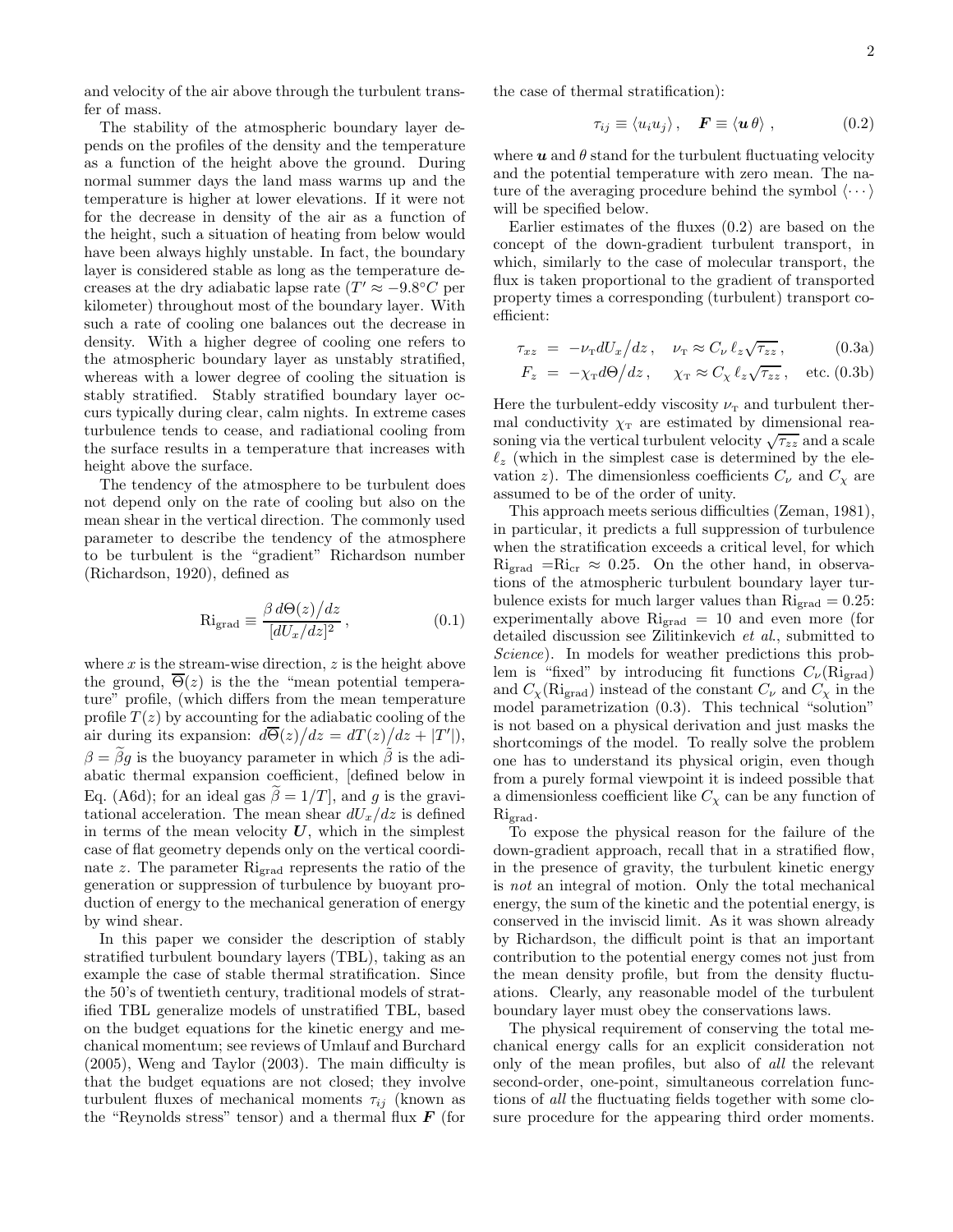First of all, in order to account for the important effect of stratification on the anisotropy, we must write explicit equations for the entire Reynolds stress tensor,  $\tau_{ij} = \langle u_i u_j \rangle$ . Next, in the case of the temperature stratified turbulent boundary layers we follow tradition [see, e.g. see e.g. Zeeman, (1981), Hunt et al. (1988), Schumann and Gerz (1995), Hanazaki and Hunt (2004), Keller and van Atta (2000), Stretch et al. (2001), Elperin et al. (2002), Cheng et al. (2002) Luyten et al. (2002), and Rehmann and Hwang (2005)] and account for the turbulent potential energy which is proportional to the variance of the potential temperature deviation,  $\langle \theta^2 \rangle$ . And last but not least, we have to consider explicitly equations for the the vertical fluxes,  $\tau_{xz}$  and  $F_z$ , which include the down gradient terms proportional to the velocity and temperature gradients, and counter-gradient terms, proportional to  $F_x$  (in the equation for  $\tau_{xz}$ ) and to  $\langle \theta^2 \rangle$  (in the equation for  $F_z$ ).

Unfortunately, the resulting second order closure seems to be inconsistent with the variety of boundary-layer data, and many authors took the liberty to introduce additional fitting parameters and sometimes fitting functions to achieve a better agreement with the data (see reviews of Umlauf and Burchard (2005), Weng and Taylor (2003), Zeeman, (1981), Melor and Yamada (1974), and references therein). Moreover, in the second order closures the problem of critical Richardson number,  $\mathrm{Ric}_{r}$ , seems to persists (Cheng et al., 2002; Canuto, 2002).

An interesting attempt to improve the modeling of stably stratified flows with the aim to remove  $\mathrm{Ric}_{r}$  is reported in a paper by Zilitinkevich, Elperin, Kleeorin and Rogachevskii (2007) in this issue, referred hereafter to as the ZEKR-paper. Following the traditional second-order scheme (see e.g. Zeeman, 1981), they removed the unwarranted approximation (0.3b), and replace it with an exact equation for the vertical thermal flux  $F_z$  and for the "temperature energy"  $\langle \theta^2 \rangle / 2$ , using dimensional reasoning to estimate required third-order correlations. To account for the important effect of stratification on the anisotropy of turbulence, they, in agreement with Cheng et al. (2002), explicitly considered budget equations for the partial kinetic energies  $\tau_{ii}/2$ . Nevertheless ZEKR do not close rigorously the momentum budget equation. They combine three terms in this equations into, what they called "effective dissipation rate", arriving actually again at the down-gradient approximation (0.3a) for the vertical flux of x-component of the mechanical moment,  $\tau_{xz}$ . In our paper we treat these three terms separately, considered also explicitly the horizontal heat flux  $F_x$ .

Notice that in spite of obvious inconsistency of the first-order schemes, "most of the practically used turbulent models are based on the concept of the downgradient transport". One of the reasons is that in the second-order schemes instead of two down-gradient equations (0.3) one needs to take into account eight nonlinear coupled additional equations i.e. four equations for the Reynolds stresses, three equations for the heat fluxes and equation for the temperature variance. As the result,

second-order schemes have seemed to be rather cumbersome for comprehensive analytical treatment and have allowed to find only some relationships between correlation functions (see, e.g., Cheng et al., 2002). Unfortunately, the numerical solutions to the complete set of the second-order schemes equations which involve too many fitting parameters are much less informative in clarification of physical picture of the phenomenon than desired analytical ones.

In this paper we suggest a relatively simple secondorder closure model of turbulent boundary layer with stable temperature stratification that, from the one hand, accounts (as we believe) for main relevant physics in the stratified TBL and, from the other hand, is simple enough to allow complete analytical treatment including the problem of critical Rigrad. To reach this goal we approximate the third order correlations via the first- and second-order ones, accounting only for the most physically important terms. We will try to expose the approximations in a clear and logical way, providing the physical justification as we go along. Resulting second-order model consist of nine coupled equations for the mean velocity and temperature gradients, four components of the Reynolds stresses, two components of the temperature fluxes and the temperature variance. Thanks to the achieved simplicity of the model we found an approximate analytical solution of these equations, expressing all nine correlations as functions of only one governing parameter,  $\ell(z)/L$ , where  $\ell(z)$  is the outer scale of turbulence (depending on the elevation z and also known as the "dissipation scale") and  $L -$  is the Monin-Obuckhov length.

We would like also to stress, that in our approach  $\ell(z)/L$  is an external parameter of the problem. For small elevations  $z \ll L$ , it is well accepted that  $\ell(z)$  is proportional to z, while the  $\ell(z)$  dependence is still under debate for z comparable or exceeding L. For  $z \gtrsim L$  the assignment and discussion of the actual dependence of the outer scale of turbulence,  $\ell(z)$ , which is manifested in the nature is out of the scope of this paper, and is remained for future work. At time being, we can analyze consequences of our approach for the following versions of  $\ell(z)$  dependence at  $z \gg L$ :

• function  $\ell(z)$  is saturated at some level of the order of L. For concreteness we can take

$$
1/\ell(z) = \sqrt{(d_1 z)^{-2} + (d_2 L)^{-2}}, \quad d_1 \sim d_2 \sim 1. \quad (0.4)
$$

•  $\ell(z)$  is again proportional to z for elevations much larger than L:  $\ell(z) = d_3z$  but with the proportionality constant  $d_3 < d_1$ . If so, we can also study the case  $\ell(z) \gg$ L even though such a condition may not be realizable in nature. In that case our analysis of the limit  $\ell(z) \gg L$ has only a methodological character: it allows to derive an approximate analytic solution for all the objects of interest as functions of  $\ell(z)/L$  that, of course, is also valid for the outer scale of turbulence not exceeding a value of the order of L.

It should be noticed that traditional turbulent closures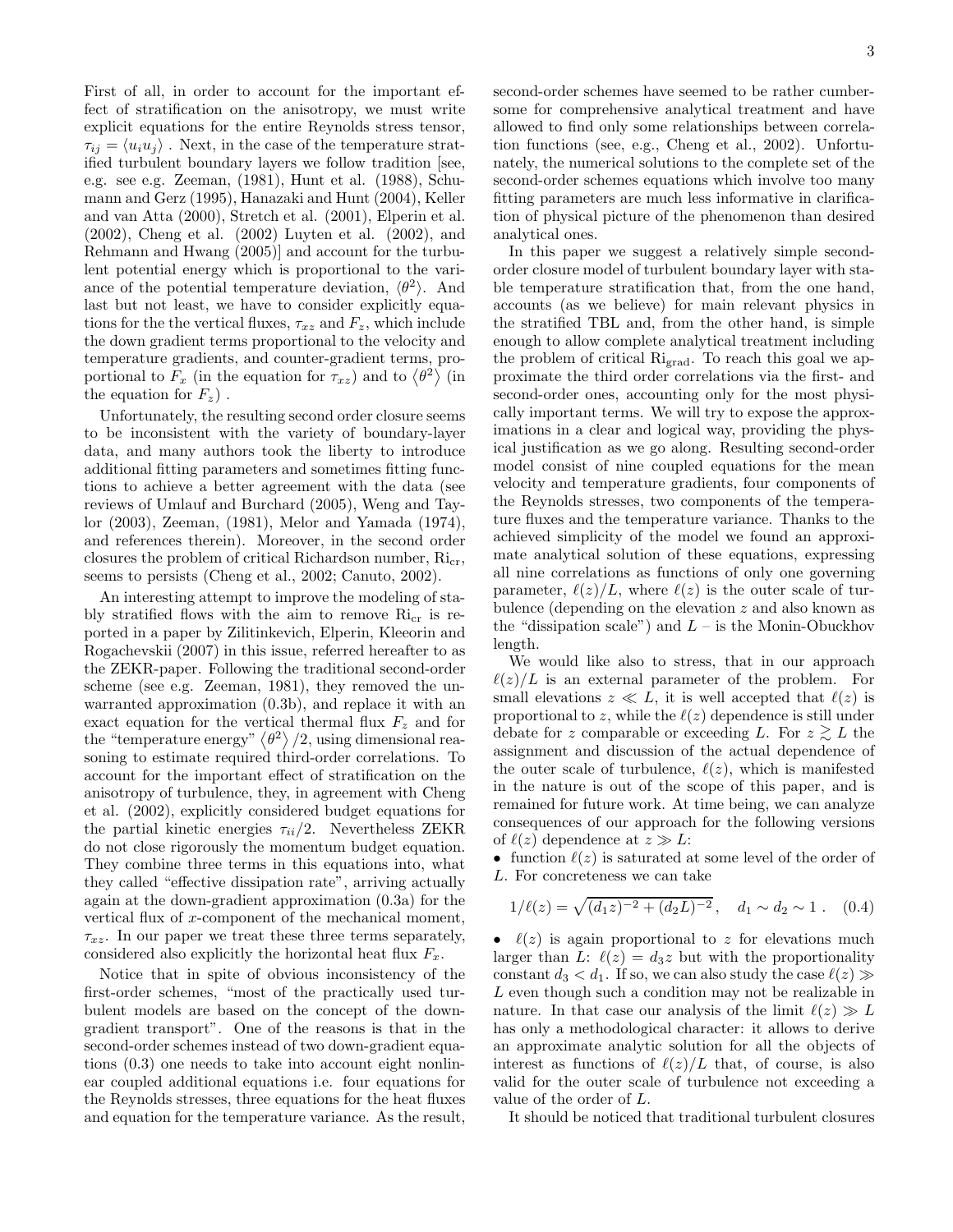(including ours) cannot be applied for strongly stratified flows with Ri<sub>grad</sub>  $\gtrsim 1$  (may be even at Ri<sub>grad</sub> ~ 1). The main reason is that these closures are roughly justified for developed vortical turbulence, in which the eddy-turnover time is of the order of its life time; in other words, there are no well defined "quasi-particles" or waves. This is NOT the case for stable stratification with Ri<sub>grad</sub>  $\gtrsim$  1, in which the Brunt-Väisälä frequency

$$
N \equiv \sqrt{\beta d\Theta(z)/dz},\qquad(0.5)
$$

is larger then the eddy-turnover frequency  $\gamma$ . It means that for Ri<sub>grad</sub>  $\gtrsim$  1 there are weakly decaying Kelvin-Helmholts internal gravity waves (with characteristic frequency N and decay time above  $1/\gamma$ , propagating on large distances, essentially effecting on TBL, as pointed out by Zilitinkevich, (2002). In contrast to ambitious ZEKR attempt to describe entire TBL without limitation in values of Rigrad, and without explicit accounting for the internal gravity waves, we concentrate in our paper on self-consistent description of the lower part of the atmospheric TBL, in which turbulence has vortical character and consequently, large values of Rigrad do not appear. We relate large values of Rigrad in the upper part of TBL with contributions of the internal gravity waves to the energy and the energy flux in TBL, to the momentum flux, and to the production of (vortical) turbulent energy. Due to their instability in a shear flow, the waves can break and create turbulent kinetic energy. All these effects are beyond the framework of our paper. Their description in the upper "potential-wave" TBL and intermediate region with the combined "vortical-potential" turbulent velocity field is in our nearest agenda.

To make the paper more transparent for wide audience, not necessarily experts in atmospheric TBL, we attempt to present the material in a self-contained manner, and organized it as follows.

In Sect. IA we used the Oberbeck-Boussinesq approximation and applied the standard Reynolds decomposition (into mean values and turbulent zero-mean fluctuations of the velocity and temperature fields) to derive equations for the mean values and balance equations for all the relevant second-order correlation functions. In Sect. IB we demonstrate that the resulting balance equations exactly preserve (in the non-dissipative limit) the total mechanical energy of the system, that consists of the kinetic energy of the mean flow, kinetic energy and potential energy of the turbulent subsystem.

In Sect. II we describe the proposed closure procedure that results in a model of stably stratified TBL, that accounts explicitly for all the relevant second-order correlations. The third order correlations which appear in the theory are modeled in terms of second-order correlations in Sects. IIA and B. Further simplifications are presented in Sects. IIC and D for stationary turbulent flows in a plane geometry outside the viscous and buffer layers. In Sect. IIE we suggest some generalization of the standard "wall-normalization" to obtain the model equations in dimensionless form with only one governing parameter,  $\ell(z)/L$ .

Section III A contains approximate analytical solution of the model. It is shown that the analytical solution deviates from the numerical counterpart in less than a few percent in the entire interval  $0 \leq (\ell/L) < \infty$ .

The last Sect. III is devoted to a detailed description of our results: profiles of the mean velocity and potential temperature (Sect. IIIA), profiles of the turbulent kinetic and "temperature" energies, profiles of the anisotropy of partial kinetic energies (Sect. IIIB), profiles of the turbulent transport parameters  $\nu$ <sub>T</sub> and  $\chi$ <sub>T</sub>, profiles of the gradient- and flux-Richardson numbers  $\mathrm{Ri}_{\mathrm{grad}}$  and  $\mathrm{Ri}_{\mathrm{flux}}$ , and the dependence of the turbulent Prandl number  $Pr_T$ vs.  $\ell/L$  and Ri<sub>grad</sub>, Sect. IIIC. In conclusion Sect. IIID, we consider the validity of the down-gradient transport concept (0.3) and explain why it is violated in the upper part of TBL. The problem of critical  $\mathrm{Ri}_{\mathrm{grad}}$  is also discussed.

In Appendix A we revisit the derivation of the Oberbeck-Boussinesq approximation. The reason for doing so stems from the fact that usual derivations are too specialized either to fluids whose density variation is very small, or to ideal gases. Thus it cannot be directly applied, for example, to humid air.

The detailed procedure of obtaining an approximate analytical solutions for all the objects of interest as functions of  $\ell/L$  is presented in Appendix B. Exact solutions are obtained for two cases: neutral stratification,  $\ell/L = 0$ , and (methodological) limit  $\ell/L \to \infty$ . Both solutions are corrected up to the first order in corresponding small parameters. The desired approximate analytical solutions interpolate these two limits over all values of  $\ell/L$ .

Appendix C contains a discussion of the applicability for the stratified flows of applied closure of the triple correlations via second order ones with the help of dimensional reasoning.

Appendixes A-C are available in the online version of this paper or at Los-Alamos archive  $\#$  nlin.CD/0612018

# I. SIMPLIFIED DYNAMICS IN A STABLY TEMPERATURE-STRATIFIED TBL AND THEIR CONSERVATION LAWS

The aim of this section is to consider the simplified dynamics of a stably temperature-stratified turbulent boundary layer, aiming finally at an explicit description of the height dependence of important quantities like the mean velocity, mean temperature, turbulent kinetic and potential energies, etc. In general one expects very different profiles from those known in standard (unstratified) wall-bounded turbulence. We want to focus on these differences and propose that they occur already relatively close to the ground allowing us to neglect (to the leading order) the dependence of the density on height and the Coriolis force. We thus begin by simplifying the hydro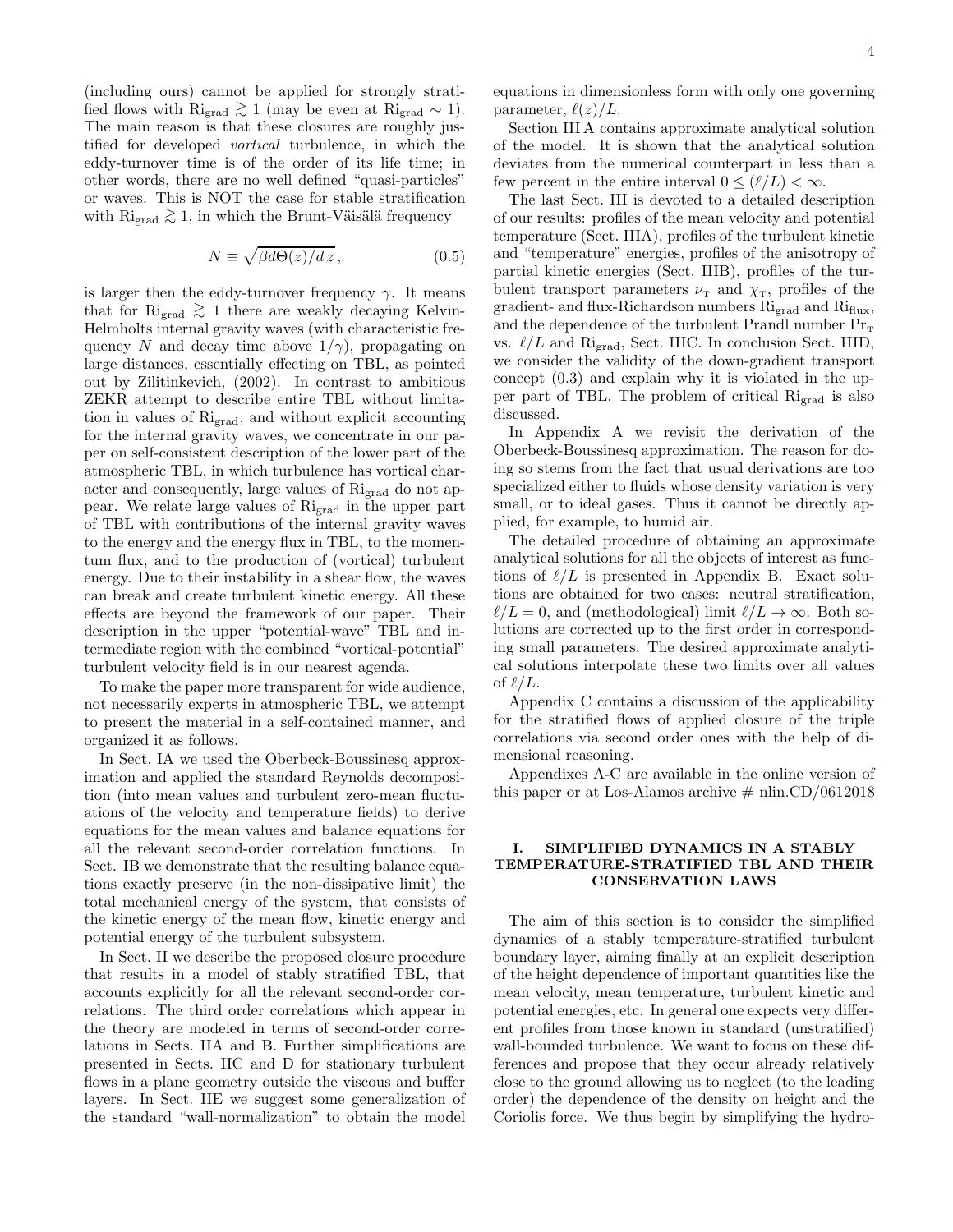dynamic equations which are used in this section.

# A. Simplified hydrodynamic equations and Reynolds decomposition

First we briefly overview the derivation of the governing equations in the Boussinesq approximation. For the extensive details the reader is referred to the Appendix A.

The system (A1) of hydrodynamic equations describing a fluid in which the temperature is not uniform consists of the Navier-Stokes equations for the fluid velocity,  $\mathcal{U}(r, t)$ , a continuity equation for the space and time dependent (total) density of the fluid,  $\rho(\mathbf{r},t)$ , and of the heat balance equation for the (total) entropy per unit mass,  $S(r, t)$ , Landau and Lifshitz, 1987.

These equations are considered with boundary conditions that maintain the solution far from the equilibrium state, where  $\mathcal{U} = \mathcal{S} = 0$ . These boundary conditions are  $\mathcal{U}=0$  at zero elevation,  $\mathcal{U}=const$  at a high elevation of a few kilometers. This reflects the existence of a wind at high elevation, but we do not attempt to model the physical origin of this wind in any detail. The only important condition with regards to this wind is that it maintains a momentum flux towards the ground that is prescribed as a function of the elevation. Similarly, we assume that a stable temperature stratification is maintained such that the heat flux towards the ground is prescribed as well.

We neglect the viscous entropy production term assuming that the temperature gradients are large enough such that the thermal entropy production term dominates. For simplicity of the presentation we restrict ourselves by relatively small elevations and disregard the Coriolis force (for more details, see Wyngaard, 1992). On the other hand we assume that the temperature and density gradients in the entire turbulent boundary layer are sufficiently small to allow employment of local thermodynamic equilibrium. In other words, we assume the validity of the equation of state.

As a "basic reference state" (BRS) denoted hereafter by a subscript " $_b$ " we use the isentropic model of the atmosphere, where the entropy is considered space homogeneous. Now assuming a smallness of deviations of the density and pressure from their BRS values and exploiting the equation of state, one obtains a simplified equation (A7) from the complete system (A1), which is already very close to the standard Navier-Stoks equation in the Boussinesq approximation. Introducing (generalized, see eq. (A9)) potential temperature, one results in the well-known system (A12) of hydrodynamic equations in the Boussinesq approximation.

We confine ourselves to regions which are close to the ground hence neglect the dependence of the density on height, thus we replace  $\nabla (p/\rho_{\rm b}) \Rightarrow (\nabla p)/\rho_{\rm b}$ , and  $\nabla(\rho_{\rm b}\mathcal{U}) \Rightarrow \rho_{\rm b}\nabla \cdot \mathcal{U}$ . The resulting equations read

$$
\frac{\mathcal{D}\mathcal{U}}{\mathcal{D}t} = -\frac{\nabla p}{\rho_b} - \beta \Theta_d + \nu \Delta \mathcal{U}, \frac{\mathcal{D}\Theta_d}{\mathcal{D}t} = \chi \Delta \Theta_d.
$$
 (1.1)

Here  $\mathcal{D}/CDt \equiv \partial/\partial t + \mathcal{U} \cdot \nabla$  is the convection time derivative, p – pressure,  $\rho_{\rm b}$  is the density in BRS,  $\beta = g\tilde{\beta}$  is the buoyancy parameter  $(g$  is the gravity acceleration and  $\beta$  is the thermal expansion coefficient Eq. (A6d), which is equal to  $1/T$ , reciprocal molecular temperature, for an ideal gas),  $\Theta_d$  is the deviation of the potential temperature from its BRS value,  $\nu$  – dynamical viscosity and  $\chi$  is the dynamical thermal conductivity. To develop equations for mean quantities and correlation functions one applies the Reynolds decomposition  $\mathcal{U} = \mathcal{U} + \mathcal{u}$ ,  $\langle \mathcal{U} \rangle = \mathcal{U}$ ,  $\langle \mathcal{u} \rangle = 0$ ,  $\Theta_d = \overline{\Theta} + \theta$ ,  $\langle \Theta_d \rangle =$  $\overline{\Theta}$ ,  $\langle \theta \rangle = 0$ ,  $p = \langle p \rangle + \tilde{p}$ ,  $\langle \tilde{p} \rangle = 0$ . Here the average  $\langle \cdots \rangle$  stands for averaging over a horizontal plane at a constant elevation. This leaves the average quantities with a z, t dependence only. Substituting in Eqs.  $(1.1)$ one gets equations of motion for the mean velocity and mean temperature profiles

$$
\frac{D U_i}{D t} + \nabla_j \widetilde{\tau}_{ij} = -\frac{\nabla_i \langle p \rangle}{\rho_b} - \beta_i \overline{\Theta}, \ \frac{D \overline{\Theta}}{D t} + \nabla \cdot \widetilde{\boldsymbol{F}} = 0 \ . \ (1.2)
$$

Here  $D/Dt \equiv \partial/\partial t + \mathbf{U} \cdot \nabla$  is the mean convection derivative. The total (molecular and turbulent) momentum and thermal fluxes are

$$
\widetilde{\tau}_{ij} \equiv -\nu \nabla_j U_i + \tau_{ij}, \quad \widetilde{F} \equiv -\chi \nabla \Theta + F, \qquad (1.3)
$$

where  $\tau_{ij} = \langle u_i u_j \rangle$  is the Reynolds stress tensor describing the turbulent momentum flux, and  $\mathbf{F} = \langle \mathbf{u}\theta \rangle$  is the turbulent thermal flux. In order to derive equations for these correlation functions, one considers the equations of motion for the fluctuating velocity and temperature:

$$
D \mathbf{u}/Dt = -\mathbf{u} \cdot \nabla \mathbf{U} - \mathbf{u} \cdot \nabla \mathbf{u} + \langle \mathbf{u} \cdot \nabla \mathbf{u} \rangle \qquad (1.4a)
$$

$$
-(\nabla \widetilde{p}/\rho_b) + \nu \Delta \mathbf{u} - \beta \theta,
$$

$$
D \theta/Dt = -\mathbf{u} \cdot \nabla \Theta - \mathbf{u} \cdot \nabla \theta + \chi \Delta \theta + \langle \mathbf{u} \cdot \nabla \theta \rangle. (1.4b)
$$

The whole set of the second order correlation functions includes the Reynolds stress,  $\tau_{ij}$ , the turbulent thermal flux, **F**, and the "temperature energy"  $E_{\theta} \equiv \langle \theta^2 \rangle / 2$ , which is denoted and named by analogy with the turbulent kinetic energy density (per unit mass and unit volume),  $E_{\rm K} = \frac{1}{2} \langle |u|^2 \rangle / 2 = \text{Tr} \{ \tau_{ij} \} / 2$ . Using (1.4) one gets the following "balance equations":

$$
\frac{D \tau_{ij}}{Dt} + \varepsilon_{ij} + \frac{\partial}{\partial x_k} T_{ijk} = \mathcal{P}_{ij} - \mathcal{C}_{ij} + \mathcal{R}_{ij}, \qquad (1.5a)
$$

$$
\frac{DF_i}{Dt} + \epsilon_i + \frac{\partial}{\partial x_j} T_{ij} = \mathcal{A}_i + \mathcal{B}_i, \qquad (1.5b)
$$

$$
\frac{DE_{\theta}}{Dt} + \varepsilon + \nabla \cdot T = -F \cdot \nabla \Theta . \qquad (1.5c)
$$

Here we denoted the dissipations of the Reynolds-stress, heat-flux and the temperature energy by

$$
\varepsilon_{ij} \equiv 2\nu \left\langle \frac{\partial u_i}{\partial x_k} \frac{\partial u_j}{\partial x_k} \right\rangle, \varepsilon_i \equiv (\nu + \chi) \left\langle \frac{\partial \theta}{\partial x_k} \frac{\partial u_i}{\partial x_k} \right\rangle,
$$
\n
$$
\varepsilon \equiv \chi \left\langle |\nabla \theta|^2 \right\rangle, \qquad (1.6)
$$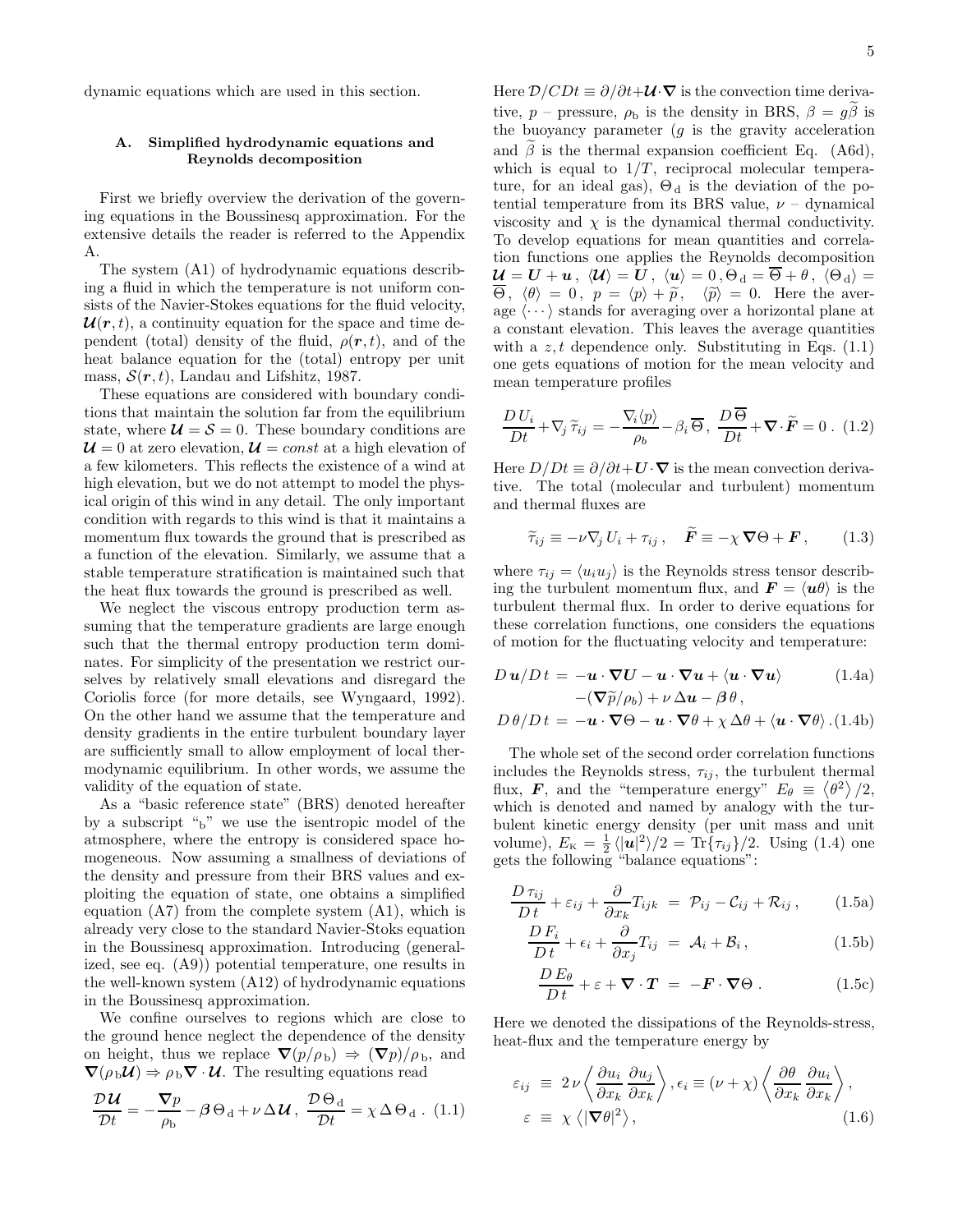The last term on the LHS of each of Eqs. (1.5) describes spatial flux of the corresponding quantity. In models of wall bounded unstratified turbulence it is known that these terms are very small almost everywhere. We do not have sufficient experience with the stratified counterpart to be able to assert that the same is true here. Nevertheless, for simplicity we are going to neglect these terms. It is possible to show that the accounting for these terms does not influence much the results. Note that keeping these terms turns the model into a set of differential equations which are very cumbersome to analyze. This is a serious uncontrolled step in our development, so we cross our fingers and proceed with caution. Since these terms are neglected we do not provide here the explicit expressions for  $T_{ijk}$ ,  $T_{ij}$ , and  $T$ .

The first term on the RHS of the balance Eq. (1.5a) for the Reynolds stresses is the Energy Production tensor  $\mathcal{P}_{ij}$ , describing the production of the turbulent kinetic energy from the kinetic energy of the mean flow, proportional to the gradient of the mean velocity:

$$
\mathcal{P}_{ij} \equiv -\tau_{ik} \,\partial U_j / \partial x_k - \tau_{jk} \,\partial U_i / \partial x_k \ . \tag{1.7a}
$$

The second term on the RHS of Eq. (1.5a),  $\mathcal{C}_{ij}$ , will be referred hereafter to as the "Energy conversion tensor". It describes the conversion of the kinetic turbulent energy into potential energy. This term is proportional to the buoyancy parameter  $\beta$  and the turbulent thermal flux  $\boldsymbol{F}$ :

$$
\mathcal{C}_{ij} \equiv -\beta \big( F_i \, \delta_{j\,z} + F_j \, \delta_{i\,z} \big) \ . \tag{1.7b}
$$

The next term in the RHS of Eq. (1.5a) is known as the "Pressure-rate-of-strain" tensor:

$$
\mathcal{R}_{ij} \equiv \langle \widetilde{p} s_{ij} / \rho_b \rangle, \quad s_{ij} \equiv \partial u_i / \partial x_j + \partial u_j / \partial x_i . \quad (1.7c)
$$

In incompressible turbulence its trace vanishes, therefore  $\mathcal{R}_{ij}$  does not contribute to the balance of the kinetic energy. As we will show in Sec. II A, this tensor can be presented as the sum of three contributions (Zeman, 1981),

$$
\mathcal{R}_{ij} = R_{ij}^{\text{RI}} + R_{ij}^{\text{IP}} + R_{ij}^{\text{IC}}\,,\tag{1.7d}
$$

in which  $R_{ij}^{\text{RI}}$  is responsible for the nonlinear process of isotropization of turbulence and is traditionally called the "Return-to-Isotropy",  $R_{ij}^{\text{IP}}$  is similar to the energy production tensor (1.7a) and is called "Isotropization of production". New term, appearing in the stratified flow  $R_{ij}^{\text{IC}}$ , is similar to the energy conversion tensor (1.7b) and will be refereed to as the "Isotropization of conversion".

Consider the balance of the turbulent thermal flux  $\bm{F}$ , Eq. (1.5b). The first term in the RHS,  $\boldsymbol{\mathcal{A}}$  describes the source of  $\bf{F}$  and, by analogy with the energy-production tensor,  $\mathcal{P}_{ij}$ , is called "Thermal-flux production vector". Like  $\mathcal{P}_{ij}$ , Eq. (1.7b), it has the contribution,  $A_i^{SU}$ , proportional to the mean velocity gradient:

$$
\mathcal{A}_i \equiv A_i^{SU} + A_i^{SO} + A_i^{E\theta}, \quad A_i^{SU} \equiv -\mathbf{F} \cdot \nabla U_i,
$$
  

$$
A_i^{SO} \equiv -\tau_{ij} \partial \Theta / \partial x_j, \quad A_i^{E\theta} \equiv 2 \beta E_\theta \delta_{iz}, \quad (1.7e)
$$

and two additional contributions, related to the temperature gradient and to the "temperature energy",  $E_{\theta}$ , and the buoyancy parameter. One sees, that in contrary to the oversimplified assumption (0.3b) the thermal flux in turbulent media cannot be considered as proportional to the temperature gradient. It has also a contribution, proportional to the velocity gradient and even to the square of the temperature fluctuations. Moreover, the RHS of the flux-balance Eq. (1.5b) has an additional term, the "Pressure-temperature-gradient vector" which, similarly to the pressure-rate-of-strain tensor (1.7d), can be divided into three parts (Zeman, 1981):

$$
\mathcal{B} \equiv \langle \widetilde{p} \, \nabla \theta / \rho_b \rangle = \boldsymbol{B}^{\text{\tiny RD}} + \boldsymbol{B}^{\text{\tiny SU}} + \boldsymbol{B}^{\text{\tiny E}\theta} \; . \tag{1.7f}
$$

As we will show in Sec. II A the first contribution,  $B_i^{RD} \propto$  $\langle u \, u \, \nabla_i \, \theta \rangle$  is responsible for the nonlinear flux of **F** in the space of scales, toward smaller scales, similarly to the correlation  $\langle u \, u \, u \rangle$ , which is responsible for the flux of kinetic energy  $\langle u^2 \rangle$  toward smaller scales. The correlation  $B_i^{\text{\tiny RD}} \propto \langle u \, u \, \nabla_i \, \theta \rangle$  may be understood as the nonlinear contribution to the dissipation of the thermal flux. Correspondingly we will call it "Renormalization of the thermal-flux Dissipation" and will supply it with a superscript " RD ". The next two terms in the decomposition (1.7f) are  $B_i^{SU} \propto S_U$  and  $B_i^{E\theta} \propto E_\theta$ . They describe the renormalization of the thermal-flux production terms  $A_i^{SU} \propto S_U$  and  $A_i^{E\theta} \propto E_\theta$ , accordingly.

## B. Conservation of total mechanical energy in the exact balance equations

The total mechanical energy of temperature stratified turbulent flows consists of three parts with densities (per unit mass):  $E = E_K + E_K + E_F$ , where  $E_K = |U|^2/2$  is the density of kinetic energy of the mean flow,  $E_{\rm K} = \tau_{ii}/2$  is the density of turbulent kinetic energy and  $E_P = \beta E_\theta / S_\Theta$ is the density of potential energy, associated with turbulent density fluctuation  $\tilde{\rho} = \beta \theta \rho_b$ , caused by the (potential) temperature fluctuations  $\theta$ , and  $S_{\Theta} = d\overline{\Theta}/dz$ . Note that the formula for  $E_{\rm P}$  appears different from the plane average of the  $\mathcal{E}_P$  in Eq. (A14). In Appendix A 4 we show that in fact the difference between the two objects is a time independent total potential energy in the basics reference state, and therefore it can be considered as the zero level of the potential energy.

The balance Eq. for  $E_K$  follows from Eq. (1.2):

 $DE_K/D t + \nu (\nabla_j U_i)^2 + \nabla_j (U_i \tau_{ij}) = [\text{source } E_K] + \tau_{ij} \nabla_j U_i,$ (1.8a) with the help of identity:  $U_i \nabla_j \tau_{ij} \equiv \nabla_j (U_i \tau_{ij}) - \tau_{ij} \nabla_j U_i$ and definition (1.3). The terms on the LHS of this Eq., proportional to  $\nu$  and  $\tilde{\tau}_{ij}$  respectively, describe the dissipation and the spatial flux of  $E_K$ . The term [source  $E_K$ ] on the RHS of Eq. (1.8a) describes the external source of energy, originating from the boundary conditions described above and  $\tau_{ij} \nabla_j U_i$ , describes the kinetic energy out-flux from the mean flow to turbulent subsystem.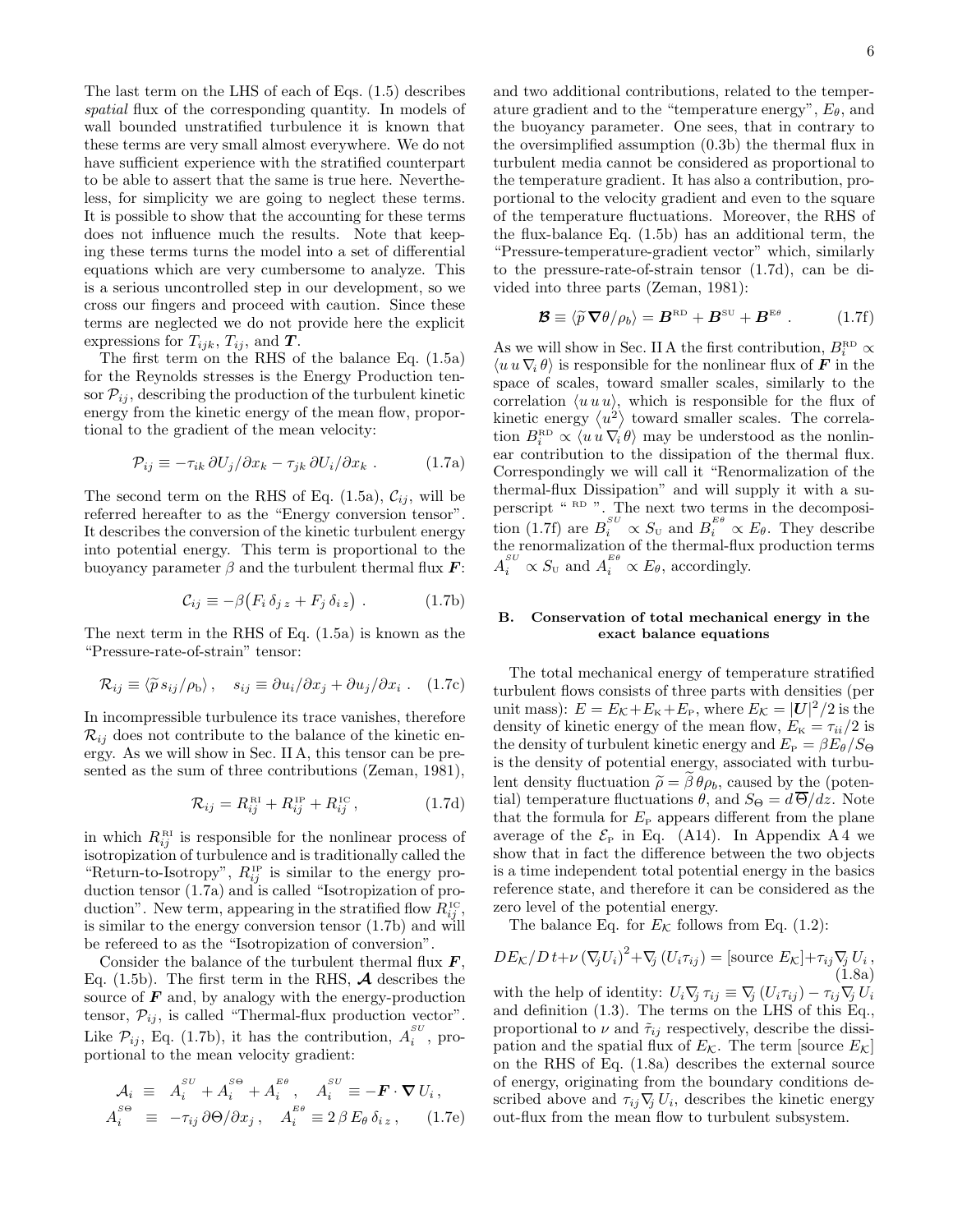The balance Eq. for the turbulent kinetic energy follows directly from Eq. (1.5a):

$$
D E_{\rm K}/Dt + \left[\varepsilon_{ii} + \nabla_j T_{iij}\right]/2 = -\tau_{ij}\nabla_j U_i - \beta F_z \ . \ (1.8b)
$$

On the LHS of Eq. (1.8b) one sees the dissipation and spatial flux terms. The first term on the RHS originates from the energy production,  $\frac{1}{2} \mathcal{P}_{ii}$ , defined by Eq. (1.7a). This term has an opposite sign to the last term on the RHS of Eq. (1.8a) and describes the production of the turbulent kinetic energy from the kinetic energy of the mean flow. The last term on the RHS of Eq.  $(1.8b)$  originates from the energy conversion tensor  $\frac{1}{2}\mathcal{C}_{ii}$ , Eq. (1.7b), and describes the conversion of the turbulent kinetic energy into potential one.

According to the last of Eqs. (1.5), one gets the balance equation for the potential energy  $E<sub>P</sub>$ ; multiplying Eq. (1.5c) for  $E_{\theta}$  by  $\beta/S_{\Theta}$ :

$$
D E_{\rm P} / D t + \beta \Big[ \epsilon + \nabla_{\!j} T_j \Big] / S_{\Theta} = \beta F_z \ . \tag{1.8c}
$$

The RHS of this Eq. [coinciding up to a sign with the last term on the RHS of Eq. (1.8b)] is the source of potential energy (from the kinetic one).

In the sum of the three balance equations the conversion terms (of the kinetic energy from the mean to turbulent flows and of the turbulent kinetic to potential one) cancel and one gets the total mechanical energy balance:

$$
DE / Dt + [diss E] + \nabla [flux E] = [source EK]. (1.9)
$$

This equation exactly respects the conservation of total mechanical energy in the dissipation-less limit, irrespective of the closure approximations. This is because the energy production and conversion terms are exact and do not require any closures, while the pressure-rate-of-strain tensor, that requires some closure, does not contribute to the total energy balance.

# II. THE CLOSURE PROCEDURE AND THE RESULTING MODEL

In this section we describe the proposed closure procedure that results in a model of stably stratified TBL. In developing this model we rely strongly on the analogous well developed modeling of standard (unstratified) TBL. The final justification of this approach can be only done in comparison to data from experiments and simulations. We will do below what we can to use the existing data, but we propose at this point that much more experimental and simulational work is necessary to solidify all the steps taken in this section.

# A. Pressure-Rate-of-Strain tensor  $\mathcal{R}_{ij}$  and Pressure-Temperature-Gradient vector B

The correlation functions  $\mathcal{R}_{ij}$  and **B**, de-<br>led by Eqs. (1.7c) and (1.7f), include flucfined by Eqs.  $(1.7c)$  and  $(1.7f)$ , include

tuating part of the pressure  $\tilde{p}$ . The Pois-<br>son's equation for  $\tilde{p}$  follows from Eq. (1.4): son's equation for  $\tilde{p}$  follows from Eq.  $\Delta \widetilde{p} = \rho_{\rm b} \Bigl[ -\nabla_i \nabla_j \left( u_i u_j - \langle u_i u_j \rangle + U_i u_j + U_j u_i \right) + \beta \nabla_z \theta \Bigr].$ The solution of this equation includes a harmonic part,  $\Delta \tilde{p} = 0$ , which is responsible for sound propagation and does not contribute to turbulent dynamics at small Mach numbers. Thus this contribution can be neglected. the inhomogeneous solution includes three parts  $\tilde{p} = \rho_b[p_{uu} + p_{Uu} + p_{\theta}],$  where

$$
p_{uu} = \Delta^{-1} \nabla_i \nabla_j \left( \langle u_i u_j \rangle - u_i u_j \right),
$$
  
\n
$$
p_{Uu} = \Delta^{-1} \nabla_i \nabla_j \left( U_i u_j + U_j u_i \right), \quad p_{\theta} = \beta \Delta^{-1} \nabla_z \theta,
$$
\n(2.1)

and the inverse Laplace operator  $\Delta^{-1}$  is defined as usual in terms of an integral over the Green's function.

Correspondingly the correlations  $\mathcal{R}_{ij}$  and **B** consist of three terms, Eqs. (1.7d) and (1.7f), in which

$$
R_{ij}^{\text{RI}} = \langle p_{uu} s_{ij} \rangle , R_{ij}^{\text{IP}} \equiv \langle p_{Uu} s_{ij} \rangle , R_{ij}^{\text{IC}} \equiv \langle p_{\theta} s_{ij} \rangle , (2.2)
$$
  

$$
\boldsymbol{B}_i^{\text{RD}} = \langle p_{uu} \boldsymbol{\nabla} \theta \rangle , \boldsymbol{B}^{SU} \equiv \langle p_{Uu} \boldsymbol{\nabla} \theta \rangle , \boldsymbol{B}_i^{E\theta} \equiv \langle p_{\theta} \boldsymbol{\nabla} \theta \rangle .
$$

All of those terms originating from  $p_{uu}$  are the most problematic because they introduce coupling to triple correlation functions:  $R_{ij}^{\text{\tiny{RII}}} \propto \langle u_i u_j u_k \rangle$  and  $B^{\text{\tiny{RD}}} \propto \langle u^2 \nabla \theta \rangle$ . Thus they require closure procedures whose justification can be only tested a-posteriori against the data.

Having in mind to simplify the model in most possible manner, we adopt for the diagonal part of the Returnto-Isotropy tensor, the simplest Rota form (Rotta, 1951)

$$
R_{ii}^{\text{RI}} \simeq -\gamma_{\text{RI}} \left( \tau_{ii} - 2 E_{\text{K}}/3 \right), \qquad (2.3a)
$$

in which  $\gamma_{\text{RI}}$  is the relaxation frequency of diagonal components of the Reynolds-stress tensor toward its isotropic form,  $2E_K/3$ . The parametrization of  $\gamma_{\text{RI}}$  will be discussed later. The tensor  $R_{ij}^{\text{\tiny{RI}}}$  is traceless, therefore the frequency  $\gamma_{\text{RI}}$  must be the same for all the diagonal components of  $R_{ii}^{\text{RI}}$ . On the other hand there are no reasons to assume that off-diagonal terms have the same relaxation frequency. Therefore, following L'vov et al. (2006) we assume that

$$
R_{ij}^{\text{RI}} \simeq -\tilde{\gamma}_{\text{RI}} \tau_{ij} , \quad i \neq j , \qquad (2.3b)
$$

with, generally speaking,  $\widetilde{\gamma}_{\text{RI}} \neq \gamma_{\text{RI}}$ . Moreover, on intuitive level, we can expect, that off-diagonal terms should decay faster then the diagonal ones, i.e.  $\tilde{\gamma}_{RI} > \gamma_{RI}$ . Indeed, our analysis of DNS results, see Eq. (B8) shows that  $\widetilde{\gamma}_{\text{RI}}/\gamma_{\text{RI}} \simeq 1.46$ .

The term  $B_{\text{RD}}$  also describes return-to-isotropy due to nonlinear turbulence self interactions (Zeman, 1981), and may be modeled as:

$$
B_i^{\text{RD}} = -\gamma_{\text{RD}} F_i \tag{2.3c}
$$

This equation dictates the vectorial structure of  $B_i^{RD} \propto$  $F_i$ , which will be confirmed below. The rest can be understood as the definition of the  $\gamma_{\text{RD}}$  as the relaxation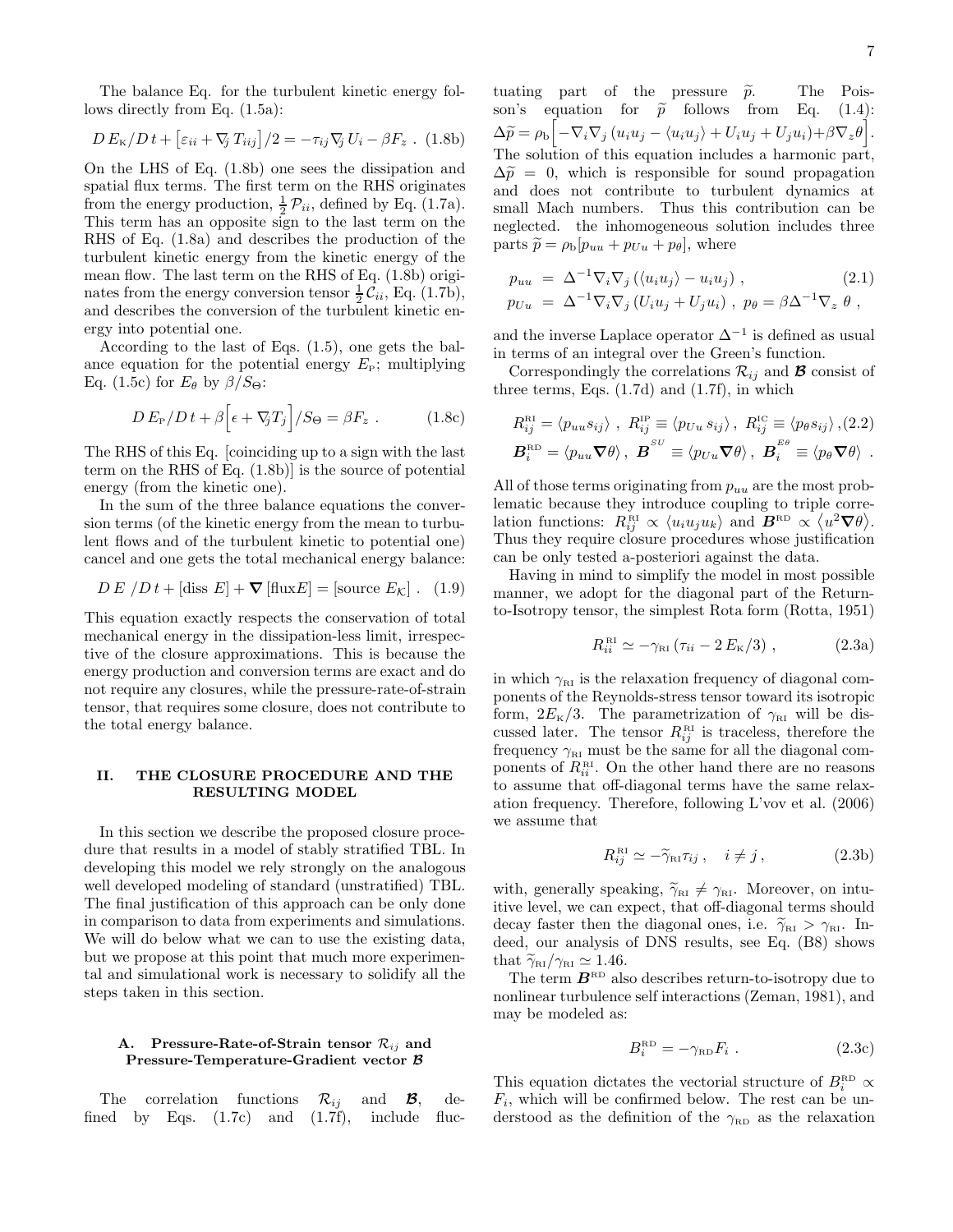frequency of the thermal flux. Its parametrization is the subject of further discussion in Sec. II D.

The traceless "Isotropization-of-Production" tensor,  $R_{ij}^{\text{IP}}$ , has a very similar structure to the production tensor,  $\mathcal{P}_{ij}$ , Eq. (1.7), and thus is traditionally modeled in terms of  $\mathcal{P}_{ij}$  (Pope, 2001):

$$
R_{ij}^{\text{IP}} \simeq -C_{\text{IP}} \left( \mathcal{P}_{ij} - \delta_{ij} \mathcal{P} / 3 \right), \quad \mathcal{P} \equiv \text{Tr} \left\{ \mathcal{P}_{ij} \right\}. \quad (2.3d)
$$

The accepted value of the numerical constant  $C_{\text{IP}} = \frac{3}{5}$ (Pope, 2001).

The traceless "Isotropization-of-Conversion" tensor,  $R_{ij}^{\text{IC}}$  does not exist in unstratified TBL. Its structure is very similar to the conversion tensor,  $C_{ij}$ , Eq. (1.7). Therefore it is reasonable to model it in the same way in terms of  $\mathcal{C}_{ij}$  (Zeman, 1981):

$$
R_{ij}^{\text{IC}} \simeq -C_{\text{IC}} \left( \mathcal{C}_{ij} - \delta_{ij} \, \mathcal{C} / 3 \right) \,, \quad \mathcal{C} \equiv \text{Tr} \left\{ \mathcal{C}_{ij} \right\}, \quad (2.3e)
$$

with some new constant  $C_{\text{IC}}$ .

The renormalization of production terms  $B_i^{sv}$  and  $B_i^{E\theta}$ are very similar to the corresponding thermal flux production terms,  $A_i^{SU}$  and  $A_i^{EB}$ , defined by Eqs. (1.7). Therefore, in the spirit of Eqs. (2.3d) and (2.3e), they are modelled as follows:

$$
B_i^{SU} = (C_{SU} - 1)A_i^{SU} = (1 - C_{SU})(\mathbf{F} \cdot \nabla)U_i, \quad (2.3f)
$$
  
\n
$$
B_i^{E\theta} = -(C_{E\theta} + 1)A_i^{E\theta} = -2\beta(C_{E\theta} + 1)E_{\theta}\delta_{iz}.
$$
 (2.3g)

Using this and (2.1) one finds the sign of  $C_{E\theta}$ :

$$
-\beta \left( C_{E\theta} + 1 \right) E_{\theta} = \langle \widetilde{p}_{\theta} \nabla_{z} \theta \rangle = \beta \langle (\nabla_{z} \theta) \Delta^{-1} (\nabla_{z} \theta) \rangle,
$$
  
\n
$$
C_{E\theta} = -\left( 1 + \langle (\nabla_{z} \theta) \Delta^{-1} (\nabla_{z} \theta) \rangle / \langle \theta^{2} \rangle \right) < 0. \quad (2.4)
$$

To estimate  $C_{E\theta}$  we assume that on the gradient scales the temperature fluctuations are roughly isotropic  $(ZEKR\text{-paper})$ , and therefore we can estimate  $\Delta = \nabla_x^2 +$  $\nabla_y^2 + \nabla_z^2 \approx 3\nabla_z^2$ . Introducing this estimate and integrating by parts leads to  $C_{E\theta} \approx -2/3$ .

### B. Reynolds-stress-, thermal-flux-, and thermal-dissipation

Far away from the wall and for large Reynolds numbers the dissipation tensors are dominated by the viscous scale motions, at which turbulence can be considered as isotropic. Therefore, the vector  $\epsilon$  should vanish, while the tensor  $\varepsilon_{ij}$ , Eq. (1.7), should be diagonal:

$$
\epsilon_i = 0 \,, \quad \varepsilon_{ij} = 2 \,\gamma_{uu} \, E_{\rm K} \, \delta_{ij} / 3 \,, \tag{2.5a}
$$

where the numerical prefactor  $\frac{2}{3}$  is chosen such that  $\gamma_{uu}$ becomes the relaxation frequency of the turbulent kinetic energy. Under stationary conditions the rate of turbulent kinetic energy dissipation is equal to the energy flux through scales, that can be estimated as  $\langle u u u \rangle / \ell$ , where  $\ell$  is the outer scale of turbulence. Therefore, the natural estimate of  $\gamma_{uu}$  involves the tripple-velocity correlator,

 $\gamma_{uu} \sim (\langle uu \rangle / \ell \langle uu \rangle),$  exactly in the same manner, as the Return-to-Isotropy frequencies,  $\gamma_{\text{RI}}$  and  $\widetilde{\gamma}_{\text{RI}}$  in Eqs. (2.3a) and (2.3b). Similarly,

$$
\varepsilon = \gamma_{\theta\theta} E_{\theta}, \quad \gamma_{\theta\theta} \sim \langle \theta \theta u \rangle / \ell \langle \theta \theta \rangle . \tag{2.5b}
$$

## C. Stationary balance equations in plain geometry

In the plane geometry, the equations simplify further. The mean velocity is oriented in the (streamwise)  $\hat{\mathbf{x}}$  direction and all mean values depend on the vertical (wall-normal) coordinate z only:  $\boldsymbol{U} = U(z) \hat{\mathbf{x}},$  $\overline{\Theta} = \overline{\Theta}(z), \tau_{ij} = \tau_{ij}(z), \quad \mathbf{F} = \mathbf{F}(z), \ E_{\theta} = E_{\theta}(z).$ Therefore  $(U \cdot \nabla) \langle ... \rangle = 0$ , and in the stationary case, when  $\partial/\partial t = 0$ , the mean convective derivative vanishes:  $D/Dt = 0$ . Moreover due to the  $y \rightarrow -y$  symmetry of the problem the following correlations vanish:  $\widetilde{\tau}_{xy} = \widetilde{\tau}_{yz} = F_y = 0$ . The only non-zero components of the mean velocity and temperature gradients are:

$$
S_U \equiv dU/dz \,, \quad S_\Theta \equiv d\Theta/dz \,. \tag{2.6}
$$

Finally, the acceleration due to gravity  $q$  is directed vertically and thus the buoyancy parameter has just one component:  $\boldsymbol{\beta} = \hat{\mathbf{z}} \boldsymbol{\beta}$ .

# 1. Equations for the mean velocity and temperature profiles

Having in mind Eqs. of Sec. II C and integrating Eqs. (1.2) for  $U_x$  and  $\Theta$  over z, one gets equations for the total (turbulent and molecular) mechanical-momentum flux,  $\tilde{\tau}(z)$ , and thermal flux, F, toward the wall

$$
\widetilde{\tau}_{xz}(z) = -\nu \, S_U + \tau_{xz} \Rightarrow \widetilde{\tau}_{xz}(0) \equiv -\tau_*, \qquad (2.7a)
$$

$$
F_z(z) = -\chi S_\Theta + F_z \Rightarrow F_z(0) \equiv -F_* \ . \tag{2.7b}
$$

The total flux of the x-component of the mechanical moment in z-direction is  $\rho_b \tilde{\tau}_{xz}(z) \equiv \int dz (\partial \langle p \rangle / \partial x) + \text{const.}$ Generally speaking,  $\tilde{\tau}_{xz}(z)$  depends on z. For example, for the pressure driven planar channel flow (of the halfwight  $\delta$ )  $\rho_b \tilde{\tau}_{xz}(z) = (\partial \langle p \rangle / \partial x)(\delta - z) < 0.$ 

Relatively close to the ground, where  $z \ll \delta$ , the z dependence of  $\tilde{\tau}_{xz}(z)$  can be neglected. In the absence of the mean horizontal pressure drop and spatial distributed heat sources  $\tilde{\tau}$  and F are z-independent, and thus equal to their values at zero elevation, as indicated in Eqs. (2.7) after "⇒"-sign. Notice, that in our case of stable stratification both vertical fluxes, the x-component of the mechanical momentum,  $\tilde{\tau}_{xz}$ , and the thermal flux,  $\tilde{F}_z$ , are directed toward the ground, i.e. negative. For the sake of convenience, we introduce in Eqs. (2.7) notations for their (positive) zero level modulus:  $\tau_*$  and  $F_*$ .

Recall that in the plain geometry  $U_z = 0$ . Nevertheless one can write the equation for  $U_z$ :

$$
d\left(\tau_{zz} + \langle p \rangle / \rho_b\right) / dz = \beta \Theta, \qquad (2.8)
$$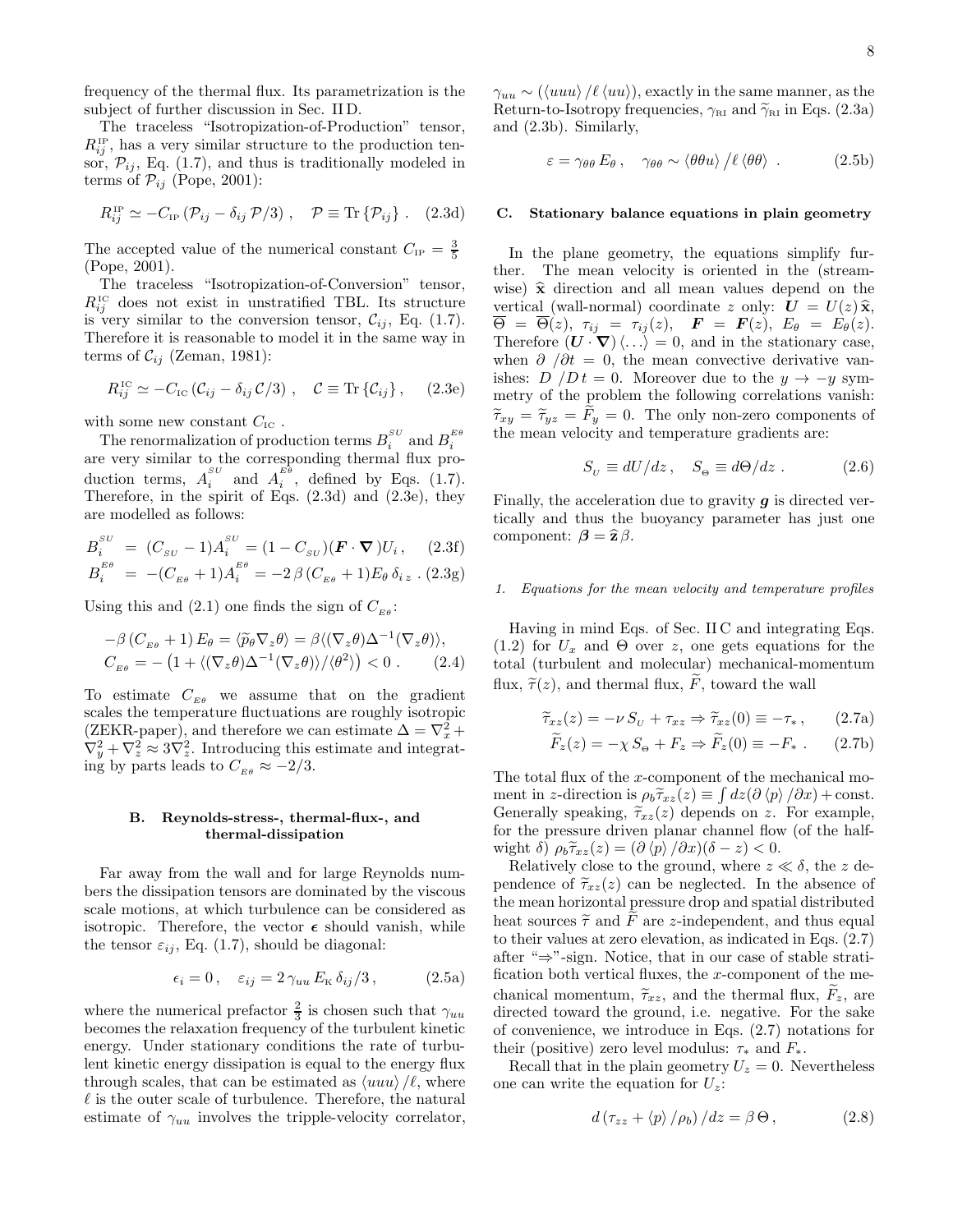which describes a turbulent correction ( $\propto \tau_{zz}$ ) to the hydrostatic equilibrium (A4b). Actually, this equation determines the profile of  $\langle p \rangle$ , that does not appear in the system of balance equations  $(2.7)$ .

### 2. Equations for the pair (cross)-correlation functions

Consider first the balance Eqs. (1.5a) for the diagonal components of the Reynolds-stress tensor in algebraic model (which arises when we neglect the spatial fluxes):

$$
\Gamma E_{\rm K} + 3\gamma_{\rm RI} \tau_{xx}/2 = -\left(3 - 2 C_{\rm IP}\right) \tau_{xz} S_{\rm U} - C_{\rm IC} \beta F_z ,
$$
  
\n
$$
\Gamma E_{\rm K} + 3\gamma_{\rm RI} \tau_{yy}/2 = -C_{\rm IP} \tau_{xz} S_{\rm U} - C_{\rm IC} \beta F_z ,
$$
  
\n
$$
\Gamma E_{\rm K} + 3\gamma_{\rm RI} \tau_{zz}/2 = -C_{\rm IP} \tau_{xz} S_{\rm U} + \left(3 + 2 C_{\rm IC}\right) \beta F_z .
$$

where  $\Gamma \equiv \gamma_{uu} - \gamma_{\text{RI}}$ . The LHS of these equations include the dissipation and Return-to-isotropy terms. On the RHS we have the kinetic energy production and isotropization of production terms (both proportional to  $S_U$ ) together with the conversion and isotropization of conversion terms, that are proportional to the vertical thermal flux  $F_z$ . The horizontal component of the thermal flux,  $F_x$ , does not appear in these equations.

Equations (2.9) allow to find anisotropy of the turbulent-velocity fluctuations and to get the balance Eqs. for the turbulent kinetic energy with the energy production and conversion terms on the RHS:

$$
3\tau_{xx} = 2\{[2(1 - C_{IP})\Gamma_{uu}/\gamma_{\text{RI}} + 1]E_{\text{K}} \quad (2.10a)
$$

$$
- (3 - 2C_{IP} + C_{IC})\beta F_{z}/\gamma_{\text{RI}}\},
$$

$$
3\tau_{yy} = 2\{[(C_{IP} - 1)\Gamma_{uu}/\gamma_{\text{RI}} + 1]E_{\text{K}} \quad (2.10b)
$$

$$
-(C_{IP} + C_{IC})\beta F_{z}/\gamma_{\text{RI}}\},
$$

$$
3\tau_{zz} = 2\{[(C_{IP} - 1)\Gamma_{uu}/\gamma_{\text{RI}} + 1]E_{\text{K}} \quad (2.10c)
$$

$$
-(C_{IP} - 2C_{IC} - 3)\beta F_{z}/\gamma_{\text{RI}}\},
$$

$$
\Gamma_{uu} E_{\kappa} = -\tau_{xz} S_U + \beta F_z, \qquad (2.10d)
$$

Equation (2.10d) includes the only non-vanishing tangential (off-diagonal) Reynolds stress  $\tau_{xz}$  and has to be accompanied with an equation for this object:

$$
\widetilde{\gamma}_{\text{RI}} \tau_{xz} = (C_{\text{IP}} - 1) \tau_{zz} S_U + (1 + C_{\text{IC}}) \beta F_x . \quad (2.10e)
$$

This equation manifests that the tangential Reynolds stress  $\tau_{xz}$ , that determines the energy production [according to Eq. (2.10d)], influences, in its turn, on the value of the streamwise thermal flux  $F_x$ , which therefore effects on the turbulent kinetic energy production.

As we mentioned, in the plain geometry  $\tilde{F}_u = 0$ . Equations (1.5b) for the  $F_x$  and  $F_z$  in this case take the form:

$$
\gamma_{\rm RD} F_x = -(\tau_{xz} S_\Theta + C_{\rm SU} F_z S_U) , \qquad (2.11a)
$$

$$
\gamma_{\text{RD}} F_z = -(\tau_{zz} S_\Theta + 2 C_{\text{E}\Theta} \beta E_\theta) , \quad (2.11b)
$$

in which the RHS describes the thermal-flux production, corrected by the isotropization of production terms.

The last Eq. (1.5c) for  $E_{\theta}$ , represents the balance between the dissipation (LHS) and production (RHS):

$$
\gamma_{\theta\theta} E_{\theta} = -F_z S_{\Theta} . \qquad (2.11c)
$$

### D. Dimensional closure of time-scales and the balance equations in the turbulent region

At this point we follow tradition in modeling of all the nonlinear inverse time-scales by dimensional estimates (Kolmogorov, 1941):

$$
\gamma_{uu} = c_{uu} \sqrt{E_{\kappa}}/\ell, \quad \gamma_{\text{RI}} = C_{\text{RI}} \gamma_{uu}, \qquad (2.12)
$$

$$
\tilde{\gamma}_{\text{RI}} = \tilde{C}_{\text{RI}} \gamma_{\text{RI}}, \gamma_{\theta\theta} = C_{\theta\theta} \gamma_{uu}, \quad \gamma_{\text{RD}} = C_{u\theta} \gamma_{uu}.
$$

Remember that  $\ell$  is the "outer scale of turbulence". This scale equals to z for  $z < L$ , where L is the Monin-Obukhov length (definition is found below).

Detailed analysis of experimental, DNS and LES data (see L'vov et al., 2006, and references therein) shows that for unstratified flows,  $g = 0$ , the anisotropic boundary layers exhibits values of the Reynolds stress tensor that can be well approximated by the values  $\tau_{xx} = E_{\kappa}, \tau_{yy} =$  $\tau_{zz} = E_{\rm K}/2$ . In our approach this dictates the choice  $C_{\text{RI}} = 4(1 - C_{\text{IP}})$ . Also we can expect that  $\tau_{yy}$  is almost not affected by buoyancy. This gives simply  $C_{\text{IC}} = -C_{\text{IP}}$ . If so, Eqs.  $(2.10)$  with the parametrization  $(2.12)$  can be identically rewritten as follows:

$$
\tau_{xx} = E_{\rm K} - \frac{\beta F_z}{2 \gamma_{uu}}, \quad \tau_{yy} = \frac{E_{\rm K}}{2}, \quad \tau_{zz} = \frac{E_{\rm K}}{2} + \frac{\beta F_z}{2 \gamma_{uu}},
$$

$$
\gamma_{uu} E_{\rm K} = \beta F_z - \tau_{xz} S_U, \quad \gamma_{uu} = c_{uu} \sqrt{E_{\rm K}} / \ell, \quad (2.13a)
$$

$$
4 \tilde{C}_{\rm RI} \gamma_{uu} \tau_{xz} = \beta F_x - \tau_{zz} S_U.
$$

For completeness we also repeated here the parametrization (2.12) of  $\gamma_{uu}$ . Finally we present the version of the balance Eqs. for the thermal flux (2.11a), (2.11b), and for the "temperature energy", (2.11c), after all the simplified assumptions:

$$
C_{\theta\theta} \gamma_{uu} E_{\theta} = -F_z S_{\theta} ,
$$
  
\n
$$
C_{u\theta} \gamma_{uu} F_x = -(\tau_{xz} S_{\theta} + C_{\text{SU}} F_z S_v) ,
$$
 (2.13b)  
\n
$$
C_{u\theta} \gamma_{uu} F_z = -(\tau_{zz} S_{\theta} + 2 C_{\text{E}\theta} \beta E_{\theta} ).
$$

#### E. Generalized wall normalization

The analysis of the balance Eqs. (2.13) is drastically simplified if they are presented in dimensionless form. Traditionally, the conventional "wall units" are introduced via the wall friction velocity,  $u_*$ , and the viscous length-scale,  $\lambda_*$ , defined by  $u_* \equiv \sqrt{\tau_*}$ ,  $\lambda_* \equiv \nu/u_*$ . In addition to  $u_*$ , and  $\lambda_*$ , we introduce a new wall unit for the temperature,  $\theta_* \equiv F_*/u_*$ , defined via the thermal flux at the wall and friction velocity. Subsequently,  $r^+ \equiv r/\lambda_*$ ,  $t^+ \equiv t \lambda_*/u_*, \, \mathcal{U}^+ \equiv \mathcal{U}/u_*, \, p^+ \equiv p/\rho_b \, u_*^2, \, \overline{\Theta}^+ \equiv \overline{\Theta}/\theta_*,$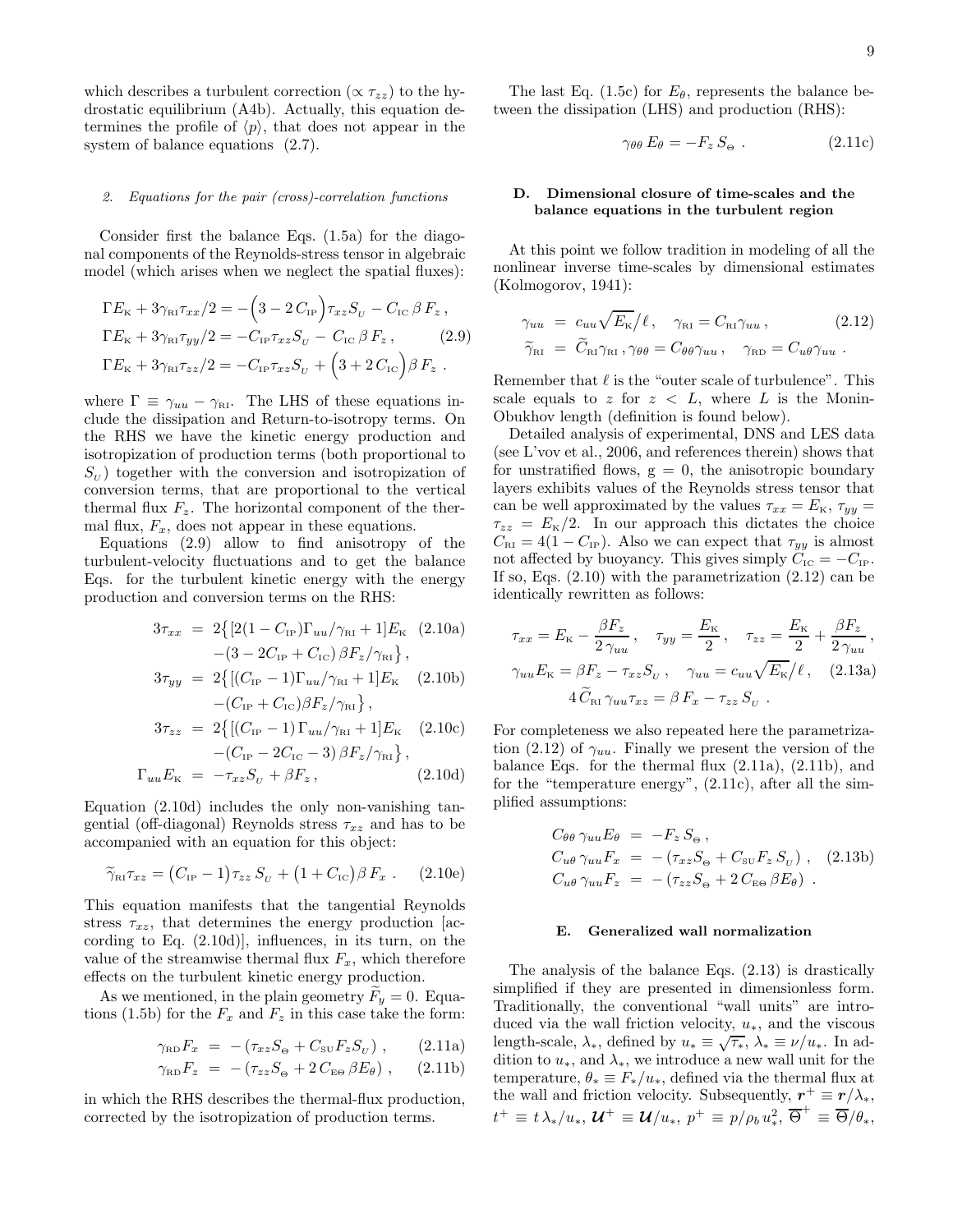$\theta^+ \equiv \theta/\theta_*$ , etc. Then the governing Eqs. (1.1) take the form:

$$
\mathcal{D}^+ \mathcal{U}^+ / \mathcal{D}t^+ + \nabla^+ p^+ = \hat{\mathbf{z}} \Theta_d^+ / L^+ + \Delta^+ \mathcal{U}^+, \n\mathcal{D}^+ \Theta_d^+ / \mathcal{D}t^+ = \Delta^+ \Theta_d^+ / \text{Pr}.
$$
 (2.14)

These Eqs. include two dimensionless parameters: the conventional Prandtl number Pr=  $\nu/\kappa$ , and  $L^+$  – the Monin-Obukhov length L measured in wall units:  $L \equiv$  $u_*^3/\beta F_*$ ,  $L^+ \equiv L/\lambda_*$ . Following ZEKR-paper, we used here the modern definition of the Monin-Obukhov length, which differs from the old definition by the absence of the von-Kármán constant  $\kappa \approx 0.436$  in its denominator (Monin and Obukhov, 1954).

Outside of the viscous sub-layer, where the kinematic viscosity and kinematic thermal conductivity can be ignored,  $L^+$  is the only dimensionless parameter in the problem, which separates the region of weak stratification,  $z^+$  <  $L^+$ , and the region of strong stratification, where  $z^+ > L^+$ .

Given the generalized wall normalization we introduce objects with a superscript "  $^{+ \ast}$  in the usual manner:

$$
S_{\nu}^{+} \equiv t_{*} S_{\nu}, \ S_{\Theta}^{+} \equiv \lambda_{*} S_{\Theta} / \theta_{*}, \ \gamma^{+} \equiv t_{*} \gamma, \ \tau_{ij}^{+} \equiv \tau_{ij} / u_{*}^{2}, \n\mathbf{F}^{+} \equiv \mathbf{F} / u_{*} \theta_{*}, \ E_{\theta}^{+} \equiv E_{\theta} / \theta_{*}^{2} . \tag{2.15}
$$

In the turbulent region, governed by  $L^+$  only, Eqs. (2.7) simplify to  $\tau_{xz}^+ = -1$ ,  $F_z^+ = -1$ . Then, in the wall units Eqs.  $(2.13)$  can be reduced to Eqs.  $(B1)$  for the six profiles  $\hat{S}_{\scriptscriptstyle U}^+$ ,  $\hat{S}_{\scriptscriptstyle \Theta}^+$ ,  $E_{\scriptscriptstyle \mathsf{K}}^+$ ,  $E_{\scriptscriptstyle \theta}^+$  and  $F_x^+$  and  $\tau_{zz}^+$ , presented in the Appendix  $\tilde{B}$  1. This equation can be effectively analyzed, see next Sec. III A.

#### F. Rescaling symmetry and ‡-representation

Outside of the viscous region, where Eqs. (2.13) were derived, the problem has only one characteristic length, the Monin-Obukhov scale L. Correspondingly, one expects that the only dimensionless parameter that governs the turbulent statistics in this region should be the ratio of the outer scale of turbulence,  $\ell$ , to the Monin-Obukhov length-scale L, which we denote as  $\ell^{\ddagger} \equiv \ell/L = \ell^+ / L^+$ . Indeed, introducing "‡-objects":

$$
\ell^{\ddagger} \equiv \ell/L \,, \quad S_{\nu}^{\ddagger} \equiv S_{\nu}^{+} \ell^{+} \,, \ S_{\Theta}^{\ddagger} \equiv S_{\Theta}^{+} \ell^{+} \,, \tag{2.16}
$$

and using Eqs. (2.15) one rewrites the balance Eqs. (2.13) as follows:

$$
\tau_{xx}^+ = E_{\kappa}^+ + \ell^{\ddagger}/2c_{uu}\sqrt{E_{\kappa}^+}, \quad \tau_{yy}^+ = E_{\kappa}^+/2 \,, \tag{2.17a}
$$

$$
2\,\tau_{zz}^+ = E_{\rm K}^+ - \ell^{\ddagger}/c_{uu}\sqrt{E_{\rm K}^+}\,,\tag{2.17b}
$$

$$
c_{uu}E_{\mathbf{k}}^{+3/2} = \ell^{\ddagger}F_{z}^{+} - \tau_{xz}^{+}S_{U}^{\ddagger} , \qquad (2.17c)
$$

$$
4\,\widetilde{C}_{\text{RI}}\,c_{uu}\sqrt{E_{\text{K}}^{+}}\,\tau_{xz}^{+} = \ell^{\ddagger}F_{x}^{+} - \tau_{zz}^{+}\,S_{U}^{\ddagger}\,,\tag{2.17d}
$$

$$
C_{\theta\theta} c_{uu} \sqrt{E_{\rm K}^{+}} E_{\theta}^{+} = -F_{z}^{+} S_{\Theta}^{\ddagger} , \qquad (2.17e)
$$

$$
C_{u\theta} c_{uu} \sqrt{E_{\mathbf{k}}^+} F_x^+ = -\tau_{xz}^+ S_{\Theta}^{\ddagger} - C_{\text{SU}} F_z^+ S_{\text{U}}^{\ddagger} , \quad (2.17f)
$$

$$
C_{u\theta} c_{uu} \sqrt{E_{\rm K}^+} F_z^+ = -\tau_{zz}^+ S_{\Theta}^{\ddagger} - 2 C_{\rm E\Theta} \ell^{\ddagger} E_{\theta}^+ , (2.17g)
$$

These equations are the main result of current Sec. II. It may be considered as "Minimal Model" for stably stratified TBL, that respects the conservation of energy, describes anisotropy of turbulence and all relevant fluxes explicitly and, nevertheless is still simple enough to allow comprehensive analytical analysis, that results in approximate analytical solution (with reasonable accuracy) for the mean velocity and temperature gradients  $S_{\text{U}}$  and  $S_{\Theta}$ , and all second-order (cross)-correlation functions.

As expected, the only parameter appearing in the Minimal Model  $(2.17)$  is  $\ell^{\ddagger}$ . The outer scale of turbulence,  $\ell$ , does not appear by itself, only via the definition of  $\ell^{\ddagger}$ (B2). Therefore our goal now is to solve Eqs. (2.17) in order to find five functions of only one argument  $\ell^{\ddagger}$ :  $S^{\ddagger}_{\scriptscriptstyle U}$  ,  $S^{\ddagger}_{\scriptscriptstyle \Theta}$  ,  $E_{\kappa}^{+}$ ,  $E_{\theta}^{+}$  and  $F_{x}^{+}$ . After that we can specify the dependence  $\ell^+(z^+)$  and then reconstruct the  $z^+$ -dependence of these five objects.

## III. RESULTS AND DISCUSSION

# A. Analytical solution of the Minimal-Model balance equations (2.17)

This Subsec. is devoted to analytical and numerical analysis of the Minimal-Model (2.17). Example of numerical solution of Eqs. (2.17) (with some reasonable choice of the phenomenological parameters) is shown in Fig. 1. Nevertheless, it would be much more instructive to have approximate analytical solutions for all correlations that will describe their  $\ell^{\ddagger}$ -dependence with reasonable accuracy. The detailed procedure of finding these solutions is presented in Appendix B. A brief overview is as follows.

Appendix  $B1$  presents the balance Eqs.  $(2.13)$  in generalized wall units (2.15). Analysis of the resulting Eqs. (B1) allows us to clarify the rescaling symmetry and to suggest "<sup> $\ddagger$ </sup>" normalization (B2), in which the balance Eqs.  $(2.13)$  take final even simple form  $(2.17)$ , which is the basis for further analysis.

In Ap. B 2 we show that Eqs.  $(2.17)$  can be reformu-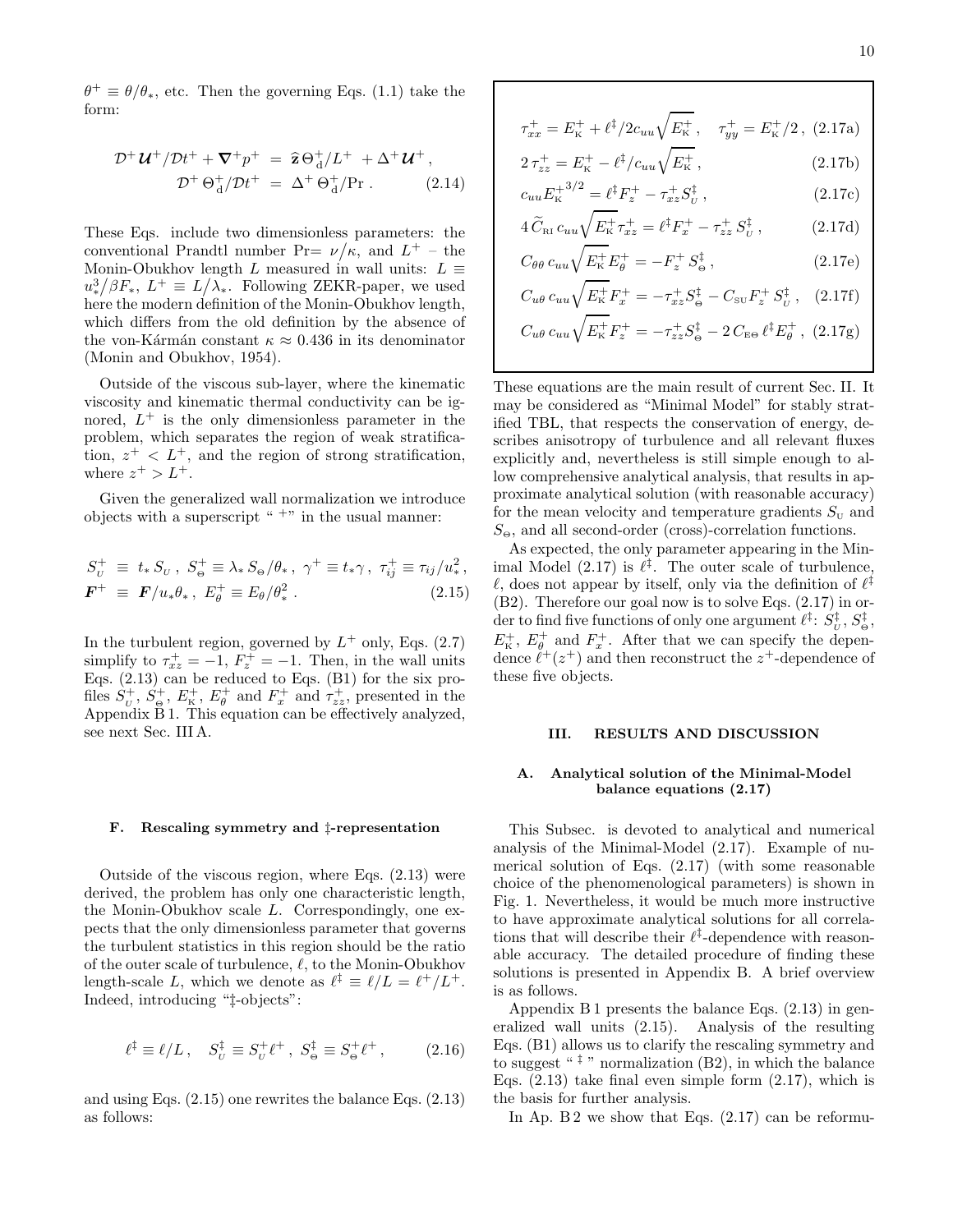lated as polynomial Eq. (B6) of ninth order for the only unknown  $\sqrt{E^+}$ . Analysis of its structure helps to formulate effective interpolation formula (3.1), discussed below.

Next, in Ap.  $B3$  we find the solutions  $(B7)$  of Eqs. (2.17) at neutral stratification,  $\ell^{\ddagger} = 0$ , corrected by Eqs. (B12) up to linear order in  $\ell^{\ddagger}$ . Its comparison with the existing DNS data results in an estimate for the constants  $\tilde{C}_{\text{RI}} \approx 1.46$ , and  $c_{uu} \approx 0.36$ , see L'vov at el. (2006) and references therein.

Then, in Ap. B 4 b we considered the region  $\ell^{\ddagger} \to \infty$ . Even though such a condition may not be realizable in nature, from a methodological point of view, as we will see below, it enables to obtain the desired analytical approximation. The  $\ell^{\ddagger} \to \infty$  asymptotic solution (B16) with corrections (B20), linear in the small parameter  $\delta = 2(c_{uu}/\ell^{\ddagger})^{4/3}$  is found. Now we are armed to suggest an interpolation formula

$$
E_{\kappa}^{+}(\ell^{\dagger})^{3/2} \simeq \frac{11\ell^{\dagger}}{3c_{uu}} + \frac{8\,\tilde{C}_{\textsc{ri}}}{\sqrt{\left(11\ell^{\dagger}/3\,c_{uu}\right)^{2/3}+\left(8\,\tilde{C}_{\textsc{ri}}\right)^{1/2}}}\,,\tag{3.1a}
$$

that coincide with the exact solutions for  $\ell^{\ddagger} = 0$ , Eqs. (B7), and for  $\ell^{\ddagger} \to \infty$ , Eq. (B16), including the leading corrections to both asymptotics, linear in  $\ell^{\ddagger}$ , Eqs. (B12) and  $1/\ell^{\ddagger^{4/3}}$ , Eqs. (B20). Moreover, in the region  $\ell^{\ddagger} \sim 1$ , Eq. (3.1a) accounts for the structure of exact polynomial Eq. (B6). As a result, the interpolation formula (3.1a) is close to the numerical solution with deviations smaller than  $3\%$  in the entire region  $0 \leq \ell^{\ddagger} < \infty$ , see left middle panel on Fig. 1. Together with Eq. (B5b) it produces a solution for  $S_{\nu}^{+}$ , that can be written as

$$
S_{\scriptscriptstyle\rm U}^+(\ell^+) \simeq \left(L_1^+\right)^{-1} + \left(\kappa \,\ell^+ \sqrt{1 + (\ell^+ / L_2^+)^{2/3}}\,\right)^{-1},\tag{3.1b}
$$

where  $L_1^+ \equiv 3L^+/14$ ,  $L_2^+ \equiv 3L^+/11 \kappa$  and  $\kappa$  is the von-Kármán constant. This formula gives the same accuracy  $\sim 3\%$ , see left upper panel in Fig. 1. We demonstrate below that the proposed interpolation formulae describe the  $\ell^{\ddagger}$ -dependence of the correlations with a very reasonable accuracy, about 10%, for any  $0 \leq \ell^{\ddagger} < \infty$ , see black dashed lines in Figs. 1.

Unfortunately, a direct substitution of the interpolation formula (3.1) into the exact relation for  $S^{\ddagger}_{\Theta}$  obtained from the system (3.4) (see (B5c)) works well only for small  $\ell^{\ddagger}$ , in spite of the fact that the interpolation formula is rather accurate in the whole region. The reason is a small denominator in Eq. (B5c) for large  $\ell^{\ddagger}$ . We need therefore to derive an independent interpolation formula for  $S^{\ddagger}_{\Theta}$ . Using the expansions (B10) for small  $\ell^{\ddagger} \ll 1$  and (B20) for large  $\ell^{\ddagger} \gg 1$  we suggest

$$
S_{\Theta}^{+}(\ell^{+}) \simeq S_{\Theta}^{+ \infty} + \frac{S_{\Theta,0}^{+} + 6(c_{uu}\alpha)^{4/3} S_{\Theta,1}^{+ \infty}}{\left(1 + \alpha \ell^{+} / L^{+}\right)^{4/3}},\qquad(3.1c)
$$

in which

$$
S_{\Theta,0}^{+} = 2^{1/4} c_{uu} C_{\text{U}\Theta} / \tilde{C}_{\text{RI}}^{1/4} \ell^{+},
$$
  
\n
$$
S_{\Theta,1}^{+\infty} = -C_{u\theta} (2\tilde{C}_{\text{RI}} - (11 C_{u\theta} - 3 C_{\text{SU}}) / 3 S_{\Theta}^{+\infty} L^{+}) / L^{+},
$$
  
\n
$$
S_{\Theta}^{+\infty} = -14 (C_{\text{SU}} - 4 C_{\text{U}\Theta} / 3) / 3 L^{+},
$$

and  $\alpha$  satisfies

$$
S_{\Theta,1}^+ \ell^+ = S_{\Theta}^{+\infty} L^+ + 6S_{\Theta,1}^{+\infty} L^+ (c_{uu}\alpha)^{4/3} - 4\alpha S_{\Theta,0}/3,
$$

with

$$
S_{\Theta,1}^+ \ell^+ \ = \ -C_{u\theta} \left( 3/4 \widetilde{C}_{\textsc{ri}} - 22 + 3 C_{\textsc{su}} / C_{u\theta} \right) / 24 \widetilde{C}_{\textsc{ri}} \ .
$$

Equation (3.1c) is constructed such that the leading and sub-leading asymptotics for small and large  $\ell^{\ddagger}$  coincide with first two terms in the exact expansions "almost" neural stratification, (B10), and extremely strong stratification, (B20). As a result Eq. (3.1c) approximates the exact solution with errors smaller then  $5\%$  for  $\ell^{\ddagger} < 1$  and  $\ell^{\ddagger} > 50$  and with errors smaller than 10% for any  $\ell^{\ddagger}$ , see left upper panel in Figure 1.

Substituting the approximate Eqs. (3.1) into the exact relations (B5d) and (B5e) and one gets approximate solutions  $E_{\theta}^{+}$  and  $F_{x}^{+}$  with errors smaller than 10%, see lower panels in Figure 1.

#### B. Mean velocity and temperature profiles

In principle, integrating the mean shear  $S_{\scriptscriptstyle\rm U}^+$  and the mean temperature gradient  $S_{\Theta}^{+}$ , one can find the mean velocity and temperature profiles. Unfortunately, to do so we need to know  $S_{\scriptscriptstyle\rm U}^+$  and  $S_{\scriptscriptstyle\Theta}^+$  as functions of the elevation z, while in our approach they are found as functions of  $\ell/L$ . Remember, that the external parameter  $\ell$  is the outer scale of turbulence that depends on the elevation z:  $\ell = \ell(z)$ . For  $z \ll L$  we can safely take  $\ell = z$ , however for  $z > L$  the function  $\ell(z)$  is not found theoretically although it was discussed phenomenologically with support of observational, experimental and numerical data. It is traditionally believed that for  $z \gtrsim L$  the scale  $\ell$  saturates at some level of the order of  $L$  [see, e.g. Eq.  $(0.4)$ ].

The resulting plots of  $U^+$  are shown on Figure 2, upper panel. Even taking  $\ell(z) = z$  one gets very similar velocity profile, see Figure 2, lower panel. With  $\ell(z) = z$ we find an analytical expression for the mean-velocity profile, using the interpolation Eq. (3.1b) for  $S_{\scriptscriptstyle\rm U}^+$ :

$$
U^{+}(z) = \frac{1}{\kappa} \ln \left[ \frac{z}{z_{u0} \left( 1 + \sqrt{1 + (z/L_2)^{2/3}} \right)^3} \right] + \frac{z}{L_1} .
$$
\n(3.2)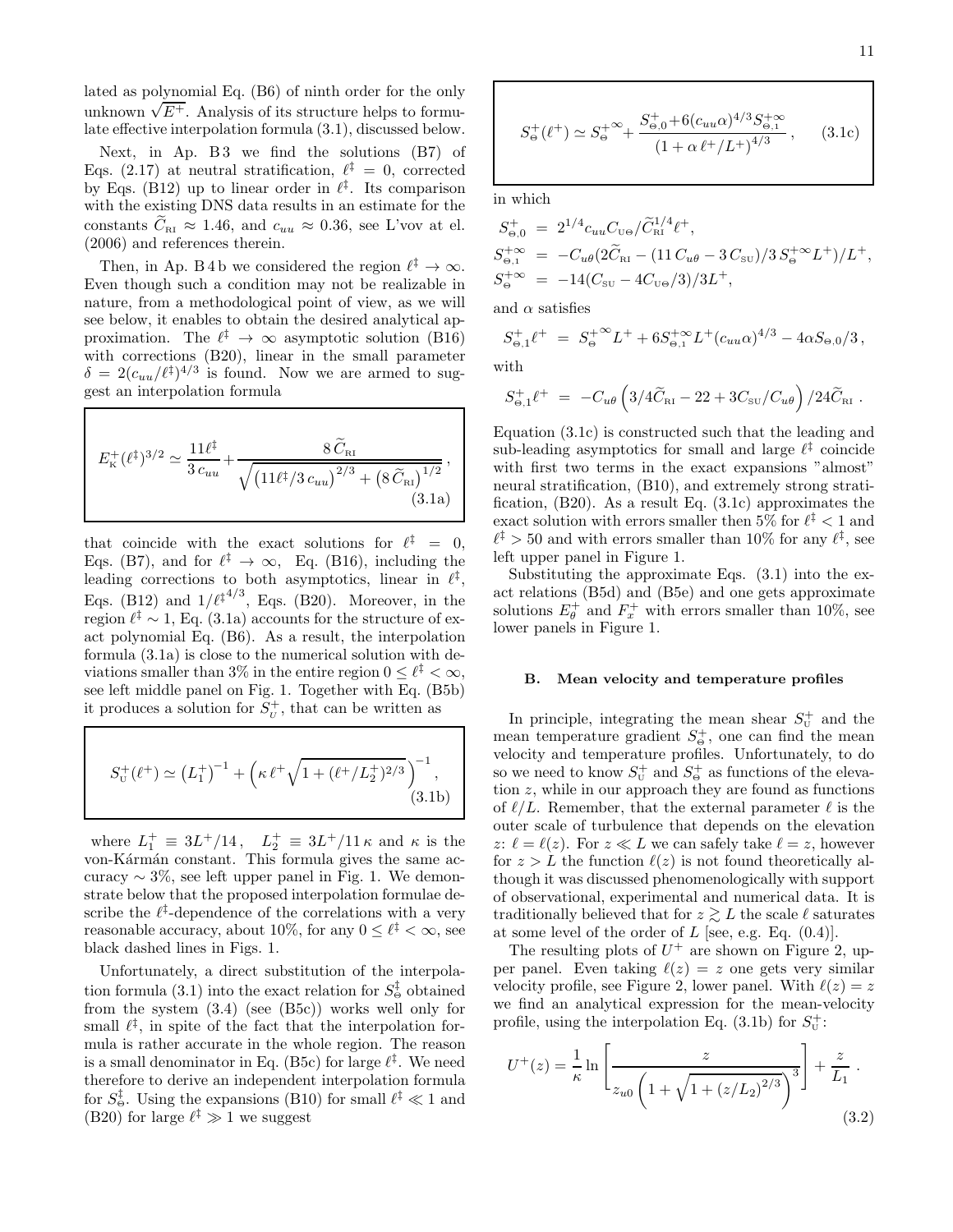

FIG. 1: Color online. Log-log plots of the normalized velocity mean shears  $S_U^{\ddagger} \equiv \ell^+ S_U^+$  and  $L^+ S_U^+$  (left upper panel), normalized mean-temperature gradients  $S^{\ddagger}_{\Theta} \equiv \ell^+ S^+_{\Theta}$  and  $L^+ S^+_{\Theta}$  (right upper panel), the turbulent kinetic energy  $E^+_{\rm K}$  and  $E^+_{\rm K}/\ell^{\ddagger 2/3}$  (left middle panel), partial kinetic energies  $\tau_{ii}/E_K$  (left middle panel), temperature energy  $E_\theta^+$  and  $E_\theta^+/\ell^{1/2/3}$  (left lower panel) and horizontal thermal flux  $F_x^+$  and  $F_x^+/\ell^{\frac{1}{2}/3}$  (right lower panel) vs.  $\ell^{\ddagger} = \ell/L = \ell^+/L^+$ . Red and blue solid lines – exact numerical solutions before and after normalization by the large  $\ell^{\ddagger}$  asymptotics, black dashed and dot-dashed lines – approximate analytical solutions. The region  $\ell \gtrsim L$  may not be realized in the Nature. In this case it has only methodological character.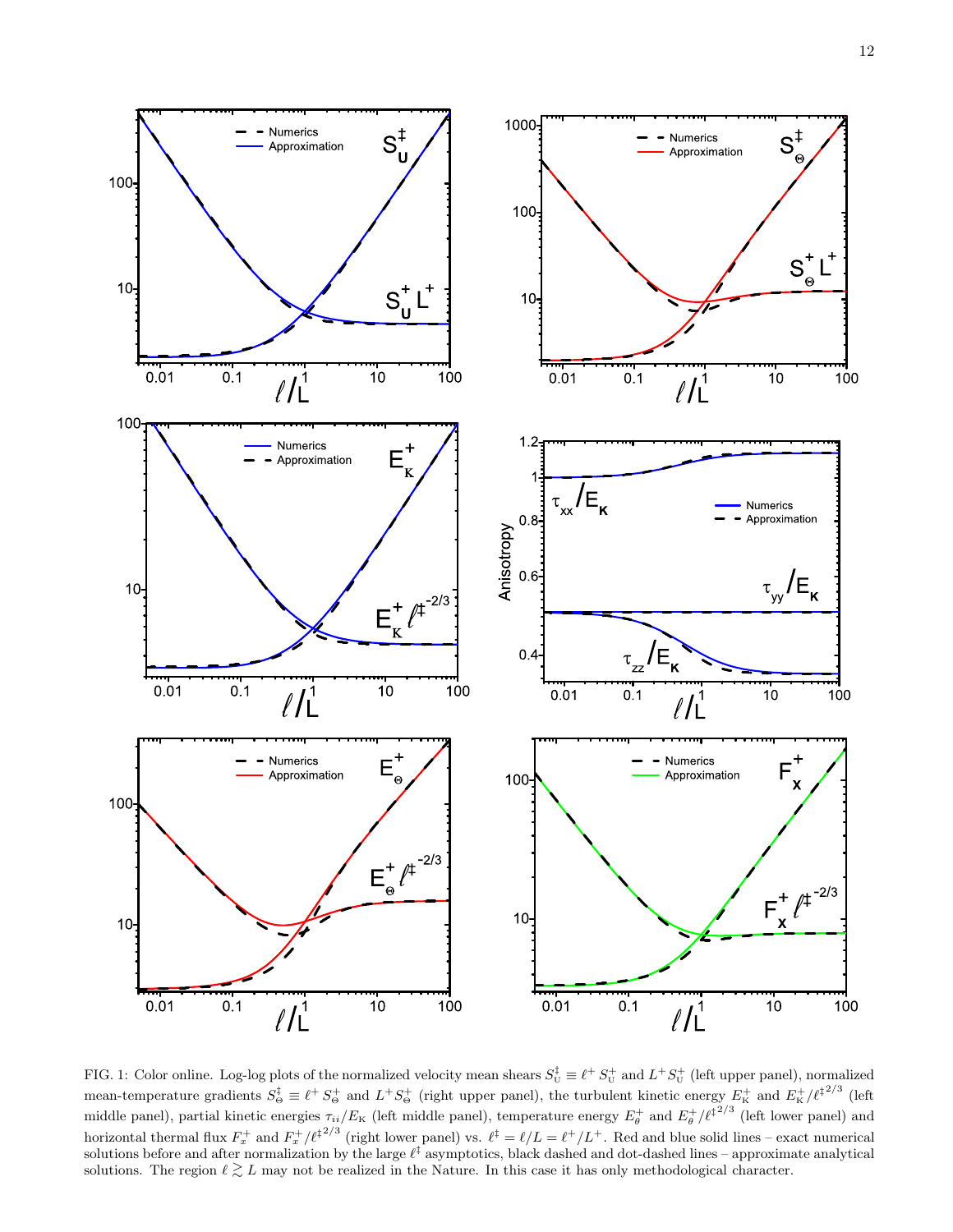Here  $z_{u0}$  is the roughness length. The ratios  $L_j/L$  are given with our choice of fitting constants.

The resulting mean velocity profiles have logarithmic asymptotic for  $z < L$  and a linear behavior for  $z > L$  in agreement with meteorological observations. Usually the observations are parameterized by a so-called log-linear approximation:

$$
U^{+} = \kappa^{-1} \ln(z/z_{u0}) + z/L_1, \qquad (3.3a)
$$

which is plotted in Figure 2 by dotted lines. One sees some deviation in the region of intermediate z. The reason is that the real profile [see, e.g. Eq.  $(3.2)$ ] has a logarithmic term that saturates for  $z \gg L$ , while in the approximation (3.3a) this term continues to grow. To fix this one can use Eq. (3.2) (with  $L_2 = L_1$  for simplicity), or even its simplified version

$$
U^{+} = \frac{1}{\kappa} \ln \frac{z}{z_{u0}\sqrt{1 + (z/L_1)^2}} + \frac{z}{L_1}.
$$
 (3.3b)

This approximation is plotted as a dashed line on Figure 2 for comparison. One sees that our approximation (3.3b) works much better than the traditional one. Thus we suggest Eq. (3.3b) for parameterizing meteorological observations.

The temperature profiles in our approach look similar to the velocity ones, see Figure 2, lower panel. They have logarithmic asymptotic for  $\ell < L$  and linear behavior for  $\ell > L$ . Correspondingly, they can be fitted by the log-linear approximation, like (3.3a), or even better, by improved version of it, like Eq. (3.3b). Clearly, the values of constant will be different:  $\kappa \Rightarrow \kappa_{\rm T}$ ,  $L_1 \Rightarrow L_{1,\rm T}$ , etc.

#### C. Profiles of second-order correlations

The computed profiles of the turbulent kinetic and temperature energies, horizontal thermal flux profile and the anisotropy profiles are shown on Figure 1 in the middle and lower panels. The anisotropy profiles, right middle panel, saturate at  $\ell/L \approx 2$ , therefore they are not sensitive to the z-dependence of  $\ell(z)$ ; even quantitatively one can think of these profiles as if they were plotted as a function of  $z/L$ .

Another issue is the profiles of  $E_{\kappa}^{+}$  (left middle panel) and of  $E_{\Theta}$  and  $F_x^+$  (lower panels), that are  $\propto (\ell/L)^{2/3}$  for  $\ell \gg L$  (if available). With the interpolation formula (0.4) the profiles of the second order correlations have to saturate at levels corresponding to  $\ell^{\ddagger} = 1$ . This sensitivity to the z-dependence of  $\ell(z)$  makes a comparison of the prediction with available data very desirable.

# D. Turbulent transport, Richardson and Prandtl numbers

In our notations the turbulent viscosity and thermal conductivity, turbulent Prandtl number, the gradientand flux-Richardson numbers are

$$
\nu_{\rm T} \equiv -\frac{\tau_{xz}}{S_{\rm U}} = \frac{1}{S_{\rm U}^+} \equiv C_{\nu}(\ell^{\ddagger}) \frac{\tau_{zz}^+}{\gamma_{uu}^+}, \qquad (3.4a)
$$

$$
\chi_{\rm T} \equiv -\frac{F_z}{S_{\Theta}} = \frac{1}{S_{\Theta}^+} \equiv C_{\chi}(\ell^{\ddagger}) \frac{\tau_{zz}^+}{\gamma_{uu}^+}, \qquad (3.4b)
$$

$$
Pr_{\rm T} \equiv \frac{\nu_{\rm T}}{\chi_{\rm T}} = \frac{S_{\rm e}^{+}}{S_{\rm U}^{+}} = \frac{S_{\rm e}^{+}}{S_{\rm U}^{+}}, \tag{3.4c}
$$

$$
\text{Ri}_{\text{grad}} \equiv \frac{\beta S_{\Theta}}{S_{U}^{2}} = \frac{S_{\Theta}^{+}}{L^{+} S_{U}^{+2}} = \frac{\ell^{t} S_{\Theta}^{t}}{S_{U}^{t}} , \quad (3.4d)
$$

$$
\text{Ri}_{\text{flux}} \equiv \frac{\beta F_z}{\tau_{xy} S_U} = \frac{1}{L^+ S_U^+} = \frac{\ell^{\ddagger}}{S_U^{\ddagger}}, \quad (3.4e)
$$

$$
\text{Ri}_{\text{grad}} = \text{Ri}_{\text{flux}} \text{Pr}_{\text{T}} . \tag{3.4f}
$$

With Eqs. (3.4a) and (3.4b) we introduce also two dimensionless functions  $C_{\nu}(\ell^{\ddagger})$  and  $C_{\chi}(\ell^{\ddagger})$  that are taken as  $\ell^{\ddagger}$ -independent constants in the down-gradient transport approximation (0.3) described in the Introduction. We will show, however, that the functions have a strong dependence on  $\ell^{\ddagger}$ , going to zero in the limit  $\ell^{\ddagger} \to \infty$ as  $1/\ell^{4/3}$ . Therefore this approximation is not valid for large  $\ell^{\ddagger}$  even qualitatively.

# 1. Approximation of down-gradient transport and its violation in stably stratified TBL

As we mentioned in the Introduction, the concept of the down-gradient transport assumes that the momentum and thermal fluxes are proportional to the mean velocity and temperature gradients, see Eqs. (0.3):

$$
\tau_{xz} = -\nu_{\rm T} S_{\scriptscriptstyle U} \;, \quad F_z = -\chi_{\rm T} S_{\scriptscriptstyle \Theta} \;, \tag{3.5}
$$

where  $\nu$ <sub>T</sub> and  $\chi$ <sub>T</sub> are effective turbulent viscosity and thermal conductivity, that can be estimated by dimensional reasoning. Equations (0.3), giving this estimates, include additional physical arguments that vertical transport parameters should be estimated via vertical turbulent velocity,  $\sqrt{\tau_{zz}}$ , and characteristic vertical scale of turbulence,  $\ell_z$ . The relations between the scales  $\ell_j$  in different *j*- directions in anisotropic turbulence can be found in the approximation of time-isotropy, according to which

$$
\frac{\sqrt{\tau_{xx}}}{\ell_x} = \frac{\sqrt{\tau_{yy}}}{\ell_y} = \frac{\sqrt{\tau_{zz}}}{\ell_z} \equiv \gamma \implies \gamma_{uu} . \quad (3.6)
$$

Here  $\gamma$  is a characteristic isotropic frequency of turbulence, that for concreteness can be taken as the kinetic energy relaxation frequency  $\gamma_{uu}$ . The approximation (3.6) is supported by experimental data, according to which in anisotropic turbulence the ratios  $\ell_i/\ell_j$   $(i \neq j)$  are larger then the ratios  $\ell_i \sqrt{\tau_{jj}}$  / $\ell_j \sqrt{\tau_{ii}}$  that are close to unity. With this approximations  $\nu$ <sub>T</sub> and  $\chi$ <sub>T</sub> can be estimated as follows:

$$
\nu_{\rm T} = C_{\nu} \tau_{zz} / \gamma_{uu} , \quad \chi_{\rm T} = C_{\chi} \tau_{zz} / \gamma_{uu} , \qquad (3.7)
$$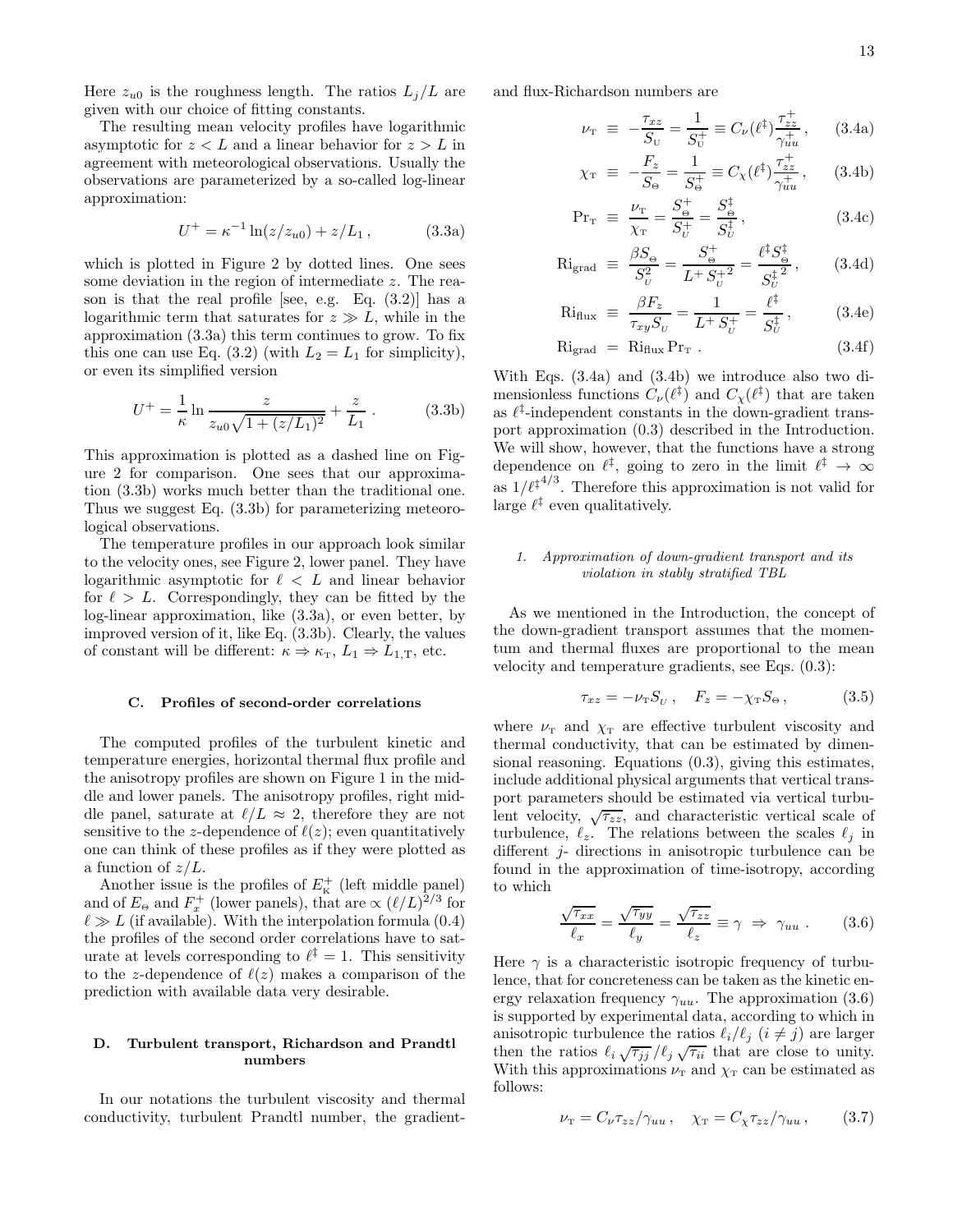

FIG. 2: Computed with Eq. (0.4) (for  $d_1 = d_2 = 1$ ) plots of  $U^+$  (blue solid lines on left panels) and  $\overline{\Theta}^+$  (red solid lines on right panels) vs ln( $z/L$ ) and vs.  $z/L$  (in inserts) for  $L^+ = 1000$ . In upper panels  $\ell(z)$  is taken from Eq. (0.4), while in lower panels take  $\ell(z) = z$ . Log-linear approximation (3.3a) to all profiles is shown by dotted lines, its improved version (3.3b) by dashed lines. The region  $\ell \gtrsim L$  may not be realized in the Nature. In this case it has only methodological character.

where, according to the approximation of down-gradient transport, the dimensionless parameters  $C_{\nu}$  and  $C_{\chi}$  are taken as constants, independent of the level of stratification.

In order to check how the approximation (3.5), (3.7) works in the stratified TBL for both fluxes, one can consider Eqs. (3.5) as the *definitions* of  $\nu$ <sub>T</sub> and  $\chi$ <sub>T</sub> and Eqs. (3.7) as the *definitions* of  $C_{\nu}$  and  $C_{\nu}$ . This gives

$$
C_{\nu} \equiv -\frac{\tau_{xz}}{\tau_{zz}} \frac{\gamma_{uu}}{S_U} = \frac{\gamma_{uu}^+}{\tau_{zz}^+ S_U^+}, \qquad (3.8a)
$$

$$
C_{\chi} \equiv -\frac{F_x}{\tau_{zz}} \frac{\gamma_{uu}}{S_{\Theta}} = \frac{\gamma_{uu}^+}{\tau_{zz}^+ S_{\Theta}^+} . \tag{3.8b}
$$

Recall, that in this paper the down-gradient approximation is not used at all. Instead, we are using exact balance equations for all relevant second order correlation, including  $\tau_{xz}$  and  $F_x$ . Substituting our results in the RHS of the definitions (3.8) we can find, how  $C_{\nu}$  and  $C_{\chi}$  depend on  $\ell^{\ddagger} = \ell/L$ , that determines the level of stratification in our approach.

The resulting plots of the ratios  $C_{\nu}(\ell^{\ddagger})/C_{\nu}(0)$  and  $C_{\chi}(\ell^{\ddagger})/C_{\chi}(0)$  are shown in the left-upper panel in Figure 3. One sees that the  $C_{\nu}(\ell^{\ddagger})$  and  $C_{\chi}(\ell^{\ddagger})$  can be considered approximately as constants only for  $\ell \leq 0.2 L$ . For larger  $\ell/L$  both  $C_{\nu}(\ell^{\ddagger})$  and  $C_{\chi}(\ell^{\ddagger})$  rapidly decrease, more or less in the same manner, diminishing by an order of magnitude already for  $\ell \approx 2 L$ . For larger  $\ell/L$  one can use the asymptotic solution (B13), (B16) for  $\ell^{\ddagger} \gg 1$ according to which

$$
S_U^+ \simeq \frac{1}{L^+}
$$
,  $\gamma_{uu} \simeq \frac{\sqrt{E_K^+}}{\ell^+} \simeq \frac{\ell^{\ddagger^{1/3}}}{\ell^+}$ ,  $\tau_{zz} \simeq \ell^{\ddagger^{2/3}}$ . (3.9)

This means that both functions vanish as  $1/\ell^{\ddagger^{4/3}}$ :

$$
C_{\nu}(\ell^{\ddagger}) \simeq 0.01 \left(\frac{L}{\ell}\right)^{4/3}, \quad C_{\chi}(\ell^{\ddagger}) \simeq 0.003 \left(\frac{L}{\ell}\right)^{4/3}, \tag{3.10}
$$

where numerical prefactors account for the accepted values of the dimensionless fit parameters.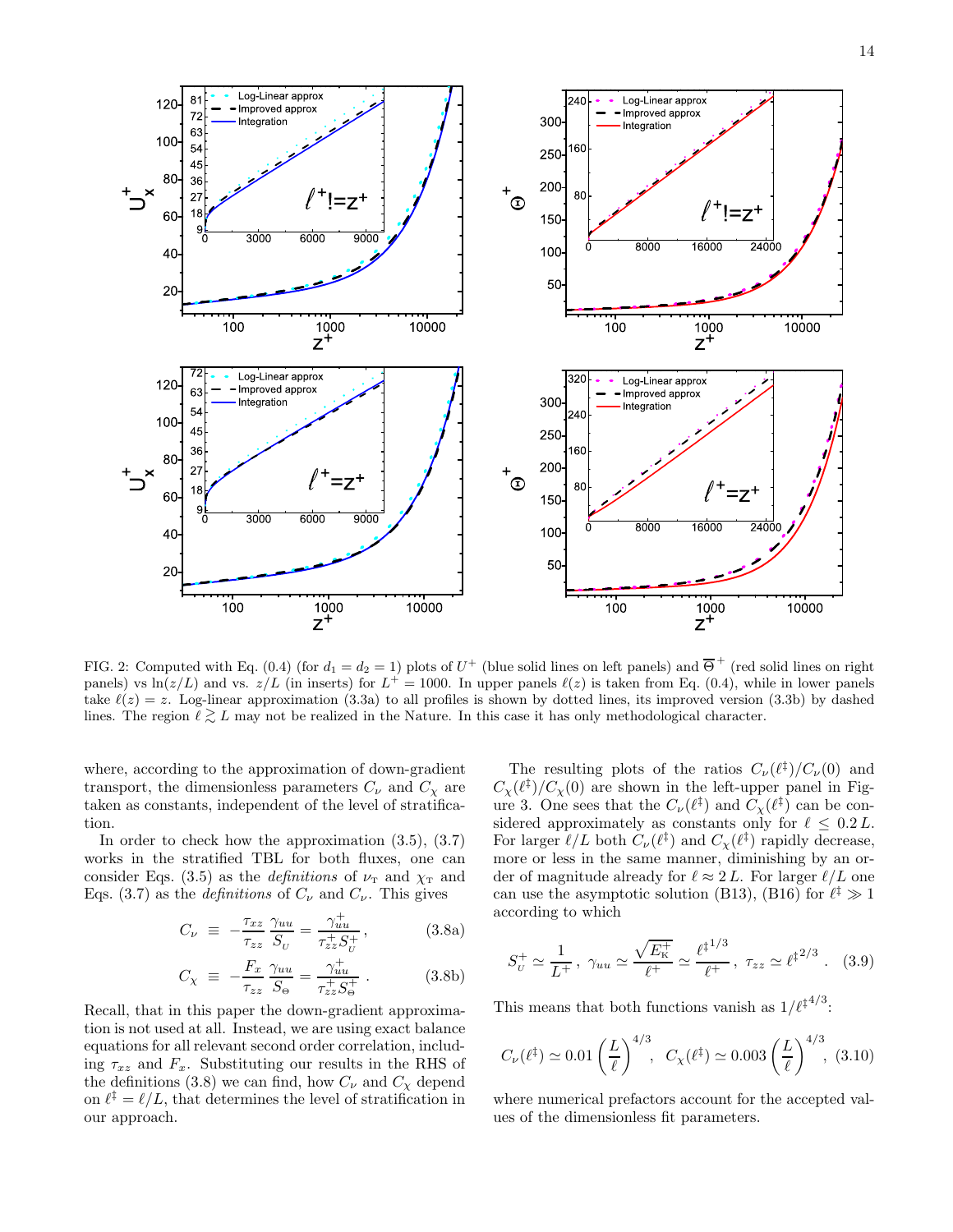

FIG. 3: Color online. Log-log plots of "down-gradient coefficient-functions"  $C_{\nu}$  (solid blue lines) and  $C_{\chi}$  (red dashed lines) – upper panels; turbulent Prandtl number  $Pr_T$  (green lines on middle panels) and  $Ri_{flux}$  (black solid lines),  $Ri_{grad}$  (black dashed lines) – on lower panels as function of  $\ell^{\ddagger} = \ell/L$  (left panels) and vs. Ri<sub>grad</sub> (right panels). Notice, that the presented dependencies have qualitative character, and the choice of constants  $C_{...}$  depends on the actual functional form  $\ell(z)$ . For simplicity, we took  $\ell(z) = z$ . The region  $\ell \gtrsim L$  may not be realized in the Nature. In this case it has only methodological character.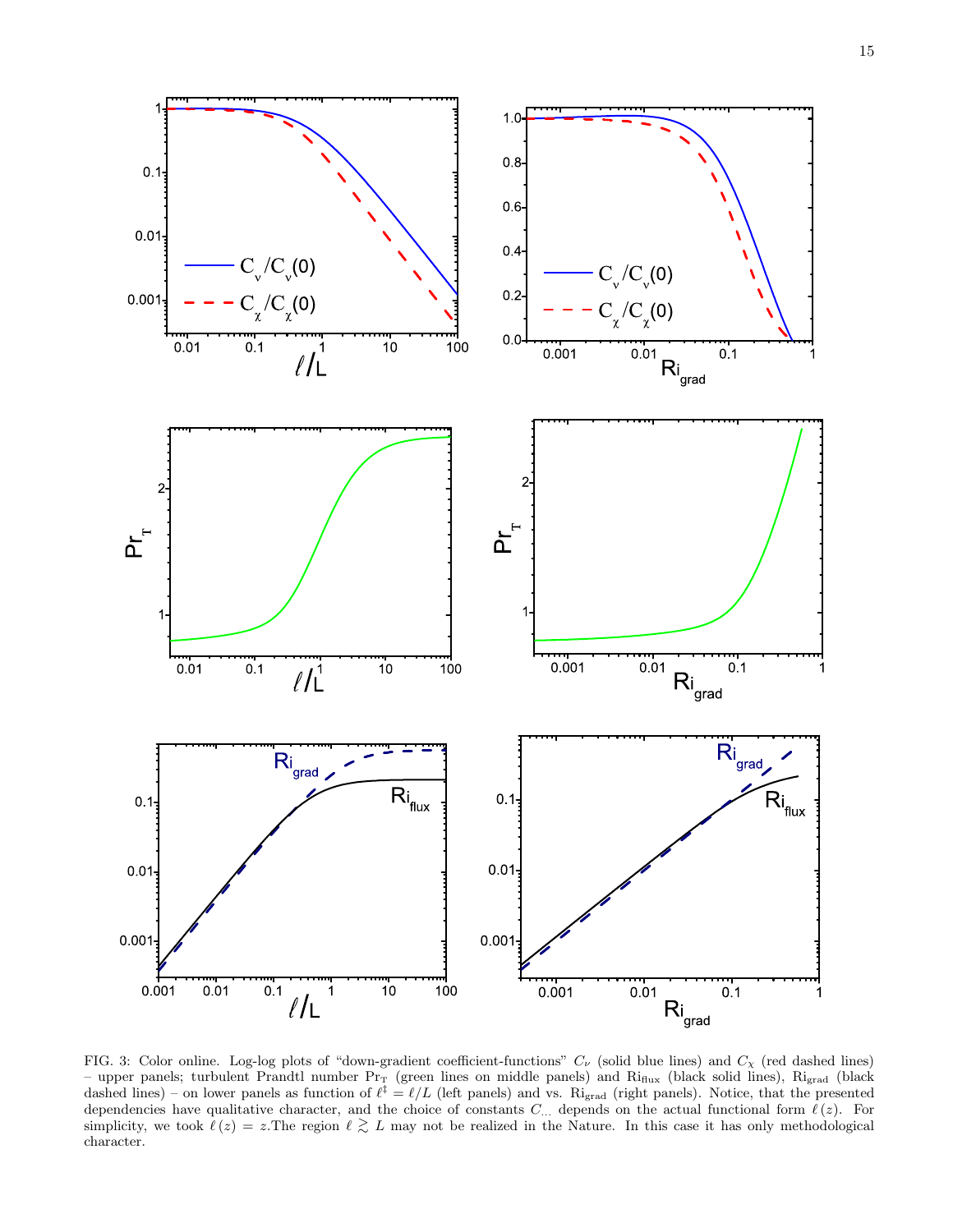The physical reason for the strong dependence of  $C_{\nu}$ and  $C_{\chi}$  on stratification is as follows: in the RHS of Eq. (2.10e) for the momentum flux and Eq. (2.11b) for the vertical heat flux there are two terms. The first ones, proportional to  $\tau_{zz}$  and velocity (or temperature) gradients correspond to the approximation (3.5), giving (in our notations)  $C_{\nu}$  =const and  $C_{\chi}$  =const, in agreement with the down-gradient transport concept. However, there are second contributions to the vertical momentum flux  $\propto F_x$ and to the vertical heat flux, that is proportional to  $\beta E_{\theta}$ . In our approach both contributions are negative, giving rise the counter-gradient fluxes. What follows from our approach, is that these counter-gradient fluxes cancel (to the leading order) the down-gradient contributions in the limit  $\ell^{\ddagger} \to \infty$ . As a result, in this limit the effective turbulent diffusion and thermal conductivity vanish, making the down-gradient approximation for them (with constant  $C_{\nu}$  and  $C_{\chi}$ ) irrelevant even qualitatively for  $\ell \gtrsim L$ .

In our picture of stable temperature-stratified TBL, the turbulence exists at any elevations, where one can neglect the Coriolis force. Moreover, the turbulent kinetic and temperature energies increase as  $(\ell/L)^{2/3}$  for  $\ell > L$ , see left middle and lower panels in Figure 1. At the same time, the mean velocity and potential temperature change the  $(\ell/L)$ -dependence from logarithmic lo linear, see Figure 2 and (modified) log-linear interpolation formula (3.3b). Correspondingly, the shear of the mean velocity and the mean temperature gradient saturate at some elevation (and at some  $\ell/L$ ), and Rigrad saturates as well. This predictions agree with large eddy simulation by Zilitinkevich and Esau (2006), see Fig. 5 in ZEKR-paper, where Rigrad can be considered as saturating around 0.4 for  $z/L \approx 100$ .

Nevertheless, our analytical result of saturating  $\mathrm{Ri}_{\text{grad}}$ disagree both with the ZEKR model and with various observational, experimental and numerical data, collected in ZEKR-paper, see their Figs. 1, 2, upper panel of Figs. 3 and 4, where various data are plotted as functions of the gradient Richardson number in the interval (0, 100). The conditions at which these data were obtained do not correspond to the the situation considered in this paper. Nevertheless, one cannot completely ignore the fact, shown in Fig.1 of ZEKR-paper, that various data concentrate around a linear dependence  $Pr_T \sim Ri_{grad}$  in the two-decade interval  $1 <$   $\mathrm{Ri}_{\mathrm{grad}}$   $< 100$  (not withstanding the high degree of scatter).

Notice that the turbulent closures of kind used above cannot be applied for strongly stratified flows with  $\mathrm{Ri}_{\text{grad}}$   $\gtrsim$  1 (may be even at  $\mathrm{Ri}_{\text{grad}}$  ~ 1). There are two reasons of that. The first one was mentioned in the Introduction. Namely, for Ri<sub>grad</sub>  $\gtrsim$  1 the Brunt-Väisälä frequency  $N \equiv \sqrt{\beta S_{\Theta}}, N^+ = \sqrt{\frac{S_{\Theta}^+}{L^+}},$  is larger then the eddy-turnover frequency and therefore there are weakly decaying Kelvin-Helmholts internal gravity waves which, generally speaking has to be accounted in the momentum and energy balance in TBL.

The second reason, that makes the results very sen-

sitive to the contribution of internal waves follows from the fact that vortical turbulent fluxes vanish (at fixed velocity and temperature gradients). Therefore even relatively small contributions of a different nature to the momentum and thermal fluxes may be important.

The final conclusion is that the TBL modeling at large level of stratification requires accounting for turbulence of the internal waves together with the vortical turbulence, and the analysis of available data calls for serious revision. Definitely, new observations, laboratory and numerical experiments with control of internal wave activity are very likely.

## Acknowledgments

This work has been inspired by discussions with the authors of ZEKR-paper: Sergej Zilitinkevich, Tov Elperin, Natan Kleeorin and Igor Rogachevskii. We follow similar strategy and employ the same concept of conservation of total mechanical energy of turbulence, proceeding further in analysis of the Reynolds stress, thermal flux and potential energy budgets. This work has been supported in part by the US-Israel Binational Science Foundation and, for OR, by the Transnational Access Programme at RISC-Linz, funded by the European Commission Framework 6 Programme for Integrated Infrastructures Initiatives under the project SCIEnce (Contract No. 026133).

# APPENDIX A: OBERECK-BOUSSINESQ APPROXIMATION AND CONSERVATION LAWS

### 1. Basic hydrodynamic equations

The system of hydrodynamic equations describing a fluid in which the temperature is not uniform consists of the Navier-Stokes equations for the fluid velocity,  $\mathcal{U}(r, t)$ , a continuity equation for the space and time dependent (total) density of the fluid,  $\rho(\mathbf{r},t)$ , and of the heat balance equation for the (total) entropy per unit mass,  $\mathcal{S}(\mathbf{r}, t)$ , Landau and Lifshitz, 1987 :

$$
\rho \frac{\mathcal{D} \mathcal{U}}{\mathcal{D} t} = -\nabla p - \boldsymbol{g} \rho + \nabla \cdot \mu \, \nabla \mathcal{U} \,, \qquad \text{(A1a)}
$$

$$
\frac{\partial \rho}{\partial t} + \nabla \cdot (\rho \mathcal{U}) = 0, \qquad (A1b)
$$

$$
\rho \frac{\mathcal{D} \mathcal{S}}{\mathcal{D} t} = \nabla \cdot \kappa \nabla \mathcal{S},\tag{A1c}
$$

$$
\frac{\mathcal{D}}{\mathcal{D}t} \equiv \frac{\partial}{\partial t} + \mathcal{U} \cdot \nabla \ . \tag{A1d}
$$

Here  $\mathcal{D}/\mathcal{D}t$  is the convective (Lagrangian) derivative, p is the pressure,  $g = -\hat{z}q$  is the vertical acceleration due to gravity,  $\mu$  and  $\kappa$  are the (molecular) dynamical viscosity and heat conductivity.

These equations are considered with boundary conditions that maintain the solution far from the equilibrium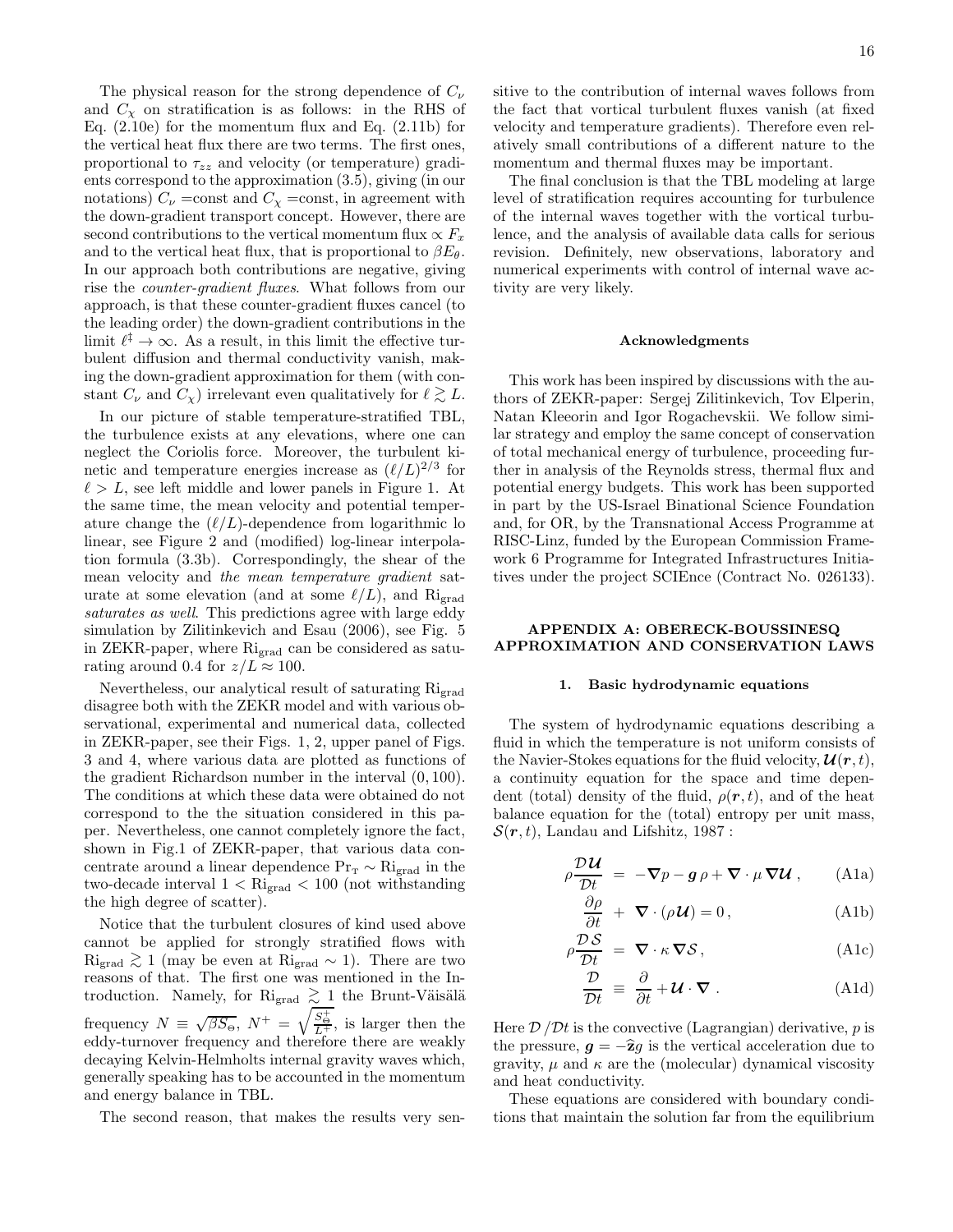state, where  $\mathcal{U} = \mathcal{S} = 0$ . These boundary conditions are  $\mathcal{U}=0$  at zero elevation,  $\mathcal{U}=const$  at a high elevation of a few kilometers. This reflects the existence of a wind at high elevation, but we do not attempt to model the physical origin of this wind in any detail. The only important condition with regards to this wind is that it maintains a momentum flux towards the ground that is prescribed as a function of the elevation. Similarly, we assume that a stable temperature stratification is maintained such that the heat flux towards the ground is prescribed as well. In the entropy balance Eq. (A1c) we have already neglected the viscous entropy production term,  $\propto \mu |\nabla \mathcal{U}|^2$ , assuming that the temperature gradients are large enough such that the thermal entropy production term on the RHS of Eq. (A1c) dominates. Actually, this assumption is very realistic in our applications. For simplicity of the presentation we restrict ourselves by relatively small elevations and disregard in Eq. (A1a) the Coriolis force (for more details, see Wyngaard, 1992).

On the other hand we assume that the temperature and density gradients in the entire turbulent boundary layer are sufficiently small to allow employment of local thermodynamic equilibrium. In other words, we assume the validity of the equation of state, and that the entropy  $S$  is a state function of the local values of the density and pressure:

$$
\rho = \rho(T, p), \quad S = \mathcal{S}(\rho, p). \tag{A2}
$$

In the same manner we will neglect the temperature dependence of the dissipation parameters  $\nu$  and  $\kappa$ .

Pressure fluctuations caused by turbulent velocity fluctuations  $\boldsymbol{u}$  propagate in a compressible medium with the sound velocity  $c_s$ , causing time dependent density fluctuations of the order of  $(u/c_s)^2 \rho_0$ , where  $\rho_0$  is the mean density. Assuming that the square of the turbulent Mach number  $M_{\rm T}^2 \equiv (u/c_{\rm s})^2$  is small compared to unity, we can neglect in Eq. (A1b) the partial time derivative:  $\nabla \cdot (\rho \mathcal{U}) = 0$ , see e.g. Landau and Lifshitz, 1987. Even in tropical hurricanes of category five the mean wind velocity  $U$  is below 300 Km/h. Usually, the turbulent velocity fluctuations u are less then  $U/10$ , i.e. even in these extreme conditions  $u < 30$  Km/h and  $M_{\rm T}^2 < 10^{-3}$  (with  $c_s \simeq 1200 \text{ Km/h}$ . Therefore the incompressibility approximation  $\nabla \cdot (\rho \mathcal{U}) = 0$  is well justified in atmospheric physics. In the ocean where the sound velocity is even larger and water velocities even smaller, this approximation is quite excellent.

#### 2. Isentropic basic reference state

In quite air, without turbulence, the pressure and the density depend on the elevation z simply due to gravity. For example, in full thermodynamic equilibrium the temperature is uniform, z-independent, and the density decreases exponentially with the elevation. However, this equilibrium model of the atmosphere is not realistic, and cannot be used as a reference state about which the actual dynamics is considered. A much better reference state is a situation in which the entropy is space homogeneous. In this model the thermal conductivity (leading to the temperature homogeneity) is neglected with respect to heat transfer due to the vertical adiabatic mixing of air, leading to a z-independent entropy. Following tradition, we refer to the isentropic model as a "basic reference state" and denote this state of the system with a subscript " $\frac{1}{b}$ ":

$$
S_{\rm b} = S(\rho_{\rm b}, p_{\rm b}) = \text{const}, \quad \rho_{\rm b} = \rho(T_{\rm b}, p_{\rm b}). \tag{A3}
$$

The first of Eq. (A3) relates the gradients of the pressure and density in this state:

$$
0 = \nabla S_{\rm b} = \left(\frac{\partial S_{\rm b}}{\partial \rho_{\rm b}}\right)_p \nabla \rho_{\rm b} + \left(\frac{\partial S_{\rm b}}{\partial p_{\rm b}}\right)_\rho \nabla p_{\rm b} . \quad \text{(A4a)}
$$

Another relation between  $\rho_{\rm b}$  and  $p_{\rm b}$  follows from the condition of hydrostatic equilibrium:

$$
\nabla p_{\rm b} = \mathbf{g} \rho_{\rm b} \ . \tag{A4b}
$$

Equations (A4) together with the first of Eqs. (A3) determine the density, pressure and temperature profiles in the isentropic basic reference state.

# 3. Hydrodynamic equations in generalized Obereck–Boussinesq approximation

### a. Equations of motion

Denote the deviations of the total density, pressure, temperature and entropy from the basic reference state as follows:

$$
\hat{\rho} \equiv \rho - \rho_{\rm b}, \quad \hat{p} \equiv p - p_{\rm b}, \quad (A5)
$$
  

$$
\hat{T} \equiv T - T_{\rm b}, \quad \hat{S} \equiv S - S_{\rm b}.
$$

Following Obereck (1879) and Boussinesq (1903), assume that these deviations are small:  $\hat{\rho} \ll \rho_{\rm b}$ ,  $\hat{p} \ll p_{\rm b}$ . Then one simplifies the full system of hydrodynamic Eqs. (A1) and rewrites them in terms of the fluid velocity  $\mathcal U$  and the small deviations  $\hat p$  and  $\hat S$  (instead of  $\hat \rho$ ). The first step is very simple: because of Eq. (A4b)

$$
\nabla p - \boldsymbol{g} \rho = \nabla \hat{p} - \boldsymbol{g} \hat{\rho} . \qquad (A6a)
$$

Next we should relate the deviations  $\hat{p}$ ,  $\hat{\rho}$  and  $\hat{\mathcal{S}}$ . In the linear approximation Eq. (A2) yields:

$$
\hat{S} = (\partial S_{\rm b} / \partial p_{\rm b})_{\rho} \hat{p} + (\partial S_{\rm b} / \partial \rho_{\rm b})_{p} \hat{\rho} .
$$
 (A6b)

With the help of Eqs. (A4) this gives:

$$
\mathbf{g}\,\hat{\rho} = \frac{\nabla \rho_{\rm b}}{\rho_{\rm b}}\,\hat{p} - \beta \frac{\rho_{\rm b}}{c_{\rm p}}\,T_{\rm b}\,\hat{\mathcal{S}}\,. \tag{A6c}
$$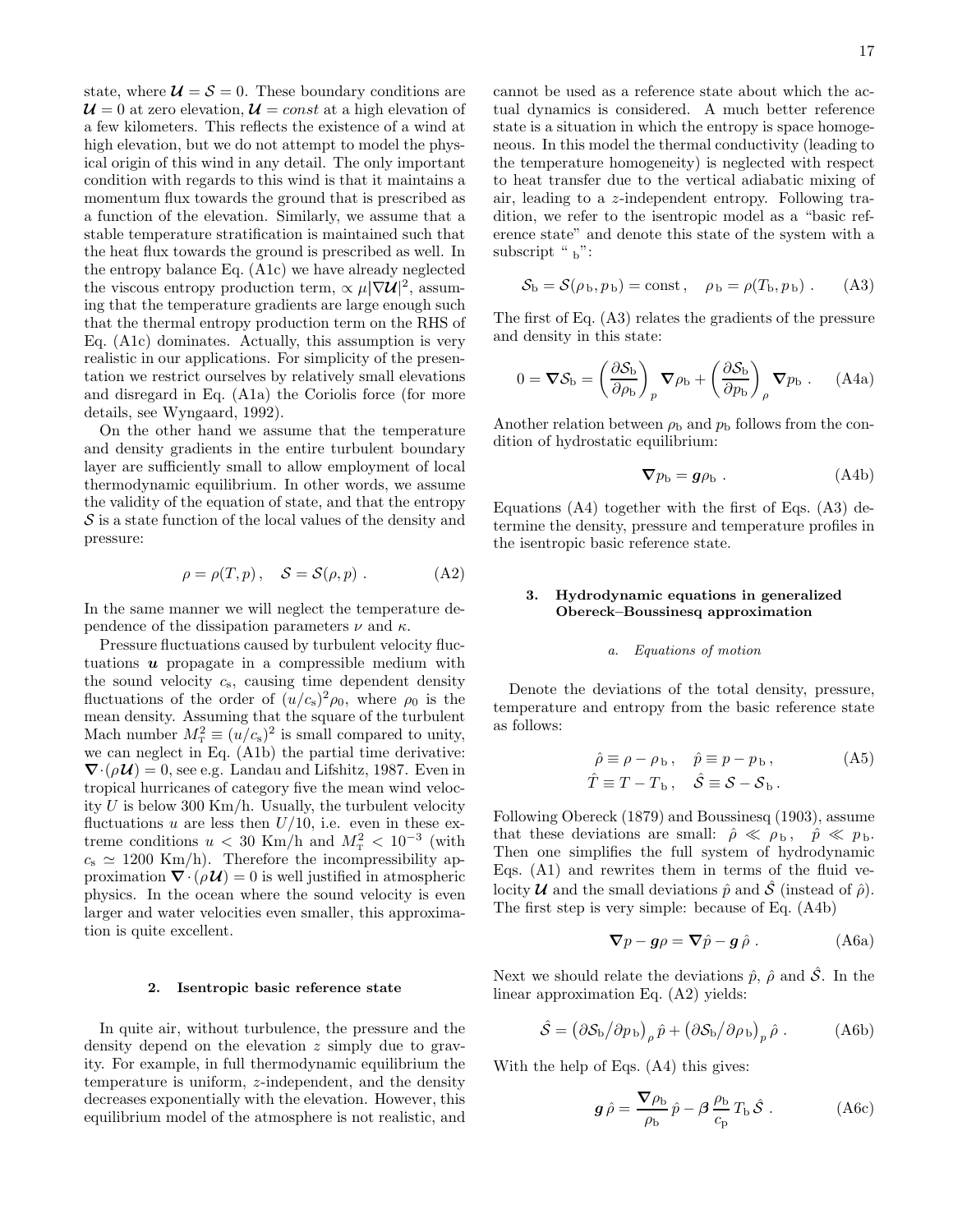Here  $\beta \equiv g \tilde{\beta}$  is the buoyancy parameter,  $\tilde{\beta}$  is the thermal expansion coefficient and  $c_p$  is the isobaric specific heat (heat capacity per unit mass at constant pressure) in the basic reference state:

$$
\widetilde{\beta} \equiv -\frac{1}{\rho_{\rm b}} \left( \frac{\partial \rho_{\rm b}}{\partial T_{\rm b}} \right)_p = -\frac{c_p}{\rho_{\rm b} T_{\rm b}} \left( \frac{\partial \rho_{\rm b}}{\partial S_{\rm b}} \right)_p . \tag{A6d}
$$

Now Eq. (A6a) in the linear approximation yields:

$$
\nabla \hat{p} - g\rho = \rho_{\rm b} \left[ \nabla \left( \frac{p_{\rm b}}{\rho_{\rm b}} \right) + \beta \frac{T_{\rm b}}{c_p} \hat{\mathcal{S}} \right] \ . \tag{A6e}
$$

Then Eqs. (A1a) can be approximated as:

$$
\frac{\mathcal{D}\mathcal{U}}{\mathcal{D}t} = -\nabla \left(\frac{\hat{p}}{\rho_b}\right) - \beta \frac{T_b}{c_p} \hat{\mathcal{S}} + \frac{1}{\rho_b} \nabla \cdot \mu \nabla \mathcal{U} . \tag{A7}
$$

# b. Generalized potential temperature

To proceed, we generalize the notion of potential temperature  $\Theta$  which is traditionally defined as the temperature that a volume of *dry air* at a pressure  $p(z)$  and temperature  $T(z)$  would attain when adiabatically compressed to the pressure  $p_*$  that exists at zero elevation  $z = 0$ . This potential temperature can be explicitly computed for an ideal gas with the result

$$
\Theta(z) \equiv T_* \big( p_*/p(z) \big)^{(\gamma - 1)/\gamma} , \qquad (A8)
$$

where  $\gamma$  is the ratio of isobaric to isochoric specific heats,  $\gamma \equiv c_{\rm p}/c_{\rm v}$ , and  $T_*$  is the temperature at zero elevation.

We want to generalize the notion of potential temperature for an arbitrary stratified fluid requiring that in the isenotropic basic reference state it would be a constant  $\Theta_* = T_*$ . A second requirement is that the definition will agree with Eq. (A8) for an ideal gas. Accordingly we define

$$
\Theta(z) = T_* \exp\left[\left(\mathcal{S}(z) - \mathcal{S}_{\rm b}\right)/c_{\rm p}\right] \ . \tag{A9}
$$

For more details see also Hauf and Höller (1987). Indeed, if we employ the equation of state and the equation for the entropy of an ideal gas, i.e.

$$
p = \rho T
$$
,  $\mathcal{S} = \ln\left(\frac{p^{c_v}}{\rho^{c_p}}\right) + \text{const}$ , (A10)

one can easily check that Eq. (A8) is recaptured.

For small deviations of Θ from the basic reference state value  $T_*$ , Eq. (A9) gives up to linear order:

$$
\Theta_{\rm d} \equiv \Theta - T_* = T_* \hat{S}/c_{\rm p} . \qquad (A11)
$$

Now we can present Eqs. (A1a), (A1b) (with  $\partial \rho_t / \partial t = 0$ , as explained) and (A1c) as follows:

$$
\frac{\mathcal{D}\mathcal{U}}{\mathcal{D}t} = -\nabla \left(\frac{p}{\rho_{\rm b}}\right) - \beta \Theta_{\rm d} + \nu \Delta \mathcal{U}, \quad \text{(A12a)}
$$

$$
\nabla \cdot (\rho_{\rm b} \mathcal{U}) = 0, \qquad (A12b)
$$

$$
\frac{\mathcal{D}\Theta_{\rm d}}{\mathcal{D}t} = \chi \Delta \Theta_{\rm d} . \tag{A12c}
$$

The dissipative terms are important only in the narrow region of the viscous sublayer, where we can safely neglect the z-dependence of  $\rho_{\rm b}$ ,  $\mu$  and  $\kappa$ , and consider the dynamical viscosity  $\nu = \mu/\rho_b$  and dynamical thermal conductivity  $\chi = \kappa/\rho_b$  as some z-independent constants.

Note that for turbulence in liquids (water, etc.) one can simplify these equations further. There one can neglect the effect of adiabatic cooling (together with the compressibility), and simply use another reference state with constant temperature and density:

$$
T = T_*, \quad \rho_b = \rho_*, \quad p_b = p_* + g\rho_* z . \quad (A13)
$$

For this reference state standard reasoning (see, e.g. Landau and Lifshitz, 1987) yields the same equations as Eqs. (A12) in which again  $\tilde{\beta}$ , is given by Eq. (A6d) and it is a parameter characterizing a particular fluid. In this case  $\rho_{\rm b} = \rho_*$ , independent of z, and the potential temperature  $\Theta = T$ , such that  $\Theta_d = T_d$  is a deviation of the total temperature  $T$  from its ground (bottom, or whatever) level  $T_*$ .

In our Eq. (A12) the situation is more general since we do not assume that reference state has the simple form (A13) (with  $\rho_{\rm b}$  = const). Importantly, on the RHS of Eq. (A12a) the density  $\rho_{b}(z)$  is operated on by the gradient, and the buoyancy term  $-\beta\Theta_d$  involves  $\Theta_d \neq T_d$ , the deviation of the *potential temperature* defined by Eq. (A11). This definition for liquids has nothing in common with the standard meteorological definition (A8). Notice also that for an ideal gas  $\beta = 1/T$ , and Eq. (A12a) coincide with that suggested in the book Kurbatsky (2000) and used in ZEKR-paper.

It is important to realize that the approximate Eqs. (A12) conserve exactly an approximate expression for the total mechanic energy of the system in the dissipationless limit. Consider the sum of the kinetic,  $\mathcal{E}_{K}$ , and the potential energy  $\mathcal{E}_{\text{P}}$  (calculated in the basic reference state):  $\mathcal{E}_t = \mathcal{E}_k + \mathcal{E}_P$ ,

$$
\mathcal{E}_{\rm K} \equiv \int d\boldsymbol{r} \,\rho_b \,\frac{|\mathcal{U}|^2}{2} \,, \quad \mathcal{E}_{\rm P} \equiv \int d\boldsymbol{r} \rho_b \,\beta \cdot \boldsymbol{r} \,\Theta_d \ . \quad \text{(A14)}
$$

One can check by direct substitution that this sum of energies is conserved by of motion Eqs. (A12) when  $\nu =$  $\chi = 0.$ 

### 4. Potential energy in stratified TBL

In this Appendix we show that the potential energy of a stratified turbulent flow  $\mathcal{E}_P$ , Eq. (A14), can be presented as the sum of the (time-independent) potential energy of the basic reference state,  $\overline{\mathcal{E}}_{P}$  and a "turbulent" potential energy, associated with temperature fluctuations,  $\mathcal{E}_{\rm P}$  with the density per unit mass  $E_P = \beta E_\theta / S_\Theta$ :

$$
\widetilde{\mathcal{E}}_{\rm P} = \int d\boldsymbol{r} \left( \rho_{\rm b} \beta E_{\theta} / S_{\Theta} \right) \ . \tag{A15}
$$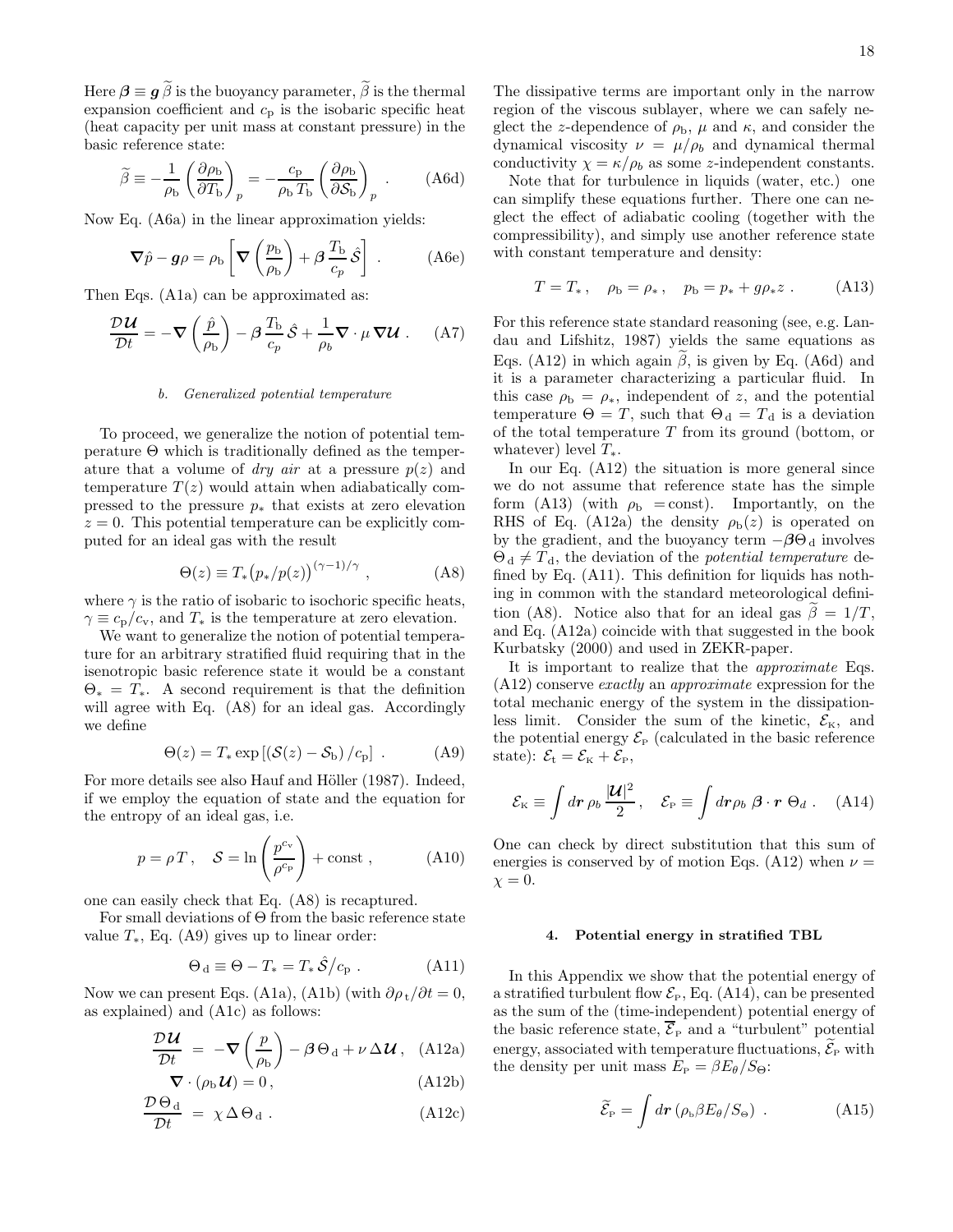Actually, we want to discuss this issue in a more general case, when the stratification is caused by some "internal" parameter of the fluid,  $\xi$ , not necessarily the potential temperature. It can be the salinity of water in a sea, the humidity of the air, the concentration of particles co-moving with the fluid as Lagrangian tracers, etc.

In the general case then the equation for the potential energy of a stratified fluid has the form:

$$
\mathcal{E}_{\rm P} = g \int \rho(\mathbf{r}) z \, dx \, dy \, dz \,, \tag{A16a}
$$

In the BRS the potential energy reaches its minimum value referred to as the basic potential energy,  $\overline{\mathcal{E}}_P$ :

$$
\overline{\mathcal{E}}_{\rm P} = g \int \rho_{\rm b}(z) z \, dx \, dy \, dz \,, \tag{A16b}
$$

where  $\rho_{\rm b}(z)$  is the density profile in BRS. Clearly, in equilibrium the fluid density  $\rho_{b}(z)$  decreases with the elevation:  $d\rho_{\rm b}/dz < 0$ .

In the turbulent state the density deviates from  $\rho_{b}(z)$ :  $\rho(\mathbf{r}, t) = \rho_{\rm b}(z) + \tilde{\rho}(\mathbf{r}, t)$  and the mean potential energy  $\langle \mathcal{E}_{\mathrm{P}} \rangle$  exceeds  $\overline{\mathcal{E}}_{\mathrm{P}}$ . Now we can write

$$
\langle \mathcal{E}_{\rm P} \rangle = \overline{\mathcal{E}}_{\rm P} + \widetilde{\mathcal{E}}_{\rm P} \ . \tag{A16c}
$$

We compute the turbulent potential energy ,  $\widetilde{\mathcal{E}}_{P}$  , in the case when the internal parameter  $\xi$  (temperature, etc.) is co-moving with the fluid element as a Lagrangian marker. In the Lagrangian approach we can consider  $\rho$  as the Lagrangian marker and introduce the variable  $z(\rho, t)$ , which is understood as an elevation of the fluid element with the density  $\rho$ . Noticing that  $zdz = \frac{1}{2}dz^2$ , and integrating Eq. (A16a) by parts with respect of  $z^2$ , we can present  $\langle \mathcal{E}_P \rangle$  in the Lagrangian approach as:

$$
\langle \mathcal{E}_{\rm P} \rangle = -\frac{g}{2} \int \langle [z(\rho, t)]^2 \rangle \, dx \, dy \, d\rho \; . \tag{A17}
$$

As a result of turbulent motion, the elevation  $z(\rho, t)$  at given  $\rho$  fluctuates and can be decomposed into the mean and fluctuating parts:

$$
z(\rho, t) = z_{\rm b}(\rho) + \widetilde{z}(\rho, t), \quad \langle \widetilde{z}(\rho, t) \rangle = 0. \quad \text{(A18)}
$$

Substituting  $z^2(\rho, t) = z_b^2 + 2 z_b \tilde{z} + \tilde{z}^2$  in Eq. (A17) we have three contributions to the potential energy. The first one (originating from  $z<sub>b</sub><sup>2</sup>$ ) describes the basic potential energy, Eq. (A16b). The second contribution, which is linear in  $\tilde{z}$ , disappears because  $\langle \tilde{z} \rangle = 0$ . The last one describes the turbulent potential energy:

$$
\widetilde{\mathcal{E}}_{\rm P} = -\frac{g}{2} \int \langle [\widetilde{z}(\rho, t)]^2 \rangle \, dx \, dy \, d\rho \,. \tag{A19}
$$

Relating the density fluctuations  $\tilde{\rho}$ , around the BRS density profile  $\rho_{\rm b}(z)$  (caused by the fluctuations  $\tilde{z}$ ) with  $\tilde{z}$ 

$$
\delta \rho \equiv \frac{d\rho_{\rm b}(z)}{dz} \,\delta z \,, \tag{A20}
$$

and returning back to the Eulerian description in Eq. (A19) one has:

$$
\widetilde{\mathcal{E}}_{\rm P} = -\frac{g}{2} \int \langle \widetilde{\rho}^2 \rangle \left[ \frac{d \rho_{\rm b}(z)}{dz} \right]^{-1} dx \, dy \, dz \,. \tag{A21}
$$

Here we used the transformation formula, similar to Eq. (A20):  $d\rho = \left[\frac{d\rho_0(z)}{dz}\right]dz$ . Equation (A21) allows one to introduce a local density of turbulent potential energy per unit mass,

$$
E_{\rm P} = -\frac{g}{2} \left[ \frac{d\rho_{\rm b}(z)}{dz} \right]^{-1} \frac{\left\langle \tilde{\rho}^2 \right\rangle}{\rho_{\rm b}}, \qquad (A22a)
$$

such that

$$
\widetilde{\mathcal{E}}_{\rm P} = \int \rho_{\rm b} E_{\rm P} \, dx \, dy \, dz \ . \tag{A22b}
$$

For the particular case of temperature stratification

$$
\frac{d\rho_{\rm b}(z)}{dz} = \rho_{\rm b}\tilde{\beta}\frac{d\Theta}{dz}\,,\quad \tilde{\rho} = \rho_{\rm b}\tilde{\beta}\theta\,,\quad \beta = g\tilde{\beta}\,,\quad (A23)
$$

where  $\beta$  is the thermal expansion coefficient, related, as shown, to the buoyancy parameter  $\beta$ . With Eqs. (A23) and definition of the temperature energy  $E_{\theta} = \frac{1}{2} \langle \theta^2 \rangle$ , Eq. (A22a) goes to  $E_P = \beta E_\theta / S_\Theta$ , as declared.

# APPENDIX B: ANALYSIS OF THE MINIMAL-MODEL BALANCE EQUATIONS

#### 1. Wall unites and ‡-representation

The Eqs. (2.13) in the wall units take the form:

$$
\tau_{xx}^{+} = E_{\kappa}^{+} - \frac{F_{z}^{+}}{2 L + \gamma_{uu}^{+}}, \quad \tau_{yy}^{+} = \frac{E_{\kappa}^{+}}{2},
$$
\n
$$
\tau_{zz}^{+} = \frac{E_{\kappa}^{+}}{2} + \frac{F_{z}^{+}}{2 L + \gamma_{uu}^{+}}, \quad \text{(B1a)}
$$

$$
\gamma_{uu}^+ E_{\kappa}^+ = \frac{F_z^+}{L^+} - \tau_{xz}^+ S_v^+, \tag{B1b}
$$

$$
4\,\widetilde{C}_{\text{RI}}\,\gamma_{uu}^{+}\tau_{xz}^{+} = \frac{F_x^{+}}{L^{+}} - \tau_{zz}^{+}\,S_{U}^{+}\,,\tag{B1c}
$$

$$
C_{\theta\theta} \gamma_{uu}^+ E_{\theta}^+ = -F_z^+ S_{\theta}^+, \tag{B1d}
$$

$$
C_{u\theta} \gamma_{uu}^+ F_x^+ = -\tau_{xz}^+ S_{\Theta}^+ - C_{\text{SU}} F_z^+ S_U^+, \tag{B1e}
$$

$$
C_{u\theta} \gamma_{uu}^+ F_z^+ = -\tau_{zz}^+ S_{\Theta}^+ - 2 \frac{C_{\rm E\Theta} E_{\theta}^+}{L^+}, \qquad (B1f)
$$

with

$$
\gamma_{uu}^+ = c_{uu} \frac{\sqrt{E_{\rm K}^+}}{\ell^+}, \quad \tau_{xz}^+ = F_z^+ = -1.
$$
 (B1g)

Outside of the viscous region, the problem has only one characteristic length, the Monin-Obukhov scale L. Correspondingly, one expects that the only dimensionless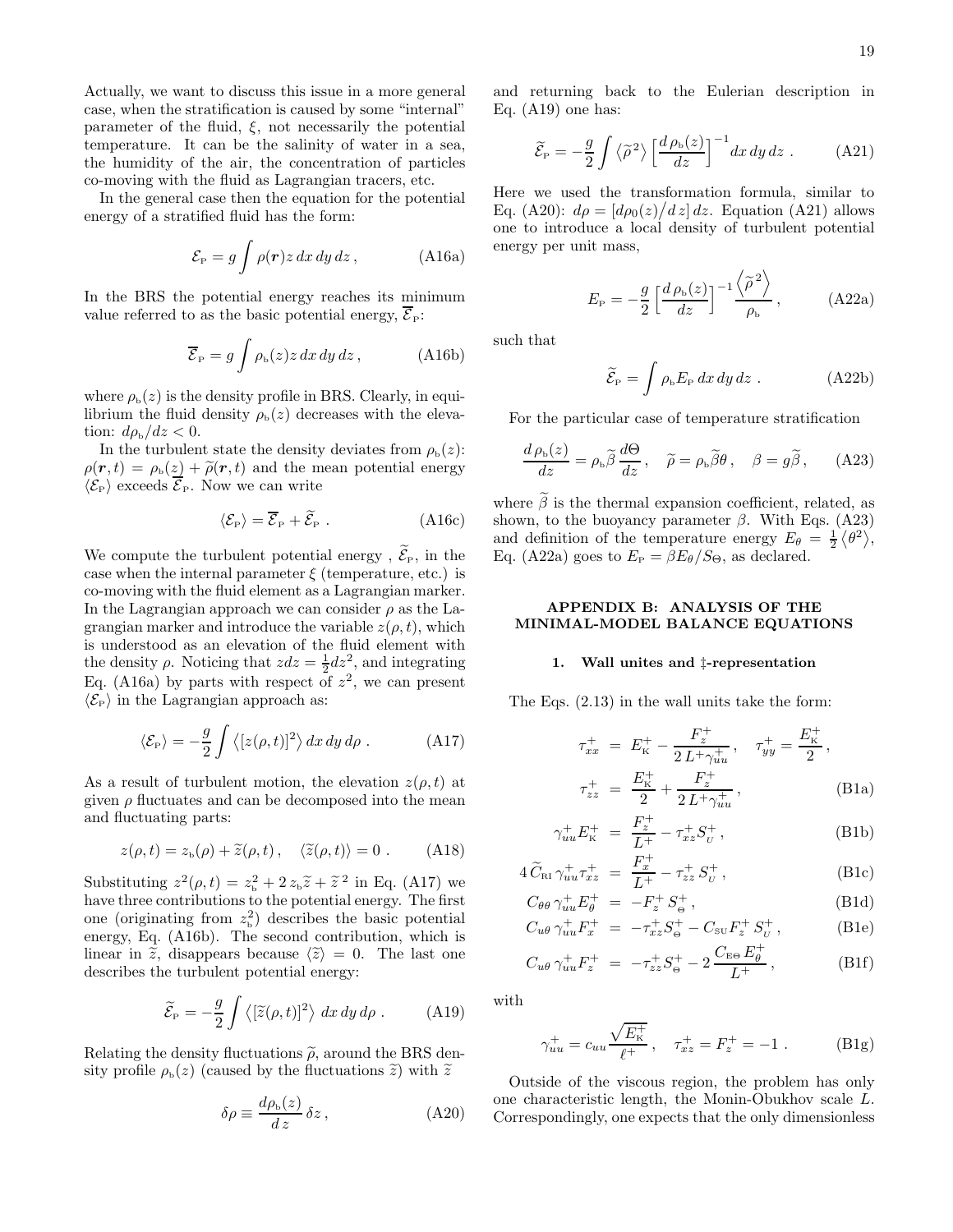parameter that governs the turbulent statistics in this region should be the ratio of the outer scale of turbulence,  $\ell$ , to the Monin-Obukhov length-scale L, which we denote as  $\ell^{\ddagger} \equiv \ell/L = \ell^+/L^+$ . Indeed, introducing " $\ddagger$ -objects":

$$
\ell^{\ddagger} \equiv \ell/L \,, \quad S_{\nu}^{\ddagger} \equiv S_{\nu}^{+} \ell^{+} \,, \ S_{\Theta}^{\ddagger} \equiv S_{\Theta}^{+} \ell^{+} \,, \tag{B2}
$$

one rewrites the balance Eqs. (B1) as follows:

$$
\tau_{xx}^+ = E_{\kappa}^+ + \ell^{\dagger}/2c_{uu}\sqrt{E_{\kappa}^+}, \quad \tau_{yy}^+ = E_{\kappa}^+/2 \,, \qquad \text{(B3a)}
$$

$$
2\,\tau_{zz}^+ = E_{\rm K}^+ - \ell^{\dagger}/c_{uu}\sqrt{E_{\rm K}^+}\,,\tag{B3b}
$$

$$
c_{uu}E_{\mathbf{k}}^{+3/2} = \ell^{\ddagger}F_{z}^{+} - \tau_{xz}^{+}S_{U}^{\ddagger} , \qquad (B3c)
$$

$$
4\widetilde{C}_{\text{RI}}c_{uu}\sqrt{E_{\text{K}}^{+}}\tau_{xz}^{+} = \ell^{\ddagger}F_{x}^{+} - \tau_{zz}^{+}S_{U}^{\ddagger} ,\qquad (B3d)
$$

$$
C_{\theta\theta} c_{uu} \sqrt{E_{\rm k}^+} E_{\theta}^+ = -F_z^+ S_{\Theta}^\ddagger , \qquad (B3e)
$$

$$
C_{u\theta} c_{uu} \sqrt{E_{\rm k}^+} F_x^+ = -\tau_{xz}^+ S_{\Theta}^{\ddagger} - C_{\rm SU} F_z^+ S_U^{\ddagger} , \qquad \text{(B3f)}
$$

$$
C_{u\theta} c_{uu} \sqrt{E_{\rm k}^{+}} F_{z}^{+} = -\tau_{zz}^{+} S_{\Theta}^{\ddagger} - 2 C_{\rm E\Theta} \ell^{\ddagger} E_{\theta}^{+} , \qquad (B3g)
$$

### 2. Polynomial formulation of balance Eqs. (B3)

In Sect. B 4 b we justify the simple choice

$$
C_{\text{E}\Theta} \approx -2 C_{\theta\theta} / 3, \qquad (B4)
$$

which is used presently. With it the equations (2.17) [except of (2.17d)] yield expressions for  $S_{\nu}^{\ddag}$ ,  $S_{\Theta}^{\ddag}$ ,  $E_{\theta}^{+}$  and  $F_x^+$  as functions of  $\ell^{\ddagger}$  and X:

$$
X \equiv \sqrt{E_{\kappa}^{+}(\ell^{\ddagger})}, \tag{B5a}
$$

$$
S_{U}^{\ddagger}(\ell^{\ddagger}) = \frac{\ell^{\ddagger} F_{z}^{+} - c_{uu} X^{3}}{\tau_{xz}^{+}}, \tag{B5b}
$$

$$
S_{\Theta}^{\ddagger}(\ell^{\ddagger}) = -\frac{6 c_{uu}^2 C_{u\theta} X^2 F_z^+}{3 c_{uu} X^3 + 11 \ell^{\ddagger} F_z^+}, \qquad \text{(B5c)}
$$

$$
E_{\theta}^{+}(\ell^{\ddagger}) = -\frac{S_{\Theta}^{\ddagger}}{c_{uu}C_{\theta\theta}X}F_{z}^{+},
$$
 (B5d)

$$
F_x^+(\ell^{\dagger}) = -\frac{\tau_{xz}^+ S_{\Theta}^{\dagger} + C_{\text{su}} S_U^{\dagger} F_z^+}{c_{uu} C_{u\theta} X} . \tag{B5e}
$$

Substituting Eqs. (B5) into the remaining Eq. (2.17d) one gets an equation for  $E_{\text{k}}$  which can be represented as the 9<sup>th</sup> order polynomial for  $X \equiv \sqrt{E_{\kappa}^{+}(\ell^{\ddagger})}$ :

$$
-12 c_{uu}^2 C_{u\theta} \tau_{xz}^{+2} \ell^{\dagger} F_z^+ X^2 + (3 c_{uu} X^3 + 11 \ell^{\dagger} F_z^+ )
$$
  
\n
$$
\times \left\{ 8 c_{uu}^2 \widetilde{C}_{\text{RI}} C_{u\theta} \tau_{xz}^{+2} X^2 - (c_{uu} X^3 - \ell^{\dagger} F_z^+ ) \right\}
$$
  
\n
$$
\times \left[ (2 C_{\text{SU}} + C_{u\theta}) \ell^{\dagger} F_z^+ + c_{uu} C_{u\theta} X^3 \right] \right\} = 0.
$$
 (B6)

This equation can be solved numerically to find the function  $X(\ell^{\ddagger})$ . After that Eqs. (B5) allow to find all the

required correlations as functions of  $\ell^{\ddagger}$ , see red solid lines in Figure 1.

The following subsections are dedicated to finding of an approximate analytical solutions for all correlations that will describe their  $\ell^{\ddagger}$ -dependence with reasonable accuracy. First we will find in the next Sec. B 3 the solution of Eqs. (B5) and (B6) for  $\ell^{\ddagger} = 0$ , corrected up to linear order in  $\ell^{\ddagger}$ . Then, in Sec. B 4 b we will find the asymptotic solution for  $\ell^{\ddagger} \to \infty$  with corrections, linear in the small parameter  $\delta = 2(c_{uu}/\ell^{\ddagger})^{4/3}$ .

### 3. Solution for neutral and weak stratification

For neutral stratification, when  $\ell^{\ddagger} = 0$ , Eq. (B6) trivially yields:

$$
X = X_0 = (8 \tilde{C}_{\text{R1}})^{1/4}, \quad E_{\text{K}}^+ = E_{\text{K},0}^+ \equiv 2\sqrt{2 \tilde{C}_{\text{R1}}}
$$
. (B7a)

With Eqs. (B5) this gives:

$$
S_{\text{U},0}^{\ddagger} = -\frac{c_{uu}X_0^3}{\tau_{xz}^{\ddagger}}, \tag{B7b}
$$

$$
S_{\Theta,0}^{\ddagger} = -\frac{2 c_{uu} C_{u\theta} F_z^+}{X_0}, \qquad (B7c)
$$

$$
E_{\theta,0}^{+} = -\frac{S_{\Theta,0}^{\ddagger} F_z^{+}}{c_{uu} C_{\theta\theta} X_0}, \tag{B7d}
$$

$$
F_{x,0}^{+} = -\frac{\tau_{xz}^{+} S_{\Theta,0}^{\ddagger} + C_{\text{SU}} S_{\text{U},0}^{\ddagger} F_{z}^{+}}{c_{uu} C_{u\theta} X_{0}} \ . \tag{B7e}
$$

Remembering that  $S_{\text{U},0}^{\ddagger} = 1/\kappa$  and using experimental values in the lag-law region  $E_{\text{\tiny K},0}^+ \approx 3.42$  and  $\kappa \approx 0.436$ one finds:

$$
\widetilde{C}_{\text{RI}} \approx 1.46 \,, \quad c_{uu} \approx 0.36 \,. \tag{B8}
$$

Using the relationship between  $E_{\kappa,0}^+$  and  $\kappa$  as suggested in L'vov et al. (2006),  $E_{\text{k,0}}^{+} = 18\kappa^2$ , one finds a relationship between these two constants,

$$
4\sqrt{2} c_{uu}\widetilde{C}_{\text{RI}} = 3\,,\tag{B9}
$$

which agrees with the known values (B8) with an accuracy that is better then 1%.

In the case of weak stratification one can develop a perturbative approach to Eq. (B6), using  $\ell^{\ddagger} \ll 1$  as a small parameter, to develop a solution in the form of a Taylor series in powers of  $\ell^{\ddagger}$ :

$$
X = X_0 + X_1 \ell^{\ddagger} + X_2 {\ell^{\ddagger}}^2 + \dots
$$
 (B10a)

For our purpose only the linear term in  $\ell^{\ddagger}$  is required:

$$
X_1 = -F_z^+ \frac{2\,\tau_{xz}^+{}^2 C_{u\theta} + C_{\text{SU}} X_0^4}{2\,c_{uu} C_{u\theta} X_0^6},\tag{B10b}
$$

where  $X_0$  is given by Eq. (B7a). Using now the exact relations (B5) with  $E_{\kappa}^{+} = X^2$  one can immediately find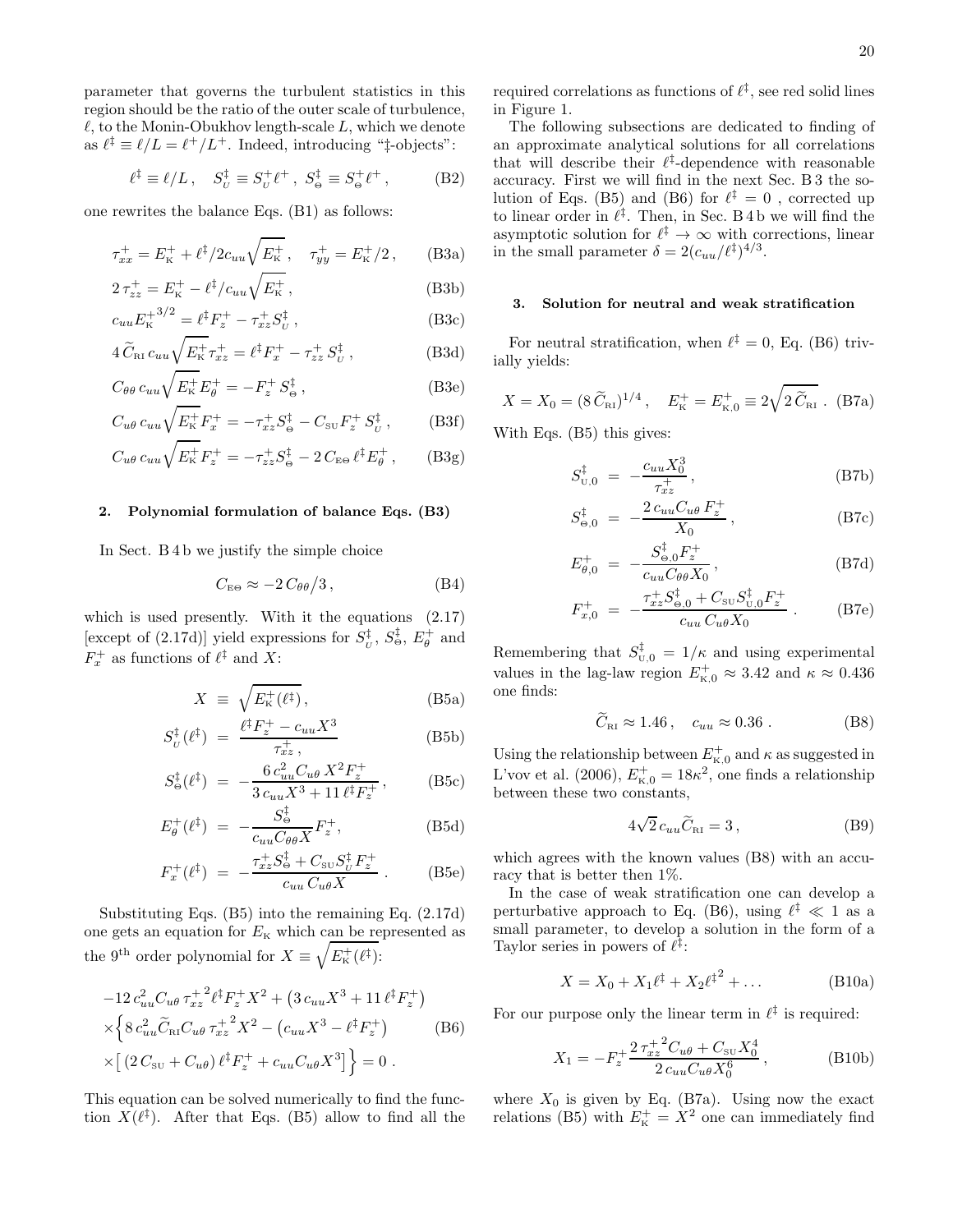the linear terms in  $\ell^{\ddagger}$  in the expansions for  $E_{\kappa}^{+}(\ell^{\ddagger}), S_{\nu}^{\ddagger}$ ,  $S_{\Theta}^{\ddagger}$ ,  $E_{\theta}^{+}$  and  $F_{x}^{+}$ :

$$
E_{\kappa}^{+} = E_{\kappa,0}^{+} + E_{\kappa,1}^{+} \ell^{\ddagger} + \dots , \qquad (B11a)
$$

$$
S^{\ddagger}_{\Theta} \; = \; S^{\ddagger}_{\Theta,0} + S^{\ddagger}_{\Theta,1} \ell^{\ddagger} + \dots \; , \quad \text{etc.} \quad \ \ \text{(B11b)}
$$

where

$$
E_{\text{K},1}^{+} = -\frac{F_{z}^{+}}{c_{uu}E_{\text{K},0}^{+1/2}} \left(2\frac{\tau_{xz}^{+2}}{E_{\text{K},0}^{+2}} + \frac{C_{\text{SU}}}{C_{u\theta}}\right), \tag{B12a}
$$

$$
E_{\theta,1}^{+} = \frac{2 F_z^{+2}}{3 c_{uu} E_{\kappa,0}^{+5/2}} \left( 6 \frac{\tau_{xz}^{+2}}{E_{\kappa,0}^{+2}} - 11 + 3 \frac{C_{\text{SU}}}{C_{u\theta}} \right), \quad \text{(B12b)}
$$

$$
S_{\text{U},1}^{+} = \frac{F_{z}^{+}}{\tau_{xz}^{+}} \left( 1 + 3 \frac{\tau_{xz}^{+2}}{E_{\text{K},0}^{+2}} + \frac{3}{2} \frac{C_{\text{SU}}}{C_{u\theta}} \right), \qquad (B12c)
$$

$$
S_{\Theta,1}^{\ddagger} = -\frac{2 C_{u\theta} F_z^{+2}}{3 E_{\text{K},0}^{+2}} \left( 3 \frac{\tau_{xz}^{+2}}{E_{\text{K},0}^{+2}} - 11 + \frac{3}{2} \frac{C_{\text{SU}}}{C_{u\theta}} \right), \text{ (B12d)}
$$

$$
F_{x,1}^{+} = -\frac{\tau_{xz}^{+} S_{\Theta,1}^{\ddagger} + C_{\text{SU}} F_{z}^{+} S_{\text{U},1}^{\ddagger}}{c_{uu} C_{u\theta} \sqrt{E_{\text{K},0}^{+}}} \tag{B12e}
$$

$$
+\frac{\tau_{xz}^+S_{\Theta,0}^{\ddagger}+C_{\text{SU}}F_z^+S_{\text{U,0}}^{\ddagger}}{2\,c_{uu}C_{u\theta}\sqrt{E_{\text{K},0}^+}}\frac{E_{\text{K},1}^+}{E_{\text{K},0}^+}.
$$

#### 4. Solution for strong sratification

To analyze Eqs. (B1) for large  $\ell^{\ddagger}$ , introduce new variables for the second order correlations  $e_{\kappa}$ ,  $e_{\theta}$ , and  $f_{x}$ , according to

$$
E_{\kappa}^{+} = (e_{\kappa} \ell^{\dagger})^{2/3}, \quad E_{\theta}^{+} = \frac{e_{\theta}}{\sqrt[3]{e_{\kappa}}} \ell^{\dagger 2/3} = \frac{e_{\theta} \ell^{\dagger}}{\sqrt{E_{\kappa}^{+}}},
$$

$$
F_{x}^{+} = \frac{f_{x}}{\sqrt[3]{e_{\kappa}}} \ell^{\dagger 2/3} = \frac{f_{x} \ell^{\dagger}}{\sqrt{E_{\kappa}^{+}}}.
$$
(B13)

In these variables Eqs. (B1) take the form:

$$
c_{uu}e_{\kappa} = L^{+}S_{\nu}^{+} - 1, \qquad (B14a)
$$

$$
4\,\delta\,\widetilde{C}_{\rm RI}\,(c_{uu}\,e_{\rm K})^{2/3} \;=\; (c_{uu}e_{\rm K}-1)\,L^+S_{\rm U}^+ - 2\,c_{uu}\,f_x,\,\,\text{(B14b)}
$$

$$
C_{\theta\theta} c_{uu} e_{\theta} = L^+ S^+_{\Theta}, \qquad (B14c)
$$

$$
C_{u\theta} c_{uu} f_x = L^+(S^+_{\Theta} + C_{\text{SU}} S^+_{\text{U}}), \tag{B14d}
$$

$$
\delta C_{u\theta} (c_{uu} e_{\kappa})^{2/3} = L^+ S^+_{\Theta} (c_{uu} e_{\kappa} - 1) + 4 C_{\text{E}\Theta} c_{uu} e_{\theta},
$$
 (B14e)

with a small parameter  $\delta$ 

$$
\delta \equiv 2 \left( \frac{c_{uu}}{\ell^{\ddagger}} \right)^{4/3}, \tag{B15}
$$

appearing in the LHS of the equations for the vertical momentum and thermal fluxes.

# a. Asymptotic solution for  $\ell^{\ddagger} \to \infty$

In the limit  $\ell^{\ddagger} \to \infty$ , one takes  $\delta = 0$  in Eqs. (B14) and gets an asymptotic solution (denoted by " $\infty$ ")

$$
e_{\kappa}^{\infty} = \frac{1}{c_{uu}} \left( 1 - 4 \frac{C_{\text{E}\Theta}}{C_{\theta\theta}} \right), \tag{B16a}
$$

$$
S_{\text{U}}^{+\infty} = \frac{2}{L^{+}} \left( 1 - 2 \frac{C_{\text{E}\Theta}}{C_{\theta\theta}} \right), \tag{B16b}
$$

$$
S_{\Theta}^{+\infty} = -S_{\mathrm{U}}^{+\infty} \Big( C_{\mathrm{SU}} + 2C_{u\theta} \frac{C_{\mathrm{E}\Theta}}{C_{\theta\theta}} \Big), \quad \text{(B16c)}
$$

$$
e_{\theta}^{\infty} = \frac{L^{+} S_{\Theta}^{+\infty}}{c_{uu} C_{\theta\theta}}, \qquad (B16d)
$$

$$
f_x^{\infty} = -2 \frac{C_{\text{E}\Theta}}{C_{\theta\theta}} \frac{L^+ S_{\text{U}}^{+\infty}}{c_{uu}}.
$$
 (B16e)

The physics of the problem requires that  $S_{\text{U}}^{+}$ ,  $S_{\Theta}^{+}$ ,  $e_{\text{K}}$  and  $e_{\theta}$  be positively definite. This constraints the possible values of the fitting constants. With  $C_{E\Theta} < 0$ , Eq. (B4), we have:

$$
c_{uu} > 0, \quad C_{\theta\theta} > 0, \quad C_{u\theta} > C_{\text{SU}} C_{\theta\theta} / 2|C_{E\theta}|. \quad \text{(B17)}
$$

Notice, that the maximal value of  $\mathrm{Ri}_{\text{flux}}$ , [defined in Eq.  $(3.4e)$ , which we denote as  $\mathrm{Ri}_{f,\mathrm{max}}$ , corresponds to  $\ell^{\ddagger} \to \infty$  and equals to  $1/L^+ S_{\scriptscriptstyle U}^{+\infty}$ . Taking for  $C_{E\theta} = -2/3$  according to the estimate  $C_{E\theta} \approx -2/3$ , and, following ZEKR-paper, accept  $C_{\theta\theta} = 1$ , one gets  $\mathrm{Ri}_{\mathrm{f, max}} = 3/14 \approx 0.21$  in agreement with the experimental value (which is between 0.20 and 0.25). With the choice

$$
C_{E\theta} = -2/3, \quad C_{\theta\theta} = 1. \tag{B18}
$$

Equations (B16b) give the following predictions:

$$
e_{\kappa}^{\infty} = \frac{11}{3 c_{uu}} \approx 10.1, \Rightarrow E_{\kappa}^{+} \approx 4.7 \ell^{\ddagger^{2/3}},
$$
 (B19a)

$$
S_{U}^{+\infty} = \frac{14}{3 L^{+}}, \Rightarrow \max \text{Ri}_{\text{flux}} = \frac{3}{14} \approx 0.21, (B19b)
$$

$$
S_{\Theta}^{+\infty} = -S_{\mathrm{U}}^{+\infty} \left( C_{\mathrm{SU}} - \frac{4}{3} C_{u\theta} \right), \tag{B19c}
$$

$$
e_{\theta}^{\infty} = L^{+} S_{\Theta}^{+\infty} / c_{uu} , \qquad (B19d)
$$

$$
f_x^{\infty} = \frac{4}{3} \frac{L^+ S_{\rm U}^{+\infty}}{c_{uu}} \approx 17.2, \implies F_x^+ \approx 6.7 \ell^{\ddagger^{2/3}}.
$$
 (B19e)

# b. Expansion around  $\ell^{\ddagger} \to \infty$

The small parameter in Eqs. (B14) allows one to find the solution as Taylor series in  $\delta \ll 1$ :

$$
S_{\Theta}^{+} = S_{\Theta}^{+\infty} + S_{\Theta,1}^{+\infty} \delta + S_{\Theta,2}^{+\infty} \delta^{2} + \dots, \text{ etc.} \qquad (B20a)
$$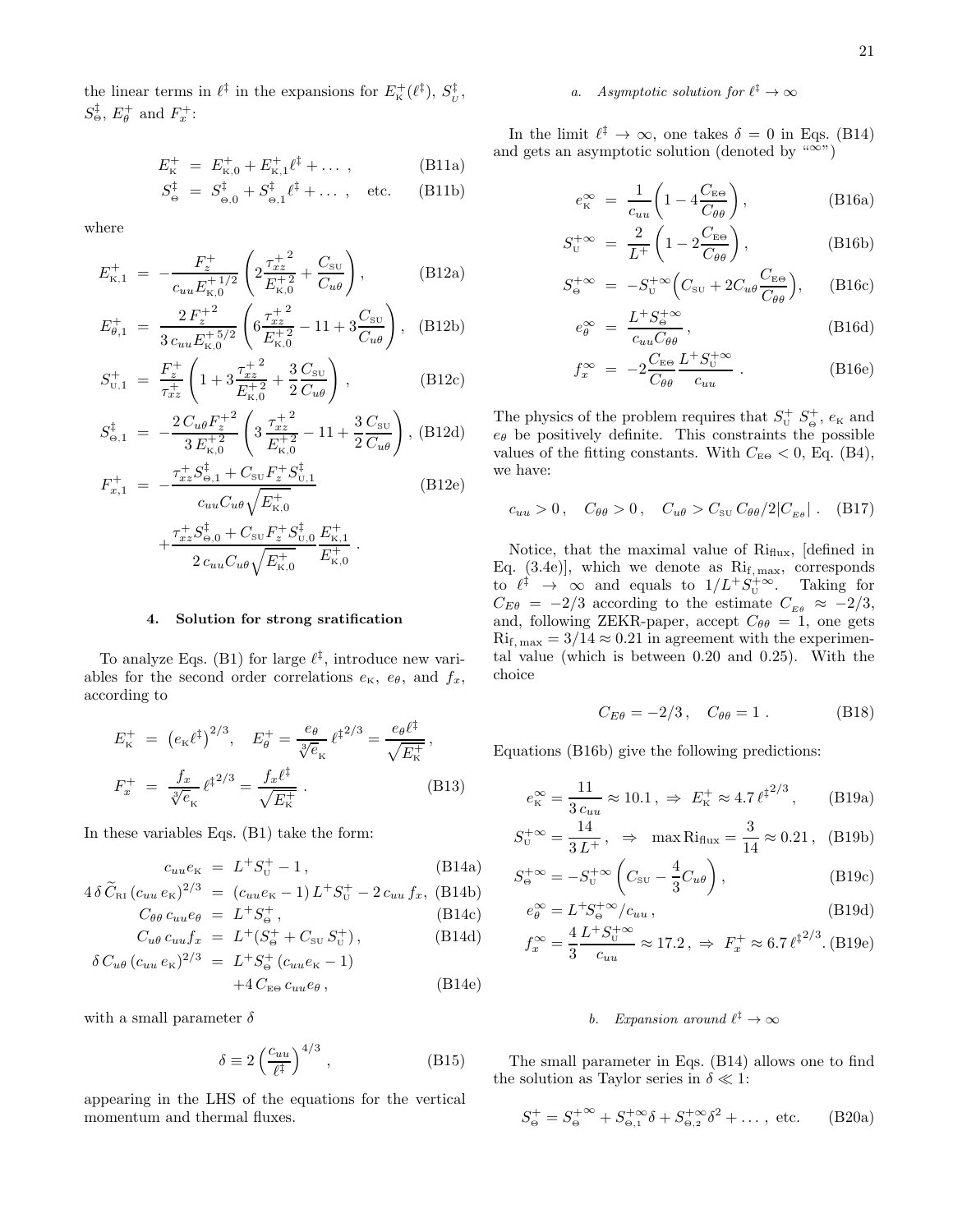For our purposes we need to know only the linear terms in  $\delta$ :

$$
e_{\kappa,1}^{\infty} = \frac{3}{11} C_{u\theta} \frac{e_{\kappa}^{\infty}}{S_{\Theta}^{+\infty} L^{+}},
$$
 (B20b)

$$
S_{U,1}^{+\infty} = \frac{C_{u\theta}}{S_{\Theta}^{+\infty}L^{+2}},\tag{B20c}
$$

$$
S_{\Theta,1}^{+\infty} = \frac{C_{u\theta}}{L^{+}} \left( \frac{11 C_{u\theta} - 3 C_{\text{SU}}}{3 S_{\Theta}^{+\infty} L^{+}} - 2 \widetilde{C}_{\text{RI}} \right), \text{ (B20d)}
$$

$$
e_{\theta,1}^{\infty} = \frac{S_{\Theta,1}^{+\infty} L^{+}}{c_{uu}}, \tag{B20e}
$$

$$
f_{x,1}^{\infty} = C_{u\theta} \frac{e_{\kappa}^{\infty}}{S_{\Theta}^{+\infty} L^{+}} - 2 \frac{\tilde{C}_{\text{RI}}}{c_{uu}}.
$$
 (B20f)

# APPENDIX C: ON THE CLOSURE PROBLEM OF TRIPLE CORRELATIONS VIA SECOND ORDER CORRELATIONS

Let us look more carefully at the approximation (2.12), which is

$$
\gamma_{uu} = c_{uu} \sqrt{E_{\kappa}}/\ell, \quad \gamma_{\text{RI}} = C_{\text{RI}} \gamma_{uu},
$$
\n
$$
\widetilde{\gamma}_{\text{RI}} = \widetilde{C}_{\text{RI}} \gamma_{\text{RI}}, \gamma_{\theta\theta} = C_{\theta\theta} \gamma_{uu}, \quad \gamma_{\text{RD}} = C_{u\theta} \gamma_{uu}.
$$
\n
$$
(C1)
$$

The dimensional reasoning that leads to this approximation is questionable for problems having a dimensionless parameter  $\ell^{\ddagger}$ . Generally speaking, all "constants"  $c_{...}$  and  $C_{\dots}$  in Eq. (C1) can be any functions of  $\ell^{\ddagger}$ . Presently we

- [1] Boussinesq, J.: 1903, The'orique Analytique de la Chaleur, Vol. 2. Gauthier-Villars, Paris.
- [2] Cheng, Y., Canuto, V. M., and Howard, A. M., 2002: An improved model for the turbulent PBL, J. Atm. Sci., 59, 1550-1565.
- [3] Canuto, V. M., 2002: Critical Richardson numbers and gravity waves, Astronomy & Astrophysics, 384, 1119- 1123.
- [4] Elperin, T., Kleeorin, N., Rogachevskii, I., and Zilitinkevich, S., 2002: Formation of large-scale semi-organized structures in turbulent convection. Phys. Rev. E, 66, 066305.
- [5] Hanazaki, H., and Hunt, J. C. R., 2004: Structure of unsteady stably stratified turbulence with mean shear. J. Fluid Mech., 507, 1-42.
- [6] Hauf, T., and Höller, H.: 1987, Entropy and Potential Temperature, J. of Atm. Sci., 44, 2887-2901.
- [7] Hunt, J. C. R., Stretch, D. D., and Britter, R. E., 1988: Length scales in stably stratified turbulent flows and their use in turbulence models. In: Proc. I.M.A. Conference on "Stably Stratified Flow and Dense Gas Dispersion" (J. S. Puttock, Ed.), Clarendon Press, 285-322.
- [8] Keller, K., and Van Atta, C. W., 2000: An experimental investigation of the vertical temperature structure of homogeneous stratified shear turbulence, J. Fluid Mech., 425, 1-29.

just hope that a possible  $\ell^{\ddagger}$  dependence of these functions is relatively weak and does not affect the qualitative picture of the phenomenon.

Moreover, even the assumption (2.5a) that the dissipation of the thermal flux  $\epsilon_i$  is proportional to the thermal flux and the assumption (2.5b) that the dissipation of  $E_{\theta}$ ,  $\varepsilon \propto E_{\theta}$  are also questionable. Formally speaking, one cannot guarantee that the tripple cross-correlator  $\langle \theta u u \rangle^+$ that estimates  $\epsilon^+$ , can be (roughly speaking) decomposed like  $\langle u\theta \rangle \sqrt{\langle uu \rangle}$ , i.e really proportional to  $F = \langle u\theta \rangle$  as it stated in Eq. (2.5a). Theoretically, one cannot exclude the decomposition  $\langle \theta uu \rangle \sim \langle uu \rangle \sqrt{\langle \theta \theta \rangle}$ , i.e. a contribution to  $\epsilon \propto E_{\text{k}}$ . Similarly, the dissipation  $\varepsilon$  in the balance (1.5c) of  $E_{\theta}$ , that is determined by the correlator (2.5b), is  $\propto \langle \theta \theta u \rangle$ , as it follows from the decomposition  $\langle \theta \theta u \rangle \sim \langle \theta \theta \rangle \sqrt{\langle uu \rangle}$  and is stated in Eq. (2.5b). This correlator allows, for example, the decomposition  $\langle \theta \theta u \rangle \sim \langle \theta u \rangle \sqrt{\langle \theta \theta \rangle}$ , i.e. contribution to  $\varepsilon \propto \overline{F}$ . This discussion demonstrates, that the situation with the dissipation rates is not so simple, as one may think and thus requires careful theoretical analysis that is in our agenda for future work. Our preliminary analysis of this problem shows that all fitting constants are indeed functions of  $\ell^{\ddagger}$ . Fortunately, they vary within finite limits in the entire interval  $0 \leq \ell^{\ddagger} < \infty$ . Therefore we propose that the approximations used in this paper preserve the qualitative picture of the phenomenon. Once again, the traditional down-gradient approximation does not work even qualitatively because corresponding "constants"  $C_{\nu}$  and  $C_{\chi}$ vanish in the limit  $\ell^{\ddagger} \to \infty$ .

- [9] Kolmogorov, A. N., 1941: Energy dissipation in locally isotropic turbulence. Doklady AN SSSR, 32, No.1, 19-21.
- [10] Kurbatsky, A. F.: 2000, Lectures on Turbulence, Novosibirsk State University Press, Novosibirsk.
- [11] Landau, L.D., and Lifshitz, E.M.: 1987, Course of Theoretical Physics: Fluid Mechanics, Pergamon, New York, 552 pp.
- [12] Luyten, P. J., Carniel, S., and Umgiesser, G., 2002: Validation of turbulence closure parameterisations for stably stratified flows using the PROVESS turbulence measurements in the North Sea, J. Sea Research, 47, 239-267.
- [13] L'vov, V.S., Pomyalov, A., Procaccia, I., and Zilitinkevich, S.S., 2006: Phenomenology of wall bounded Newtonian turbulence, Phys. Rev. E., 73, 016303.
- [14] Mellor, G. L., and Yamada, T., 1974: A hierarchy of turbulence closure models for planetary boundary layer, J. Atmos. Sci., 31, 1791-1806.
- [15] Monin, A. S., and Obukhov, A. M., 1954: Main characteristics of the turbulent mixing in the atmospheric surface layer, Trudy Geophys. Inst. AN. SSSR, 24(151), 153-187.
- [16] Oberbeck, A.: 1879, Über die Wärmeleitung der Flüssigkeiten bei Berücksichtigung der Strömung infolge Temperaturdifferenzen, Ann. Phys. Chem. (Leipzig) 7, 271-292.
- [17] Pope, S.B.: 2001, Turbulent Flows, Cambridge Univer-